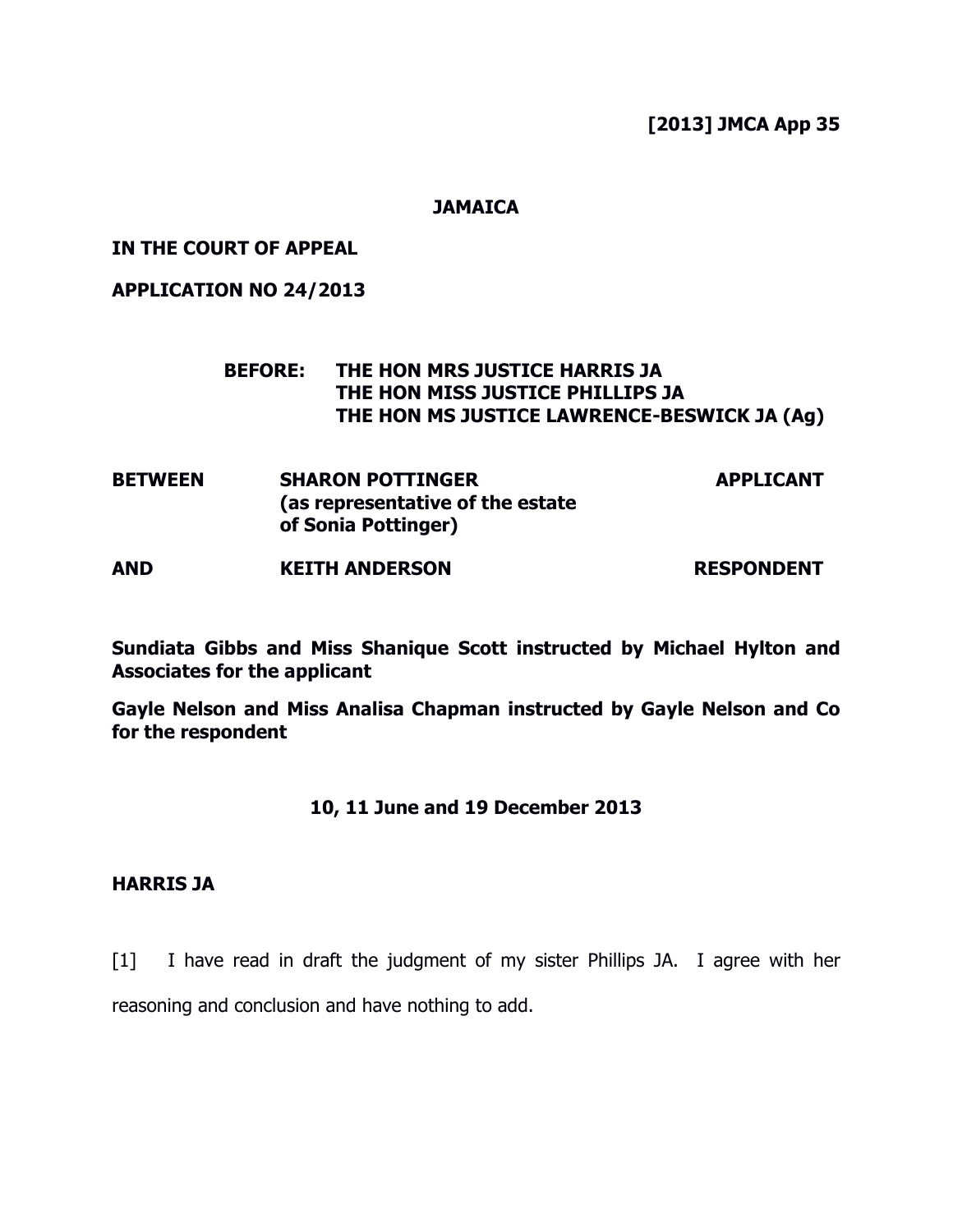### PHILLIPS JA

[2] This is a matter that has had a long and unfortunate history throughout the courts. It involves a claim brought by the respondent against the applicant's mother, Sonia Pottinger, and a company, Push Music Publishing Co ('Push Music'), for breach of copyright, among other things. The application that is before this court is for permission to appeal the order of D.O. McIntosh J made on 28 February 2013 in which the learned judge dismissed an application seeking to set aside a default judgment. No formal order has been produced, but according to counsel for the applicant's note of the orders made, which was exhibited to the application for leave to appeal, and to which there appears to be no challenge from the respondent, the learned judge awarded costs in favour of the respondent, ordered that the parties were to proceed to assessment of damages on 4 July 2013 and that the applicant be granted leave to contest damages. McIntosh J also refused an oral application for leave to appeal and so the application before this court is made pursuant to rule 1.8(9) of the Court of Appeal Rules (CAR).

### **Background**

[3] On 2 May 2007, the respondent commenced proceedings in the Supreme Court for "infringements and/or conversion of [his] copyrights in the song 'Feel Like Jumping', and for breach of moral rights in contravention of the Copyright Act as well as for breach [sic] of the tort of unlawful/wrongful interference with [his] business". The respondent sought the following reliefs: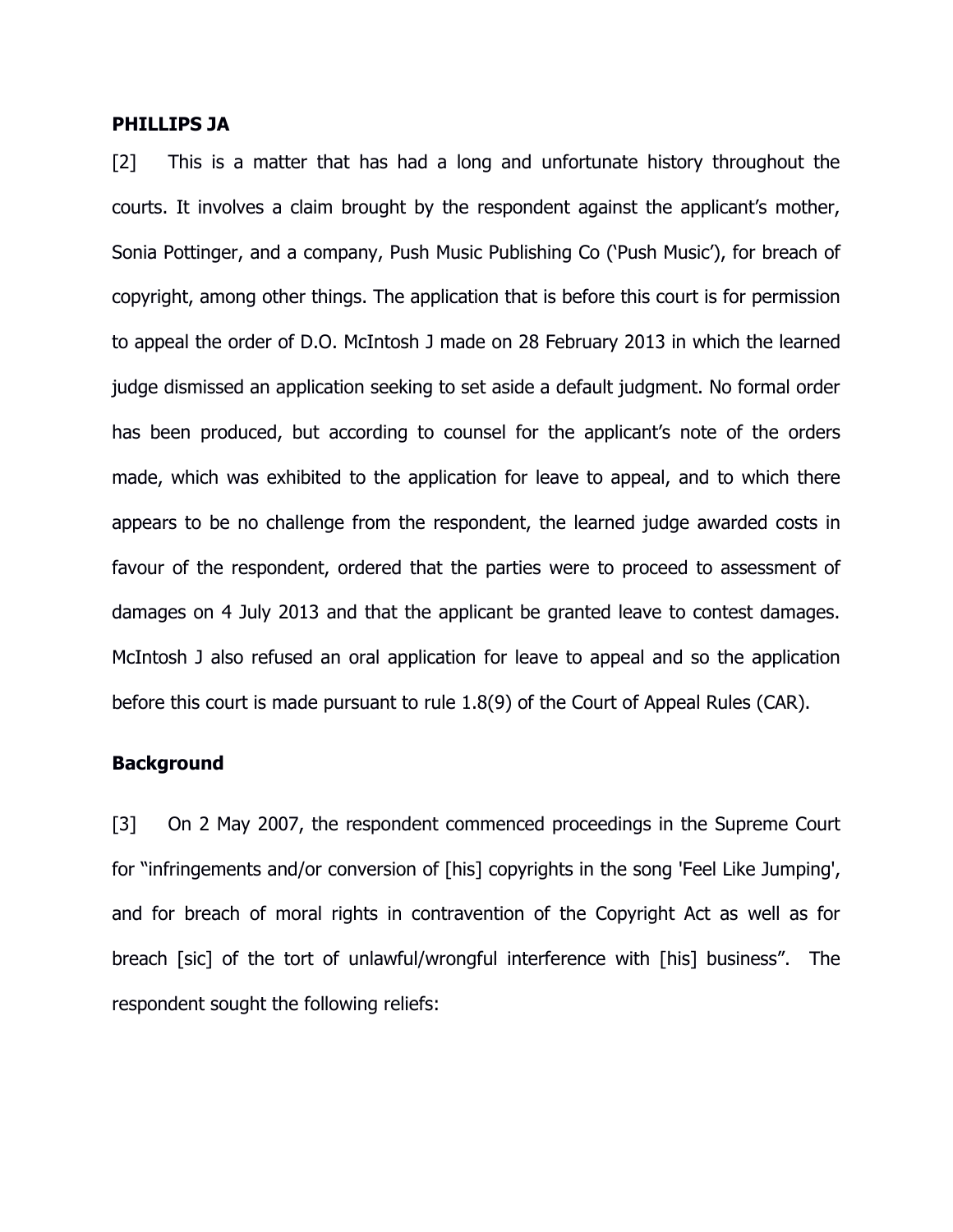"1. A declaration that Andisongs Publishing is the copublisher and owner of copyright in the lyrics and melodies comprising the song 'Feel Like Jumping';

2. A full and proper account of all monies in the form of royalties, license fees or otherwise, obtained by or credited to the Defendants from their exploitation of the relevant song, recordings and Claimant's performances thereof and that the Defendants immediately pay all such monies to the Claimant;

3. Damages for, including but not limited to, infringement of copyrights, conversion and unlawful interference with the Claimant's business;

4. Aggravated and/or exemplary damages for infringement of copyrights."

[4] In the particulars of claim it is stated that the respondent is a composer, recording artiste, singer, actor, entertainer and songwriter "whose work comprise, inter alia, the song entitled 'Feel Like Jumping' in respect of which he was the co-author and co-owner of the copyright including moral rights with a 50% share by agreement". The action was brought against Sonia Pottinger as a "producer, manufacturer and distributor of sound recordings" and Push Music, of which Sonia Pottinger was stated to be the owner and/or director, which was "the company responsible for the production, manufacture and distribution of sound recordings". The respondent claimed that in or around 1967 and early 1968, he and Jackie Mittoo had written the lyrics and composed the melody to the song and it was recorded with the vocals of Marcia Griffiths. He claimed that he had registered the song with the Performing Right Society in the United Kingdom and at no time had he assigned or transferred his copyright in the song. He also claimed that he had not been under a contract of service or services with Sonia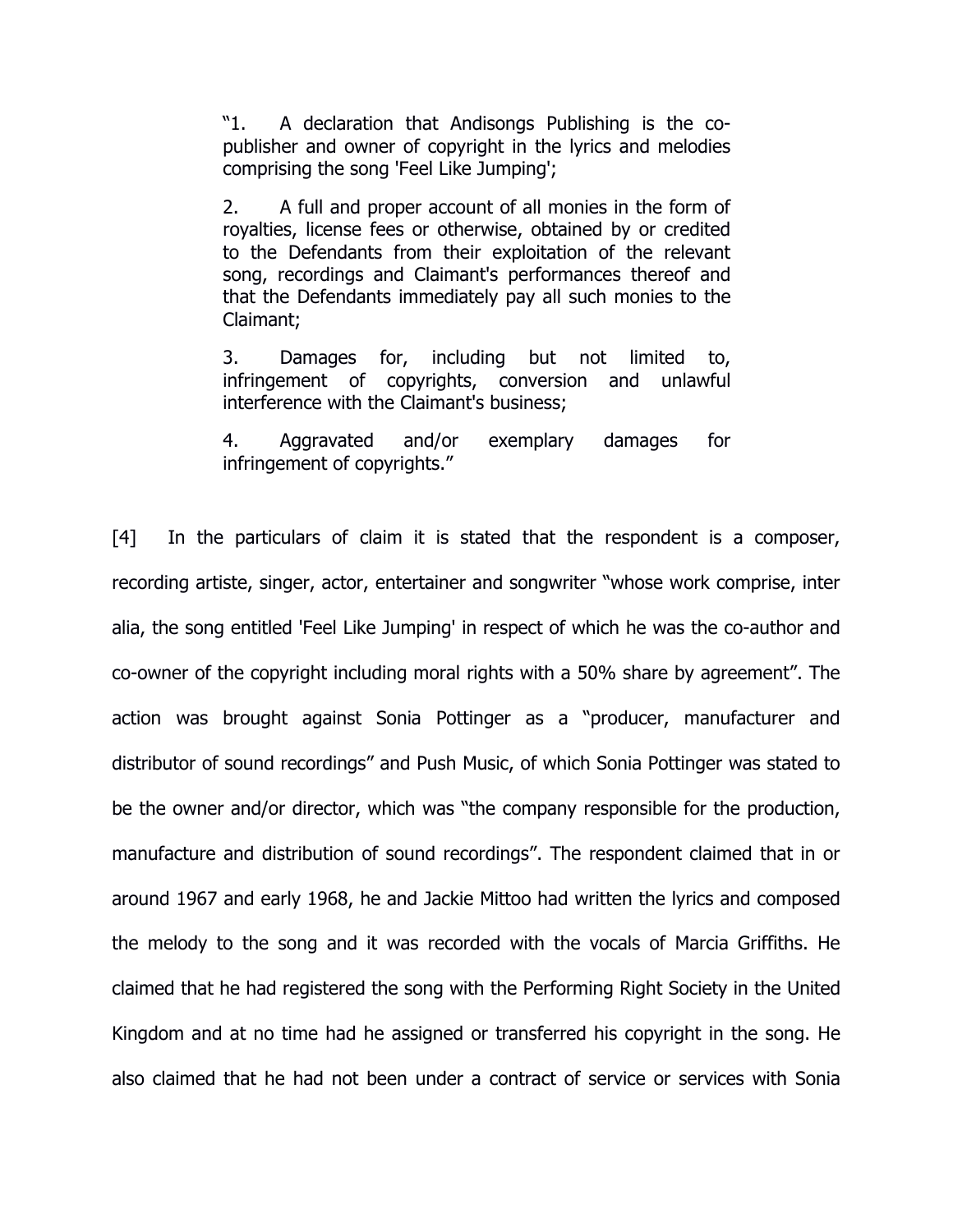Pottinger or Push Music at the time the relevant song was written, nor had he written the song for them. The song was re-recorded some 10 years later using the original artiste and with his involvement as a creative producer and arranger. In 2001, he claimed, Sonia Pottinger and Push Music entered into an agreement with Kraftwerk Productions whereby Sonia Pottinger would provide a master licence for the usage of the sound recording in an advertising campaign and she granted a synch licence to use the song without having any interest in the song. Sonia Pottinger and Push Music, it was alleged, had exploited the relevant song as if they were the lawful publishers and/or the sole owners of the copyright in the song and as if the respondent has no part or share in the copyright and/or less than his true share.

[5] An affidavit of service was filed on 9 May 2008, in which Mr Jeffrey Chang deponed that on 2 May 2008, he had attended upon certain premises with the intention of effecting service of the claim on Sonia Pottinger and Push Music, but upon being advised that they were no longer located at that address and having carried out his investigation of the premises and found no representative of either of them to accept service, he had sought to find an alternative address but had found none. Upon his return to the same premises on 6 May 2008, he located the offices of Push Music and was advised by Mr Paul Gibson, an employee of the company, that Sonia Pottinger had moved overseas and was suffering from Alzheimer's disease. Mr Gibson, however, accepted service on behalf of the applicants.

[6] On 10 December 2008, an amended application for court orders was filed. Among the orders sought were that service on Push Music constituted service on Sonia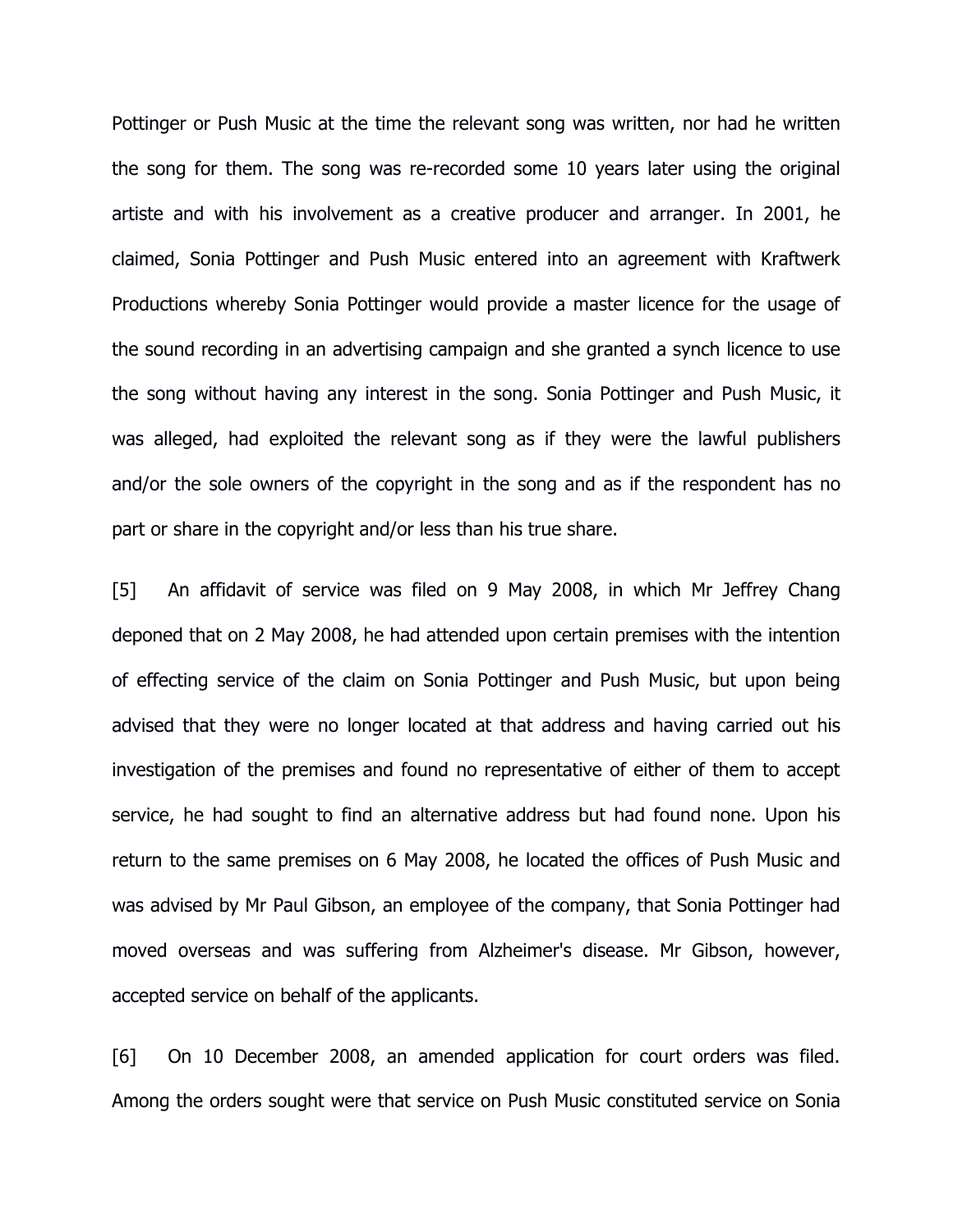Pottinger; that service outside of the jurisdiction on the applicant and service on Paul Gibson be permitted and that such service constituted valid service on Sonia Pottinger; that the time within which the claim should have been served be extended to 3 November 2008; and that the time for service of the claim form and the particulars be abridged. Among the grounds relied on were that Sonia Pottinger no longer resided in the jurisdiction and was not capable of accepting personal service and that the said documents had to be served on persons acting on her behalf. The application was supported by the affidavits of Analisa Chapman, attorney-at-law, and the respondent, both sworn to on 30 March 2009.

[7] In her affidavit, Miss Chapman deponed that on 2 May 2008, a legal clerk employed to the attorneys representing the respondent at the time had faxed the claim form and particulars to a facsimile number provided by the respondent as the Florida offices of Sharon Pottinger-Gibson, whom it can be surmised is one and the same person as the applicant. She further deponed that after what appeared to have been a failed attempt at faxing the documents, they were re-sent and she spoke to a lady who identified herself as Sharon Pottinger-Gibson, who acknowledged receipt of all the pages of the claim. The fax transmission cover sheet, the claim form and particulars of claim were exhibited to her affidavit.

[8] In his affidavit the respondent deponed that between 2003 and 2006 he or his representatives had been in negotiations with Push Music and Sonia Pottinger or their representatives with a view to settling the dispute, and in early 2007, as they were unable to speak to Sonia Pottinger, they were in contact with the applicant who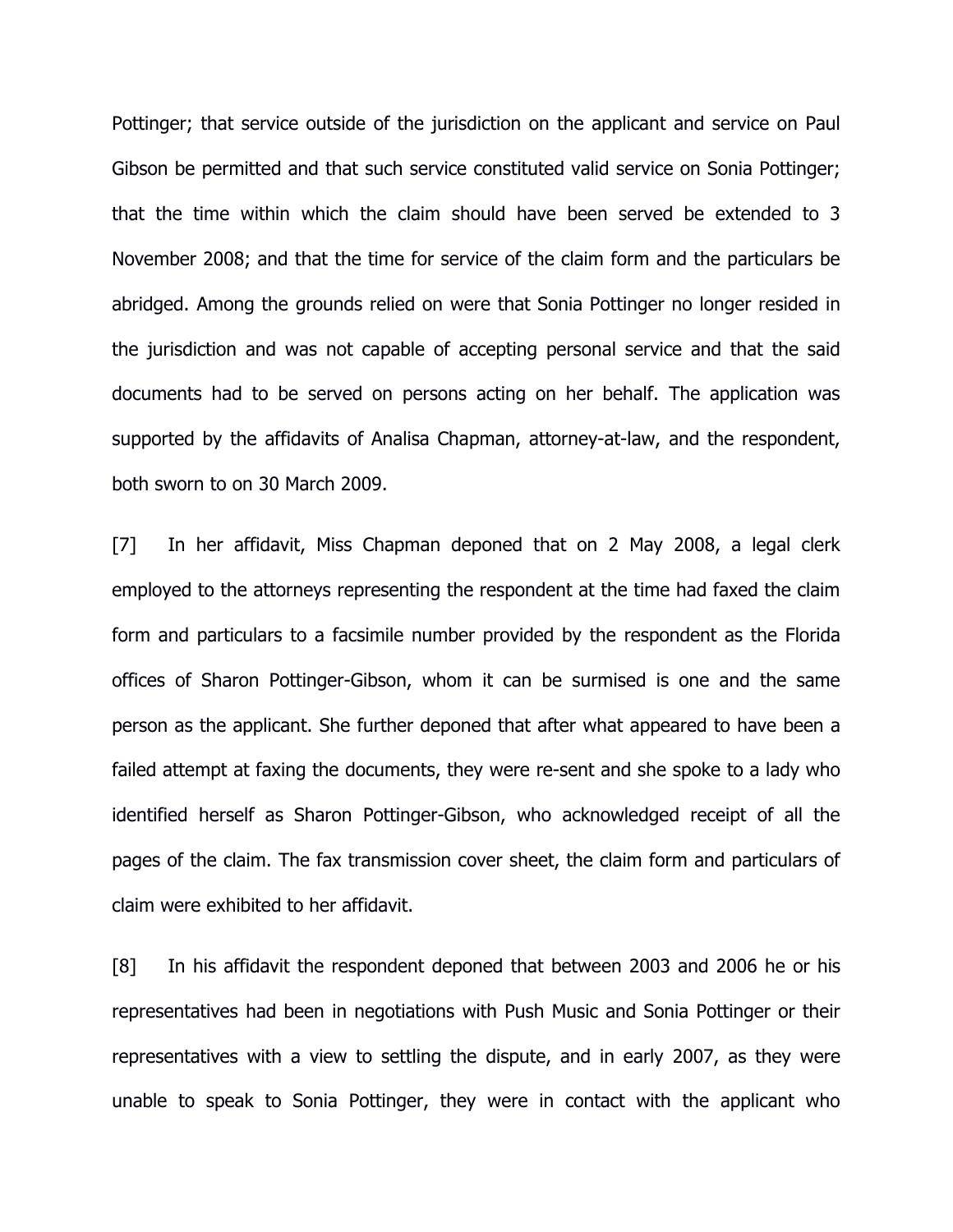indicated that her mother was living with her and that she would assume her mother's place in the negotiations. He further stated that after the claim was filed, he or his representatives were in continued discussions with the applicant and other persons affiliated with Sonia Pottinger and Push Music and efforts were being made to arrive at a settlement agreement. These discussions continued until late April 2008. He stated that at all material times the applicant had represented herself as the party who would have conduct of the matter and the administration of her mother's affairs and that of Push Music, due to her mother's failing health. He stated also that shortly after the applicant's receipt of the claim, the law firm of Pelosi, Wolf, Effron and Spates, had contacted the attorneys-at-law who were acting on his behalf at the time indicating that they were in receipt of the claim and subsequently, by letter dated 18 November 2008, they wrote confirming receipt of the documents and that they represented Sonia Pottinger.

[9] The letter dated 18 November 2008, which was exhibited to the affidavit, was written by Mr John Pelosi who indicated that he was writing in response to the claim filed by the respondent. The letter stated that Sonia Pottinger had failed to render to the respondent 25% of the sum that she had received for the use of the master and synchronisation rights, which it was said, represented 50% of the publishing portion of the sync and master use payment. Mr Pelosi stated that despite the fact that the limitation period on the claim had "likely lapsed", Sonia Pottinger was desirous of paying over that amount plus interest since March 2001 in settlement of the claim. He further indicated that Sonia Pottinger was rejecting any claim by the respondent that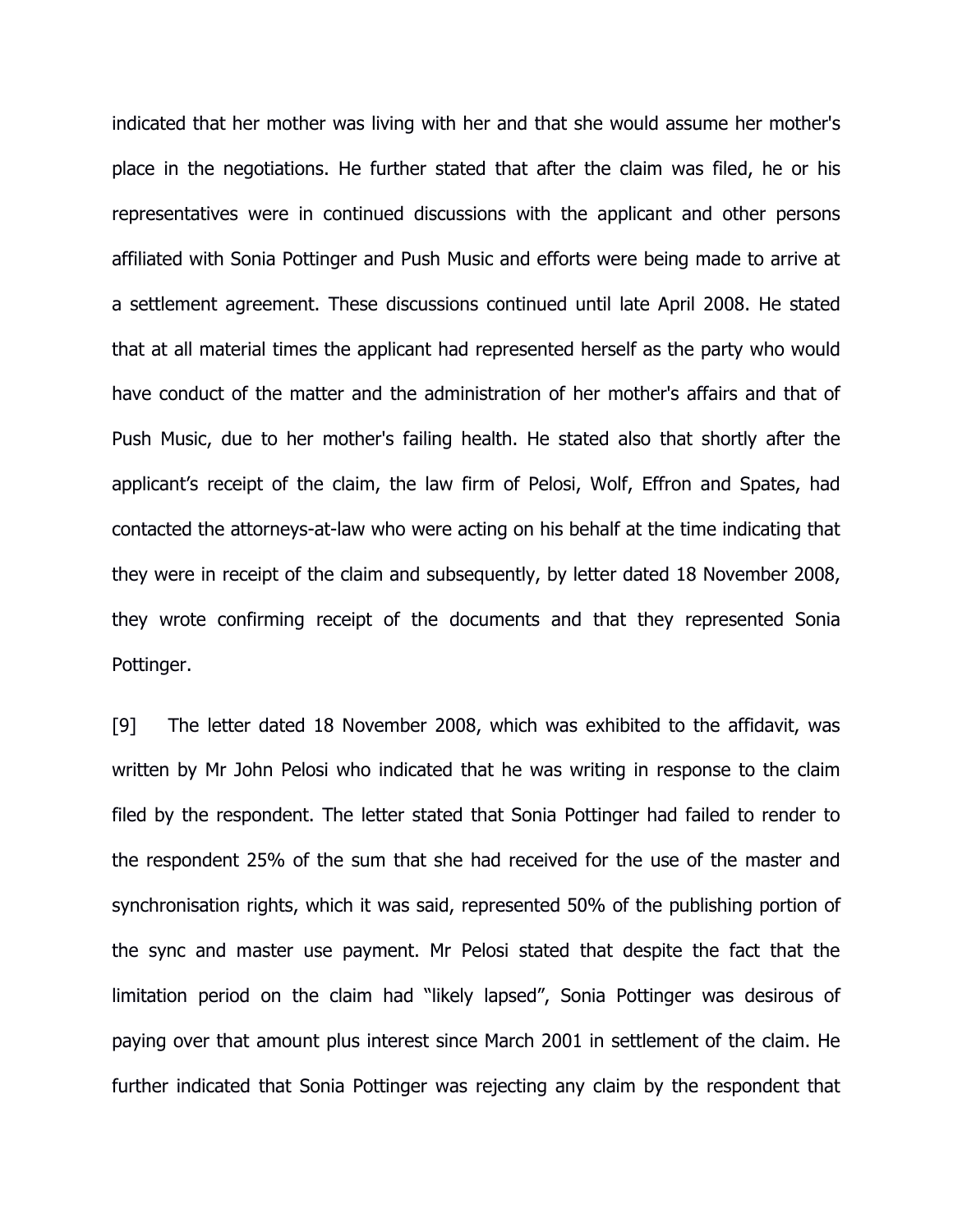her rights to the master recording embodying the album "Lots of Love" by Bob Andy should revert to the respondent. This letter was copied to the applicant. Also in his affidavit the respondent stated that by the time that it was clear to him or his representatives that the representatives of Sonia Pottinger and Push Music were not going to put forward or finalise a settlement agreement, the best option for service of the claim within the time was to fax same to the applicant and to deliver same to the only known offices of Push Music.

[10] No order appears to have been made on the application and on 8 June 2009, there was a further amended notice of application for court orders in which orders were sought that the deadline for service was on or about 7 June 2008, that Sonia Pottinger and Push Music were validly served on 6 May 2006 or that service on Mrs Pottinger-Gibson was valid or that the extension of time as sought in a previous application be granted to validate service on 6 May. A further affidavit of the respondent was filed on the same day exhibiting documents showing that there was no registered office for Push Music, that the address on which service was sought to be effected on 2 May 2008 was the address on record and the property was owned by Sonia Pottinger. This application was made without notice. It was heard by Master Simmons (Ag), as she then was, who considered that the issue before her was "whether service on Mrs Pottinger-Gibson by fax on the  $2^{nd}$  day of May 2008 or on Mr Paul Gibson on the  $6^{th}$ May 2008, satisfy the requirements of Rule 5.14 of the CPR". On 8 September 2009, Master Simmons ordered that service on the applicant "is deemed to be good service on the defendants".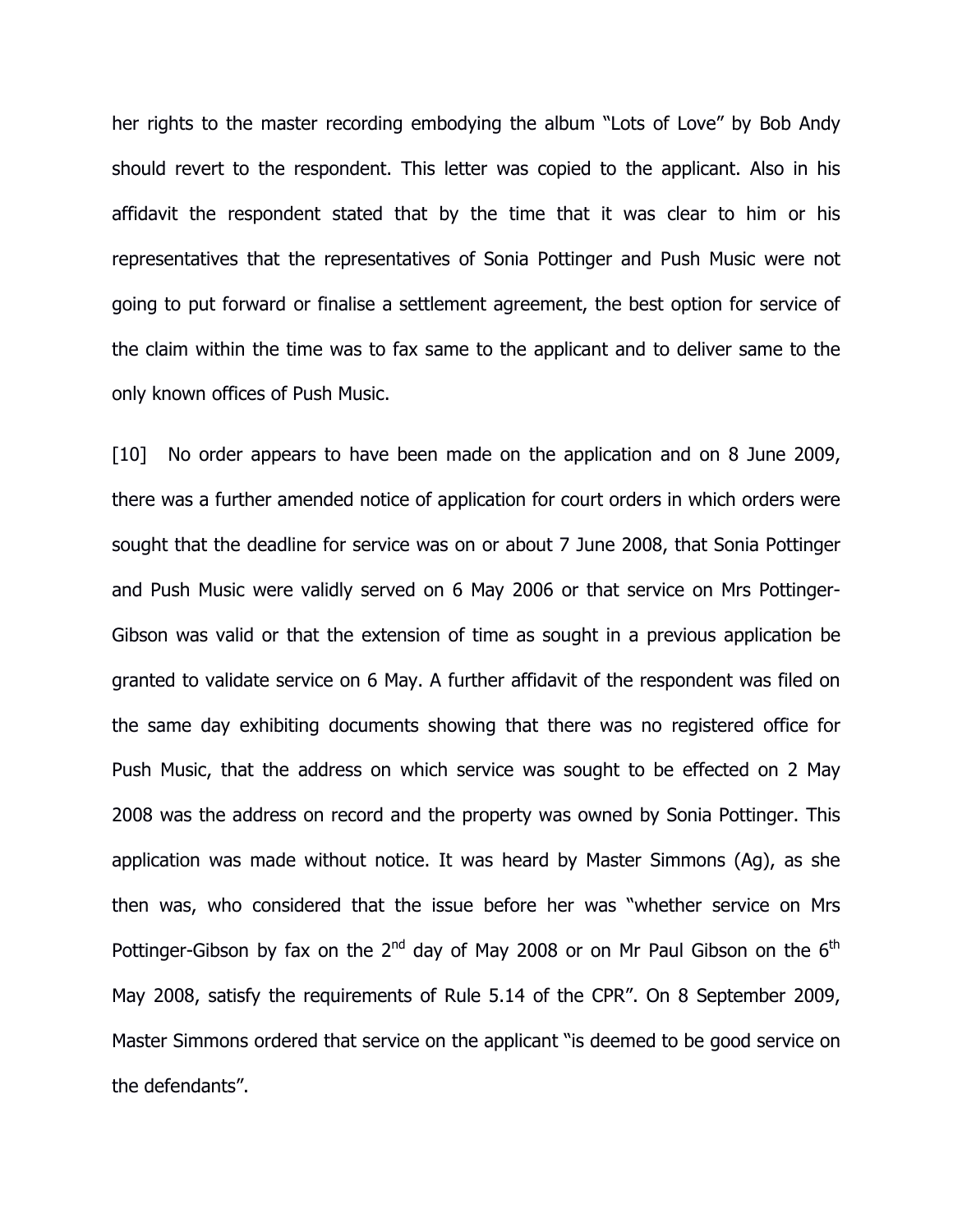[11] No further action was taken in the matter until 12 April 2010 when the respondent obtained judgment in default of acknowledgment of service and defence in terms he had requested, which was for damages to be assessed, together with interest. On 26 July 2010, an acknowledgment of service was filed on behalf of Push Music and Sonia Pottinger indicating that they had not received the claim form and particulars of claim, that their names were properly stated on the claim form and that they intended to defend the claim. An application to set aside default judgment was also filed on that day. Among the grounds relied on were that Sonia Pottinger was a patient and the request for and entry of default judgment were in breach of the requirement of the Civil Procedure Rules (CPR) that the respondent apply to the court for the appointment of a next friend. In support of this application was the affidavit of Sundiata Gibbs, attorneyat-law of the firm Michael Hylton and Associates, acting on behalf of Sonia Pottinger and Push Music. He deponed that the applicant had informed the firm that Sonia Pottinger had been suffering from Alzheimer's disease since 2007 and had been unable to manage her affairs. He referred to and exhibited an affidavit sworn to by the applicant on 29 June and filed on 30 June 2009, without the exhibits.

[12] The applicant's affidavit had actually been filed in another action in the Supreme Court. In that affidavit she indicated that for two years prior to the filing of her affidavit, her mother had been suffering failing health and that she had been seeing to the care and management of her mother's business affairs pursuant to a Power of Attorney granted to her by her mother on 9 December 2005. She stated that her mother was suffering from Alzheimer's disease and was unable to swear to an affidavit.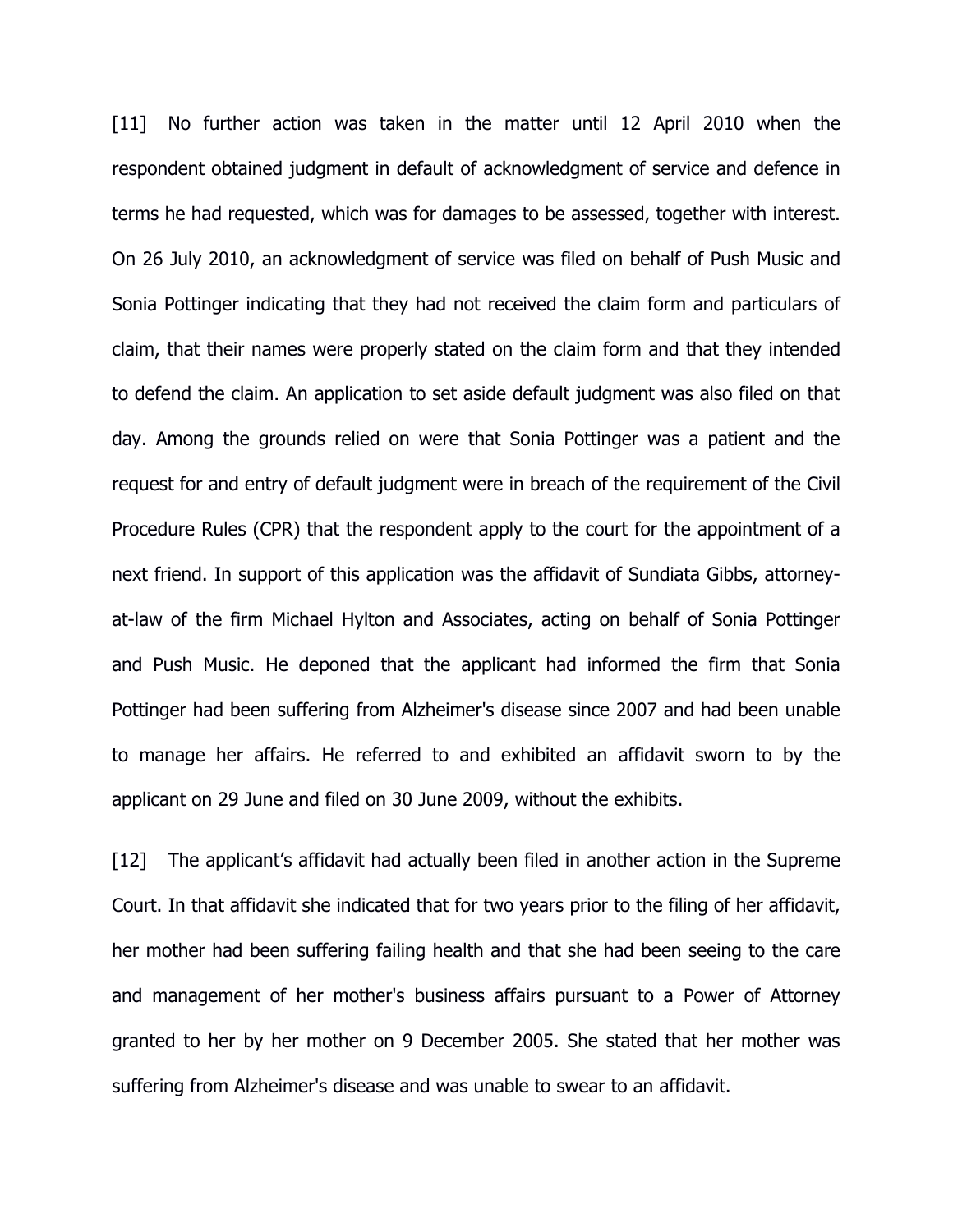[13] Mr Gibb's affidavit also exhibited a copy of a certificate of next friend dated 25 June 2009 in which the applicant was appointed as next friend. Mr Gibbs also deponed that Sonia Pottinger and Push Music had a real prospect of succeeding on the claim and exhibited a copy of the draft defence. In the defence, among other things, it was admitted that the respondent wrote the lyrics and composed the melody of the song "Feel Like Jumping" with Jackie Mittoo, but curiously, it was stated that Sonia Pottinger and Push Music did not know if the song was written jointly with Jackie Mittoo. It was also admitted that the song had been re-recorded and that the respondent by virtue of being a co-composer of the song had an interest in the song. The defence asserted that neither Sonia Pottinger nor Push Music had held themselves out to be the sole owners of the copyright but that Sonia Pottinger owned the rights in the master recording. The defence also raised the issue of whether the limitation period for bringing the claim had expired.

[14] Based on a chronology prepared by counsel for the respondent, it appears that an application was filed on 17 December 2012 seeking to have the applicant appointed representative of Sonia Pottinger's estate. In her affidavit in support, the applicant stated that her mother had died on 3 November 2010 and that she had been named as an executor in her will. She deponed that from 2007 to 2010, her mother had suffered from Alzheimer's disease which had grossly impaired her memory and her ability to manage her affairs, and so she had acted as next friend in these proceedings. She further deponed that she was able to fairly and competently conduct proceedings on her mother's behalf and she had no interest adverse to it. It appears also from counsel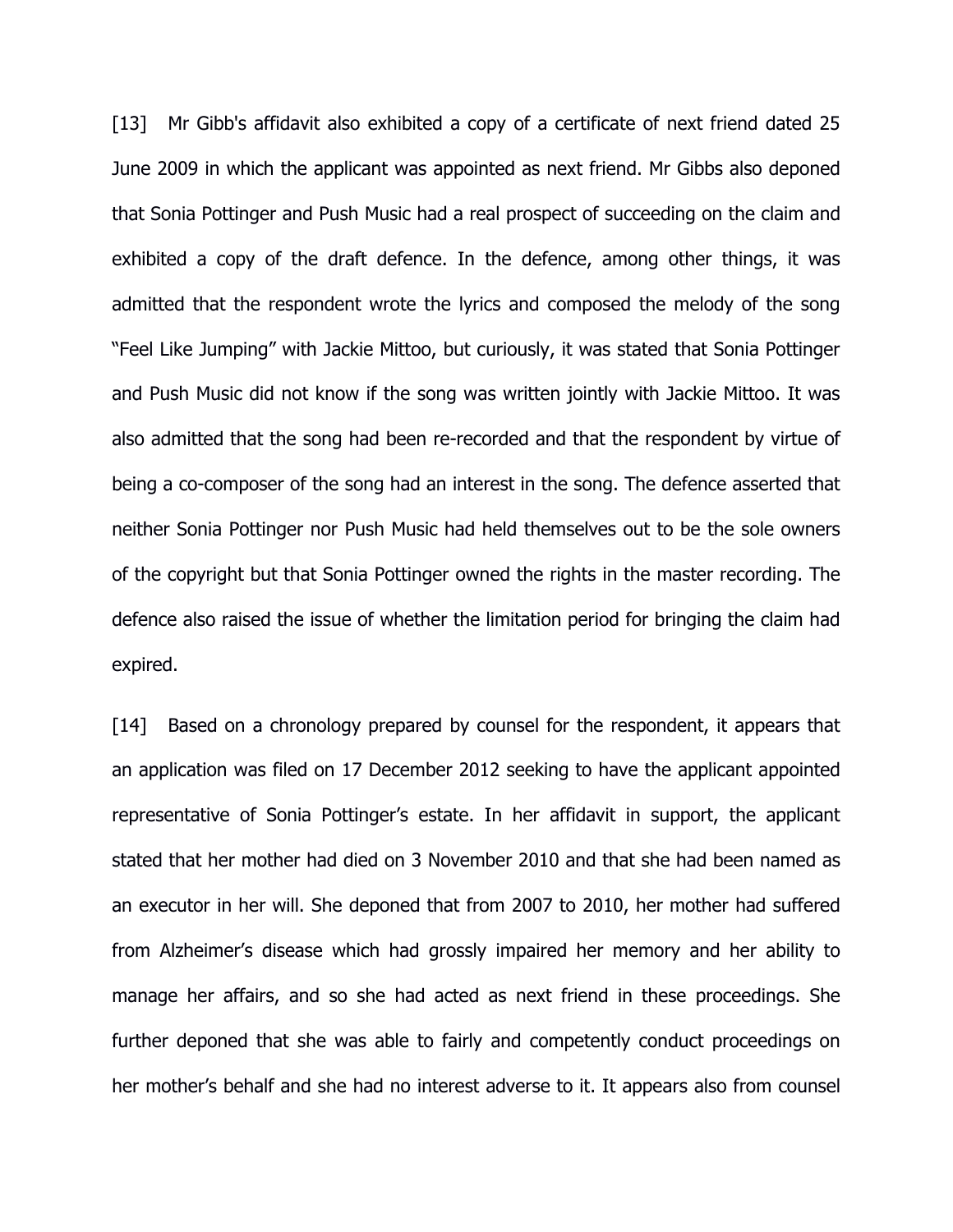for the respondent's chronology that on 9 January 2013, the application was granted and Push Music's application to set aside the default judgment was struck out.

[15] On 18 February 2013, an amended application to set aside default judgment was filed in which, in addition to the grounds previously raised, the application raised the issue of the failure of the respondent to obtain permission before serving outside the jurisdiction. An affidavit sworn to by Kevin Powell, attorney-at-law of Michael Hylton and Associates was filed in support. Exhibited to the affidavit were two letters from two medical practitioners: letter dated 17 December 2012 from Dr Vincent Chin indicating that Sonia Pottinger had been under his care for "Alzheimer's Disease with Memory Disorder" since 2 July 2003, and letter dated 27 December 2012 from Dr Maldonado-Medina stating that Sonia Pottinger was "an established patient since 10/30/03 to 06/15/2010" and had been under her care for "severe Alzheimer's disease".

[16] On 21 February 2013, an affidavit sworn to by Miss Chapman was filed. Exhibited to this affidavit were three articles: (i) an article written in or around 2005, recounting an interview with Sonia Pottinger and stating that she was awarded the Order of Distinction in 2004; (ii) an article dated 10 August 2006, in which it was reported that at the Prime Minister's Independence Gala in that year, Sonia Pottinger had received an award; and (iii) an article dated 18 March 2012 in which the writer stated that the basis of the article was an interview that he had with Sonia Pottinger in 2008, among other things, and that she fell ill in late October 2010;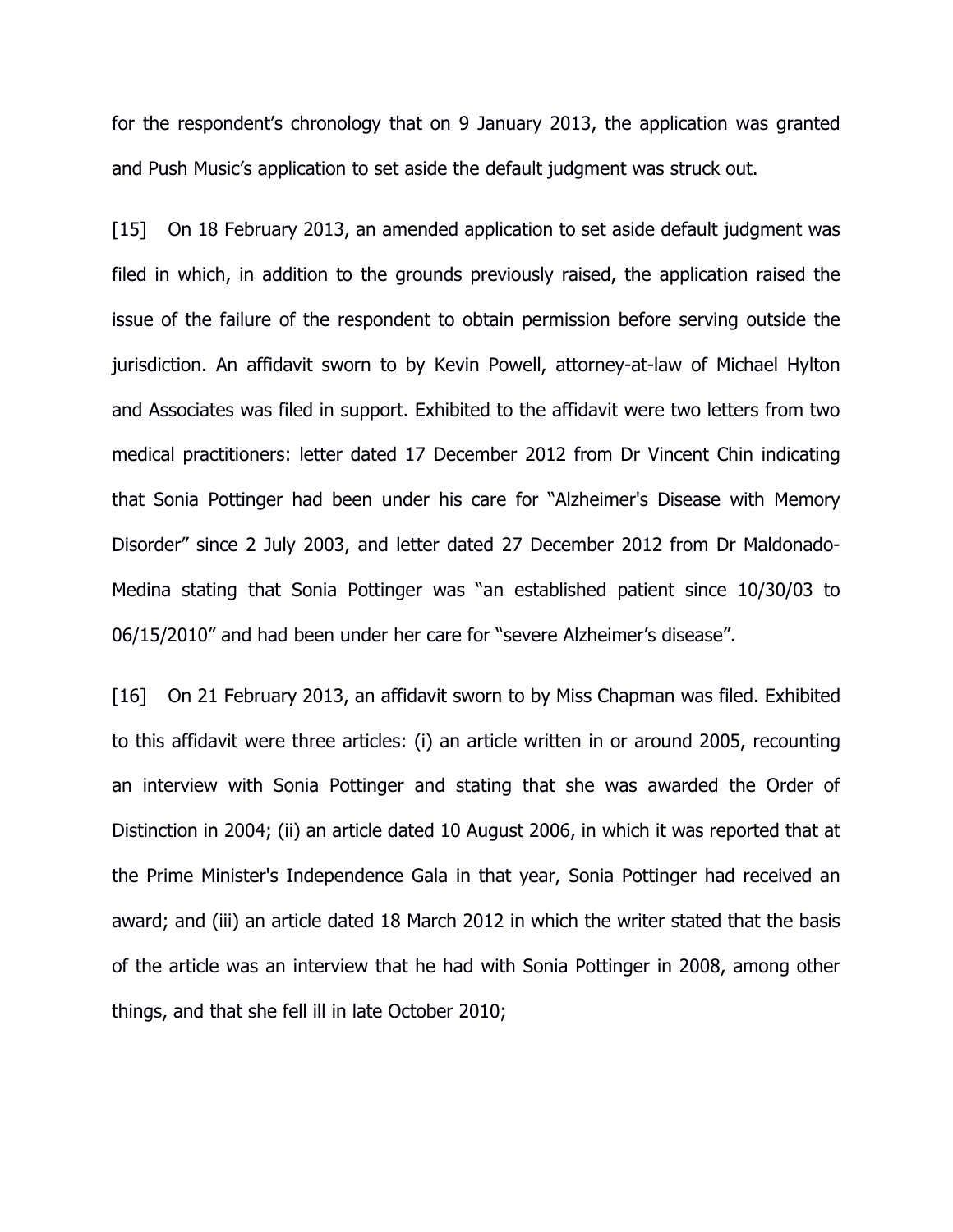[17] The amended application to set aside was heard by DO McIntosh J, with the result mentioned in paragraph [2].

[18] The applicant is seeking permission to challenge the learned judge's decision on five grounds:

## Ground (a)

"The learned judge erred when he found that the Registrar is empowered to grant default judgment where the court has not granted permission to serve outside the iurisdiction."

[19] Counsel for the applicant referred to rule 5.4 of the CPR, which stipulates that except where it is permitted by part 7, a claim must be served at a place within the jurisdiction. It was submitted that this rule when read with rule 7.2, which states that a claim form may be served out of the jurisdiction only with the permission of the court, has the effect of prohibiting a claimant from serving a defendant out of the jurisdiction until a court gives permission to do so. It was further submitted that by virtue of rule 7.5(3) of the CPR, a court is prohibited from granting permission to serve a foreign defendant until it has decided whether it has the jurisdiction to try the claim. Since the respondent had served the claim out of the jurisdiction without obtaining permission, that service was irregular. Counsel also submitted that the registrar was not empowered to grant the default judgment or any other relief because the court had not yet determined that Jamaica was the proper forum for the claim and therefore it had not assumed jurisdiction over the applicant. The result of all of this, it was contended,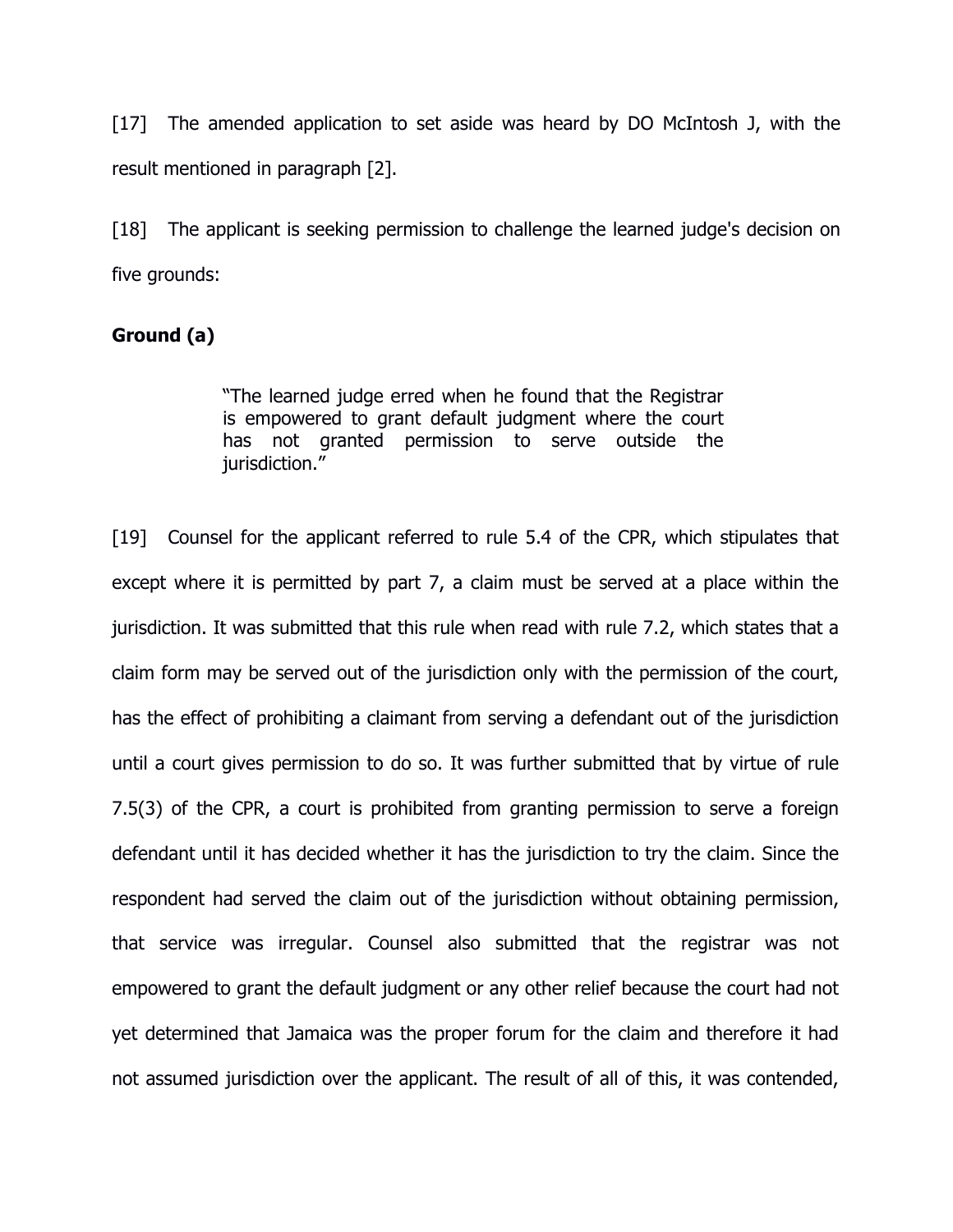was that the default judgment was either of no effect or should be set aside as of right because of irregular service.

[20] Miss Chapman for the respondent submitted that the uncontroverted and uncontested affidavit evidence put forward by the respondent was that the claim was received in May by the same person who claimed to be at all material times responsible for Sonia Pottinger's affairs. Sonia Pottinger and Push Music had therefore incorrectly put forward in the acknowledgment of service that they had never received the claim. Counsel took issue with the applicant's position that the judge had found that the registrar is empowered to grant default judgment without permission to serve outside being granted. She argued that the order of Master Simmons had contemplated and approved of the relevant service out of the jurisdiction. Accordingly, at the time of the said order, there did not exist a situation where the court had not granted permission. Counsel referred to the submissions made in the court below which addressed the court's powers to validate service retrospectively, which, it was submitted, the judge would have considered from his review of the file. The learned judge would have correctly found that there was an order of the Supreme Court validating service and that the registrar had acted properly in issuing the default judgment.

## Ground (b)

"The learned judge erred when he found that the conditions for granting default judgment, set out in rule 12.4 of the CPR were satisfied."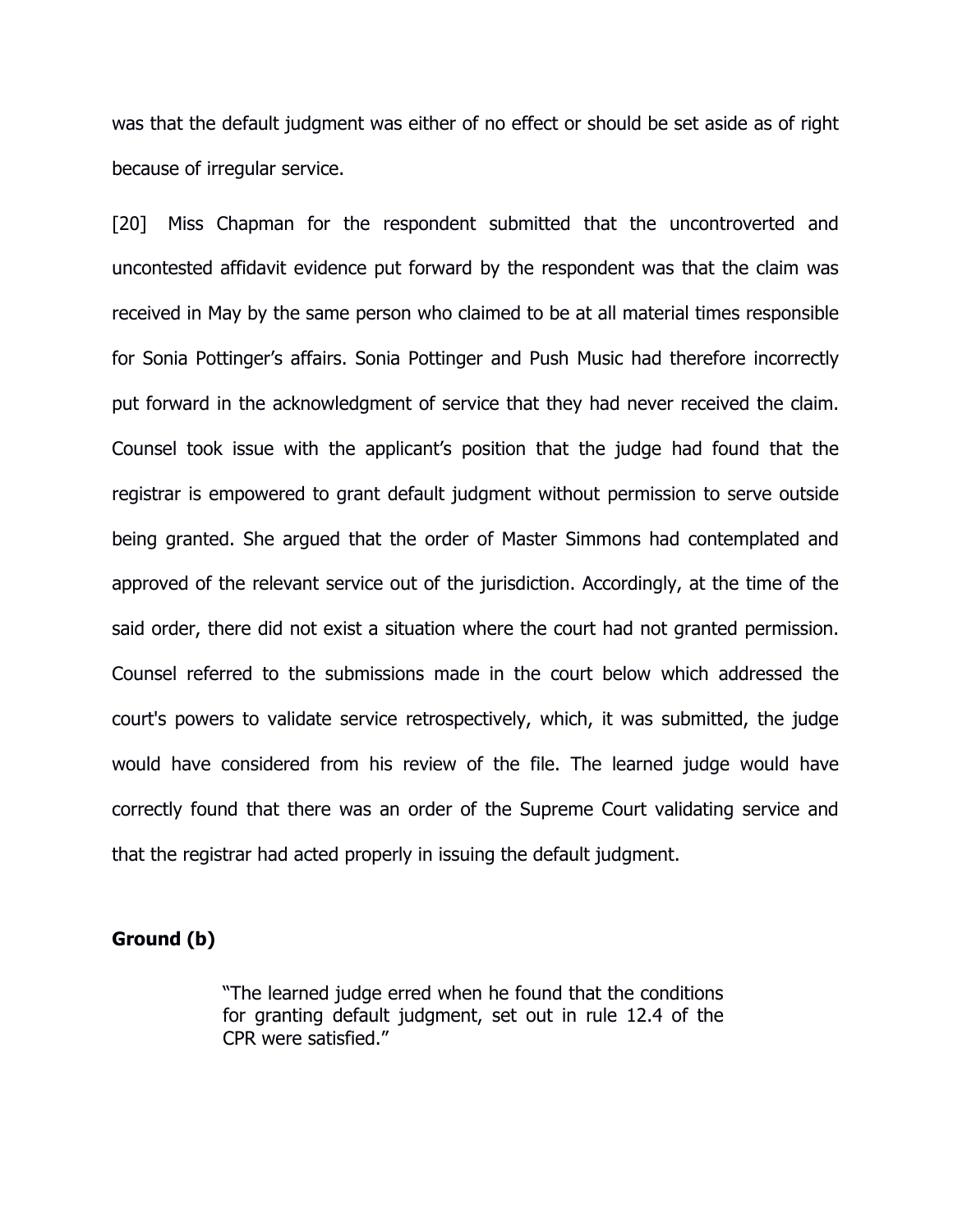[21] Mr Gibbs argued that the learned judge was obliged to set aside the default judgment which had been entered because two conditions for entry of such judgment under rule 12.4 had not been satisfied, that is, the time for filing the acknowledgment of service had not expired and the court had not granted permission to file default judgment. In relation to the former condition, it was argued that rule 9.3 which specifies the periods for the filing of an acknowledgment of service does not apply to service out of the jurisdiction. Rule 7.5(4) governs that situation, it was argued, and that rule provides that the order granting permission to serve out of the jurisdiction "must state the periods" for the filing of the acknowledgment of service. It was submitted that rule 7.5(4), 7.5(5) and 7.5(6) provide for the court to fix the period within which an overseas defendant must respond to a claim. The defendant, it was argued, is bound by the timeline stipulated in the judge's order giving permission to serve out of the jurisdiction and until the judge makes that order, there is no period within which the defendant must file an acknowledgment of service. In this case, it was submitted, no permission had been granted and no order made specifying the period for filing the acknowledgment of service with the result that there being no period fixed by the court, the period for filing the acknowledgment of service could not have expired entitling the respondent to apply for default judgment. Therefore, the learned judge ought to have set aside the default judgment.

[22] It was submitted on behalf of the respondent that submissions made on his behalf before the learned judge had been made pursuant to rule 13.3 on the basis that the applicant did not have a real prospect of defending the claim and had not put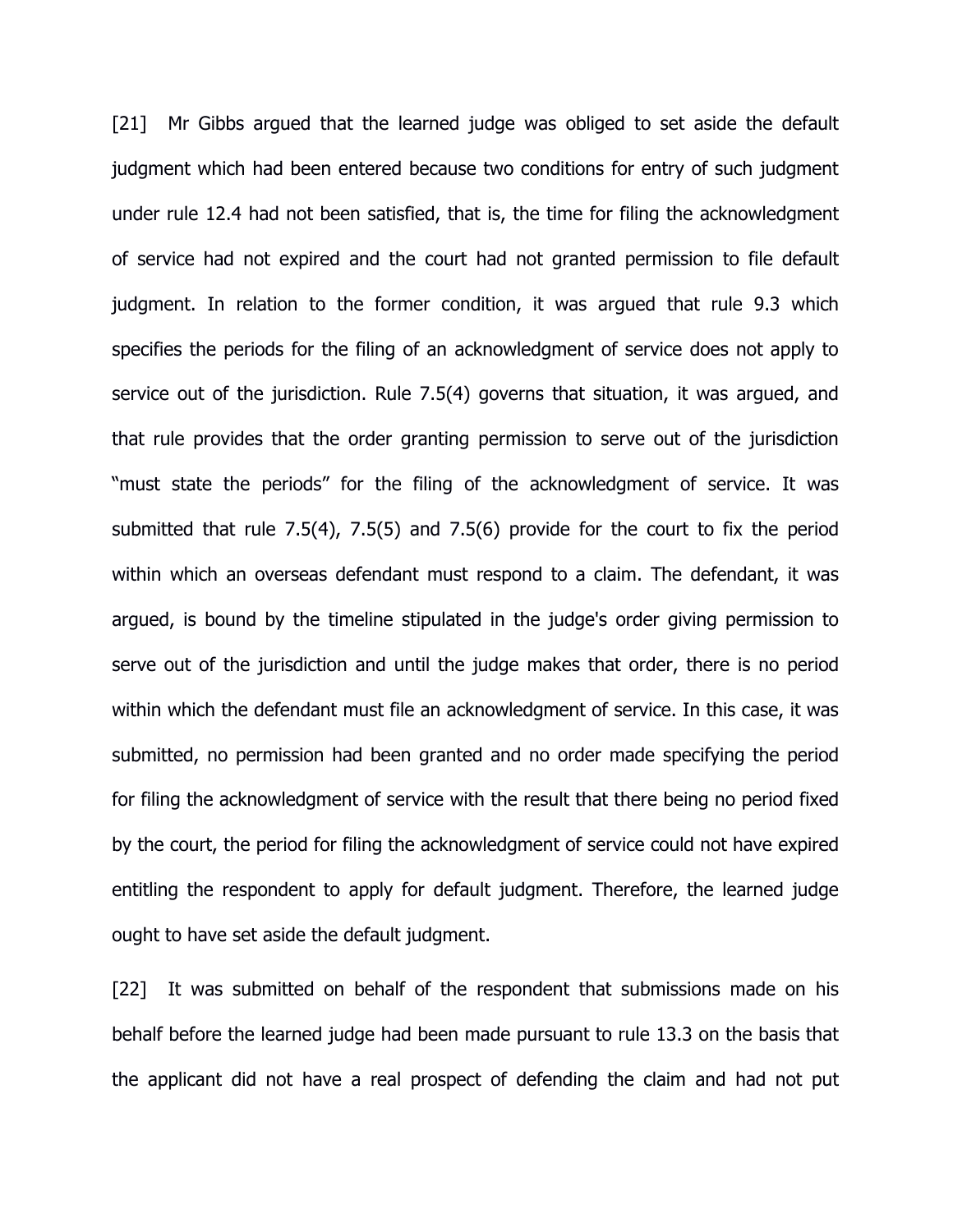forward a good or in fact any explanation for failure to file an acknowledgment of service or a defence as there had been no proper affidavit of merit and grounds of defence. The applicant, it was argued, had not submitted or challenged any of those submissions or the finding of the judge that the defence had no prospect of success. It was further submitted that at all material times, the CPR affixed the respective deadlines for filing an acknowledgment of service and unless the court provided otherwise, those deadlines would have applied to this matter and would have been the point of reference for the court. It was submitted that the deadlines that are stipulated under rule 7.5, which states the relevant time periods for filing an acknowledgment of service in relation to service outside of the jurisdiction, did not cease to have effect simply because there was not an order of the court confirming same. It was submitted that a period of 556 days had elapsed between service on the applicant and the entry of the default judgment. Therefore, regardless of which deadline was applied, that is, 14 days pursuant to rule 9.3 or 28 days pursuant to rule 7.5, the period for filing the acknowledgment of service would have long expired before the application for default judgment.

[23] Counsel argued further that rule 7.5(4) would have no application in respect of retroactive validation of service out of the jurisdiction. Counsel relied on Nesheim v Kosa [2006] EWHC 2710 in support of this submission pointing to dictum of the court that the grant of retrospective permission is neither expressly permitted nor expressly prohibited and that in the absence of any special rules as to the discretion pertaining to the grant of retrospective permission, the court is free to exercise such discretion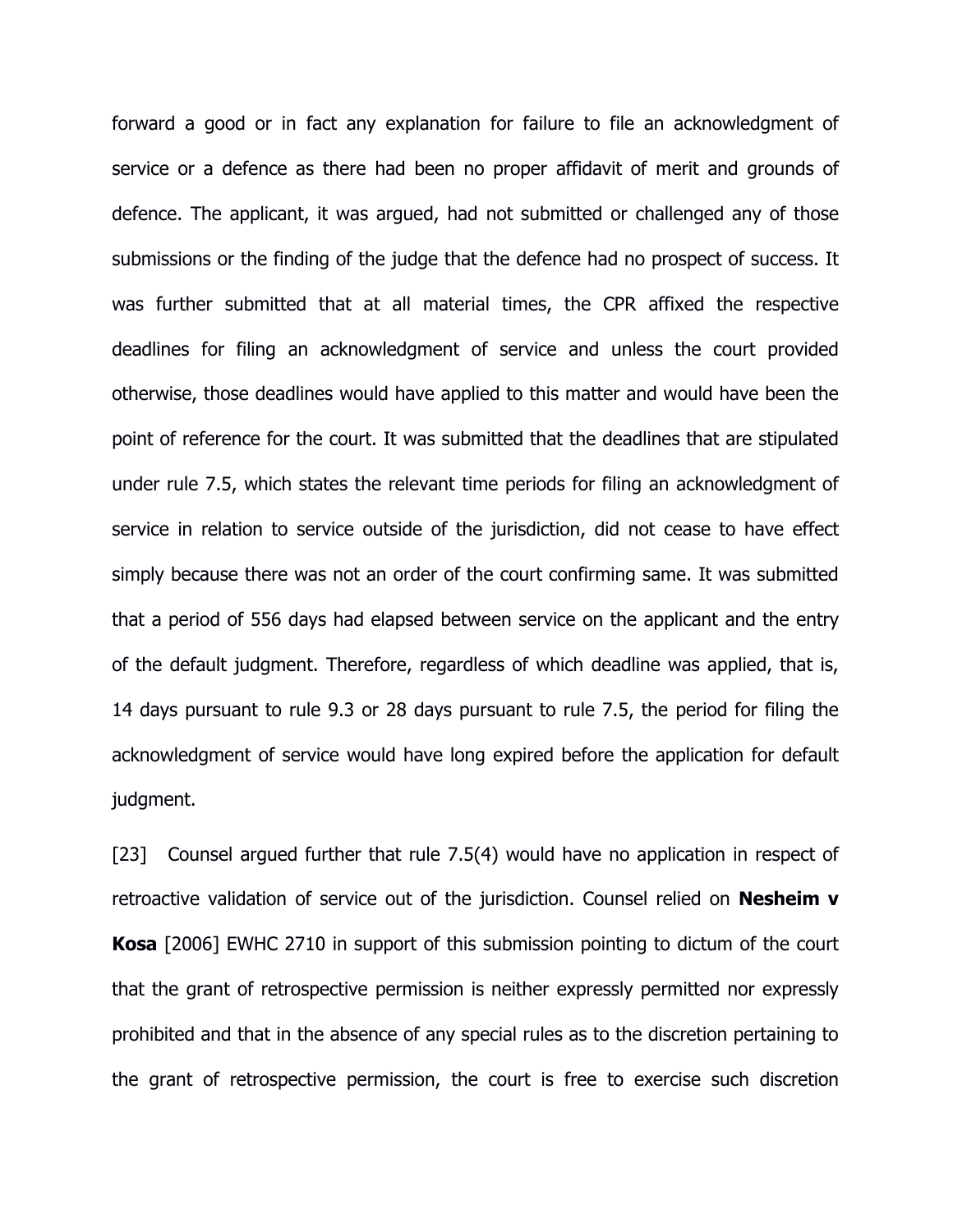broadly in accordance with the overriding objective. It was submitted that what was relevant for the purposes of rule 12.4 was that the registrar when entering default judgment was bound by the periods stipulated in the CPR unless the court ordered otherwise. As such, the respondent was entitled as of right to an entry of default judgment in respect of both acknowledgment of service and defence. It was pointed out that the default judgment was given in default of failure to file an acknowledgment of service and defence, yet the applicant had taken no issue with the default judgment being entered in respect of failure to file a defence. Therefore, the default judgment in relation to failure to file a defence would still apply, it was argued.

# Grounds (c) and (d)

"The learned judge erred when he found that the Claimant did not need permission to apply for default judgment despite the  $1^{st}$  Defendant being a patient.

"The learned judge erred when he found that the Default judgment took effect despite there being no next friend appointed on behalf of the  $1<sup>st</sup>$  Defendant in accordance with Part 23 of the CPR."

[24] Mr Gibbs argued that the request for default judgment was of no effect because the respondent had failed to appoint a next friend on behalf of Sonia Pottinger, who, it was submitted, was a patient within the meaning of the Mental Health Act (the Act). He argued that the evidence before the court was that Sonia Pottinger had suffered from Alzheimer's disease and could not manage her own affairs. He pointed to the letters written by the two medical doctors, the applicant's affidavit evidence that her mother had been suffering from Alzheimer's disease from 2007; the evidence of the process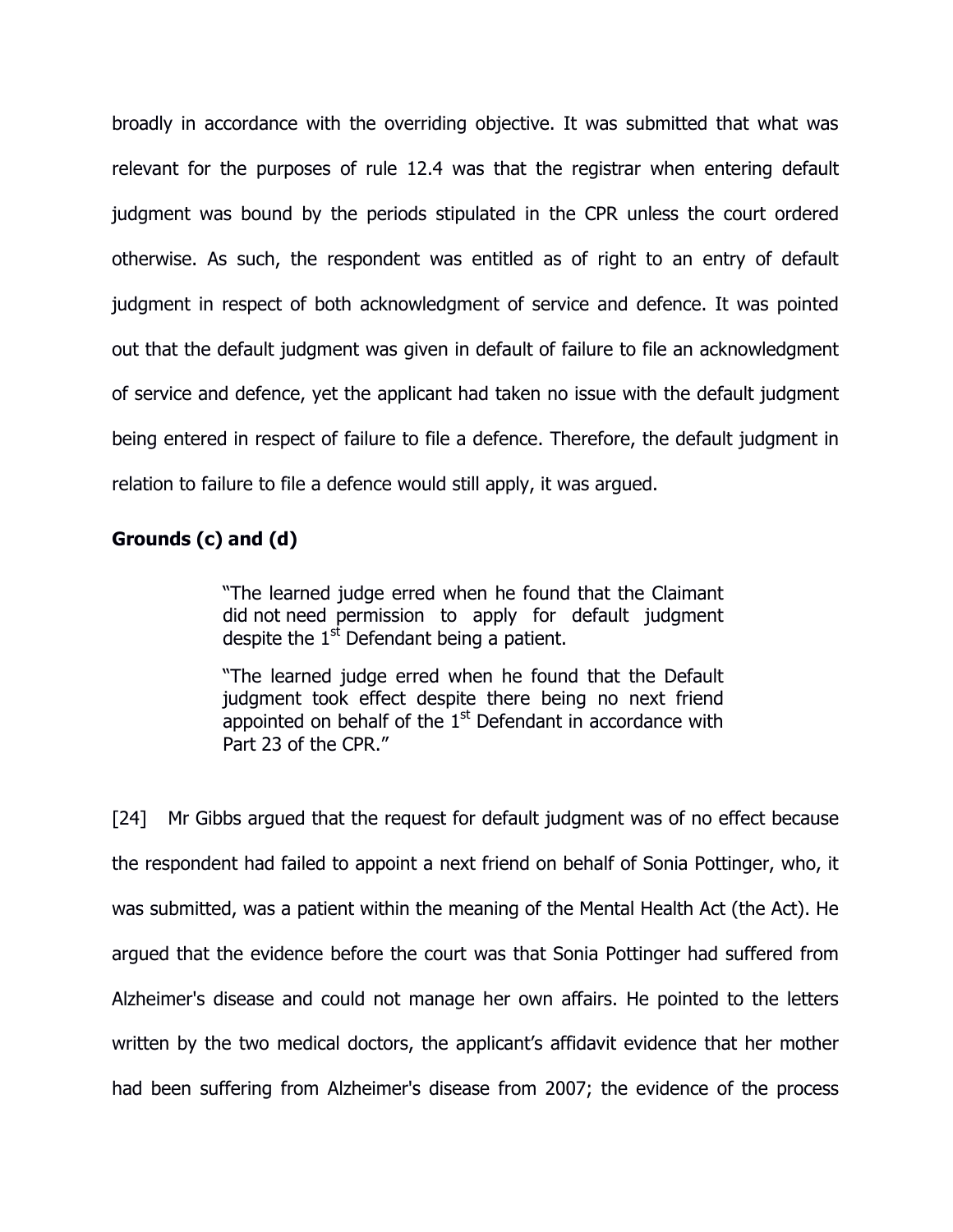server; and the respondent's affidavit in relation to him conducting business with the applicant due to Sonia Pottinger's failing health. He argued that that evidence supported the conclusion that the applicant suffered from a "mental disorder" within the meaning of the Act. The relevant time concerning the determination of the state of mind of Sonia Pottinger would have been at the time of the default judgment in 2010, and the evidence demonstrated that at that time Sonia Pottinger was a patient and incapable of managing her own affairs, it was submitted. Relying on Halsbury's Laws of England Vol 11 (2009)  $5<sup>th</sup>$  edn paras 1-1108, counsel submitted that the court can also take judicial notice of the effect of Alzheimer's disease and it was a notorious fact that the disease affects memory. Reference was made to rule 23.3(2) and rule 23.8(3), the effect of which is that before commencing a claim or taking any step in a claim, a claimant must apply for an order appointing a next friend, and rule 23.3(8), which states that any step taken before a patient has a next friend is of no effect unless the court orders otherwise. Both the respondent's request for default judgment and his application for service to be declared valid were steps in the proceedings without the appointment of a next friend, it was argued. This, it was submitted, is another reason the respondent's application for alternative service is of no effect with the result that the default judgment had to be set aside for irregular service.

[25] It was argued on behalf of the respondent that there was no evidence or no sufficient evidence before the court for it to find that Sonia Pottinger was a 'patient' in accordance with the CPR. It was submitted that only a qualified medical practitioner could have made a determination as to whether a person is suffering from a mental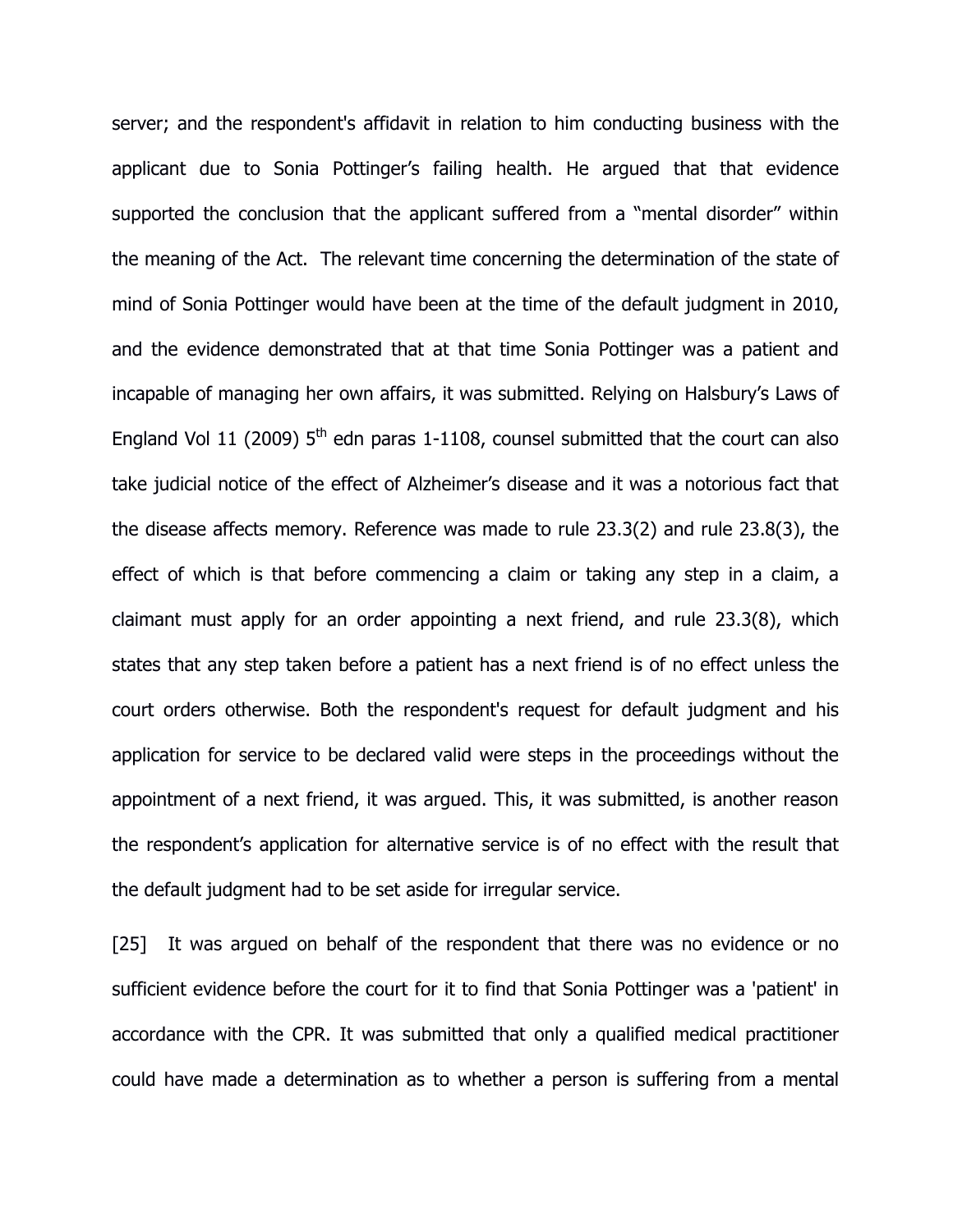disorder within the meaning of the Act. At all material times, including while Sonia Pottinger was alive, during the course of the claim and while the application to set aside was pending, Sonia Pottinger would have had the opportunity to provide cogent medical evidence to support the assertion that she suffered from a mental disorder as defined by the Act. It was not until two years after the application to set aside was first filed that it was felt that it was necessary to provide the letters exhibited to Mr Powell's affidavit and this was only after the application had come on for hearing before King J and he had remarked that there was no medical evidence before the court in accordance with the Act. The letters did not go into detail about the nature and effect of the disease nor did they state the date when Sonia Pottinger was last examined and whether Sonia Pottinger was of unsound mind within the definition of the Act. It was submitted that the evidence of any medical practitioner on this issue should have been in the appropriate form, that is, on affidavit. It was submitted further that the application in respect of this issue should have complied with sections 6(3) and 7 of the Act in that it should have been supported by two medical certificates in the prescribed form containing certain information in accordance with the Act.

[26] Miss Chapman further argued that a mere statement from the applicant as to Sonia Pottinger's mental health was not sufficient as she was not a qualified medical practitioner capable of making a determination as to whether her mother's mental condition rendered her of 'unsound mind' within the definition of 'patient'. Even if the applicant expected the court to have drawn on its common knowledge of the nature of the disease, then the respondent should have the benefit of the 'common knowledge'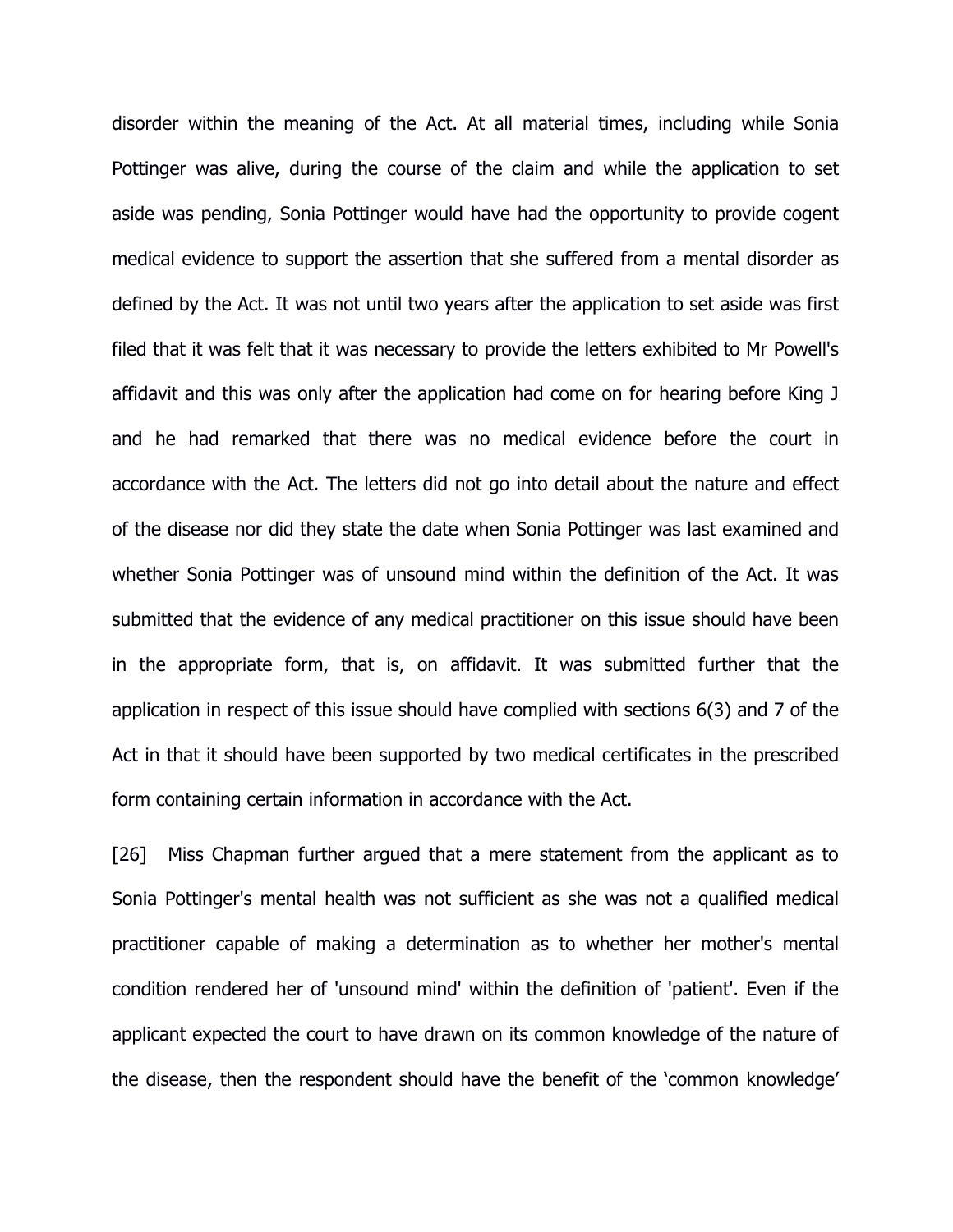that a diagnosis of the condition does not automatically mean that an individual is of unsound mind or cannot be lucid for many years as there are many stages in respect of the condition of the disease.

[27] Reference was made to the applicant's evidence that her mother had granted her a Power of Attorney in 2005. Counsel argued that a person has to be of sound mind in order to execute a Power of Attorney. Therefore, despite the letters speaking to Sonia Pottinger suffering from "severe Alzheimer's" since 2003, she had clearly not been of unsound mind in 2005. Further, the letters from the medical professionals were in conflict with the initial evidence of the applicant that Sonia Pottinger had been suffering from the disease from 2007. It was also submitted that a Power of Attorney ceases to be valid when the donor loses mental capacity and the applicant had been operating under same in the suit that she had brought as next friend on behalf of Sonia Pottinger in 2009. Therefore, Sonia Pottinger would have had to be of sound mind for the Power of Attorney to have effect from 2007 onwards. Counsel also relied on the articles that had been exhibited to her affidavit in the court below to further support her submissions on this point. The burden of proof remained with the applicant and she had failed to produce sufficient evidence to discharge this, it was submitted. Counsel also pointed out that if the applicant was of the view that Sonia Pottinger was a patient within the Act, she could have put herself forward as next friend as she did in the other suit.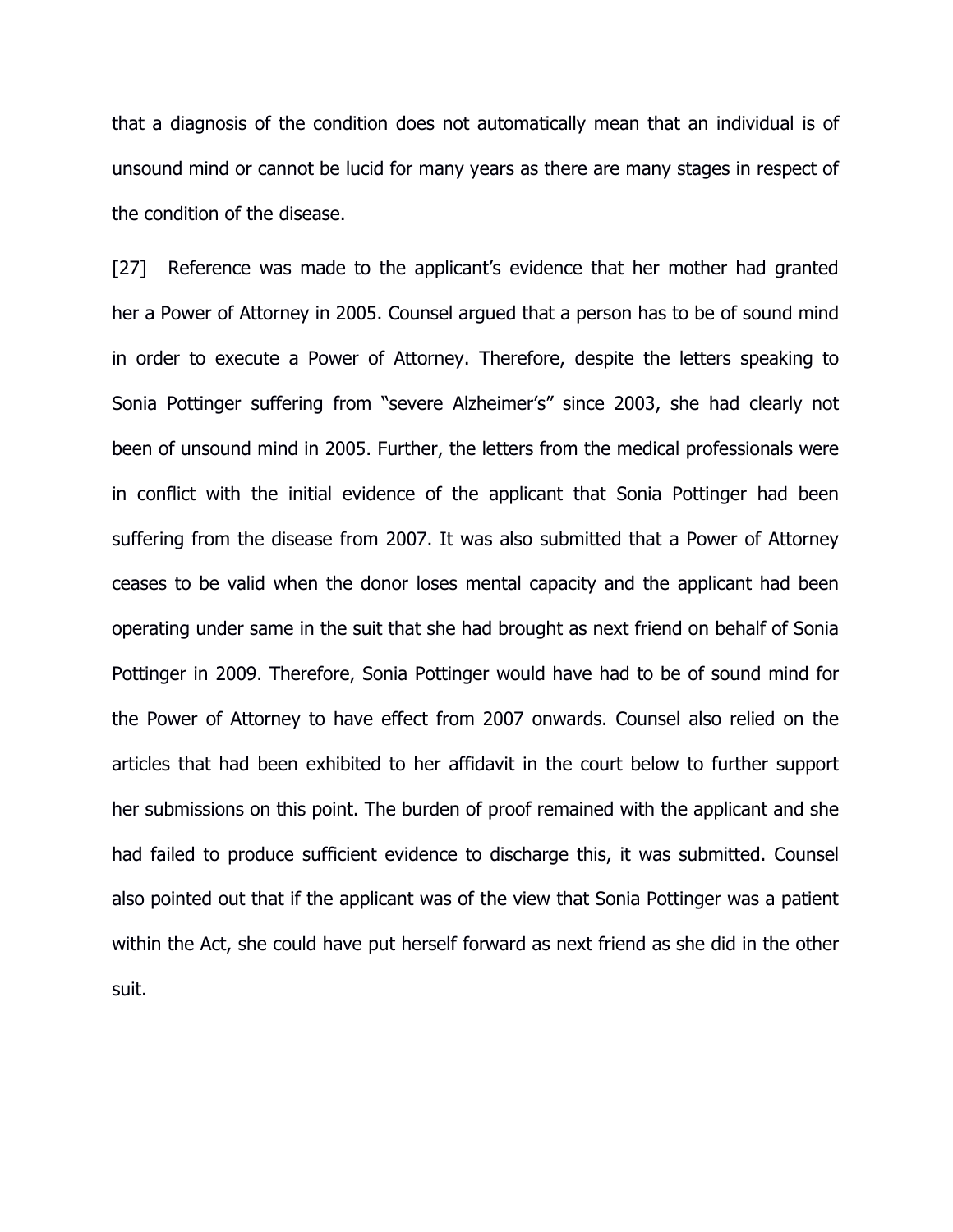## Ground (e)

"The learned judge erred when he found that the section [sic] 5.13, which provides for alternative service, applies to service outside the jurisdiction."

[28] Counsel submitted that Master Simmons' order did not cure the failure to obtain permission as her decision seemed to have been based on rule 5.13, which deals with alternative service and this rule requires different considerations from rule 7.3 which concerns jurisdictional issues. More importantly, it was argued, rule 5.13 only applies to service within the jurisdiction. He argued that part 7 specifically governs service out of the jurisdiction and prescribes the methods of service in relation to a foreign defendant. To support this latter submission, reliance was placed on Oleksandr Zabudkin v **Itkin & Ors** claim no BVIHC (COM) 2011/0001, delivered 21 July 2011 and the dictum of Bannister J (Ag) that in the absence of some enabling power, substituted service is not permitted upon a foreign defendant unless he was in the jurisdiction when the claim is issued, and, Mr Gibbs submitted, rule 5.13 does not contain any enabling power that would permit service out of the jurisdiction.

[29] Finally on this point, it was argued that the fact that Master Simmons' order validating service was not appealed was of no moment because the court has the power to set aside an endorsement made under rule 5.13 indicating that alternative service was a satisfactory method of bringing the claim form to the attention of Sonia Pottinger and Push Music.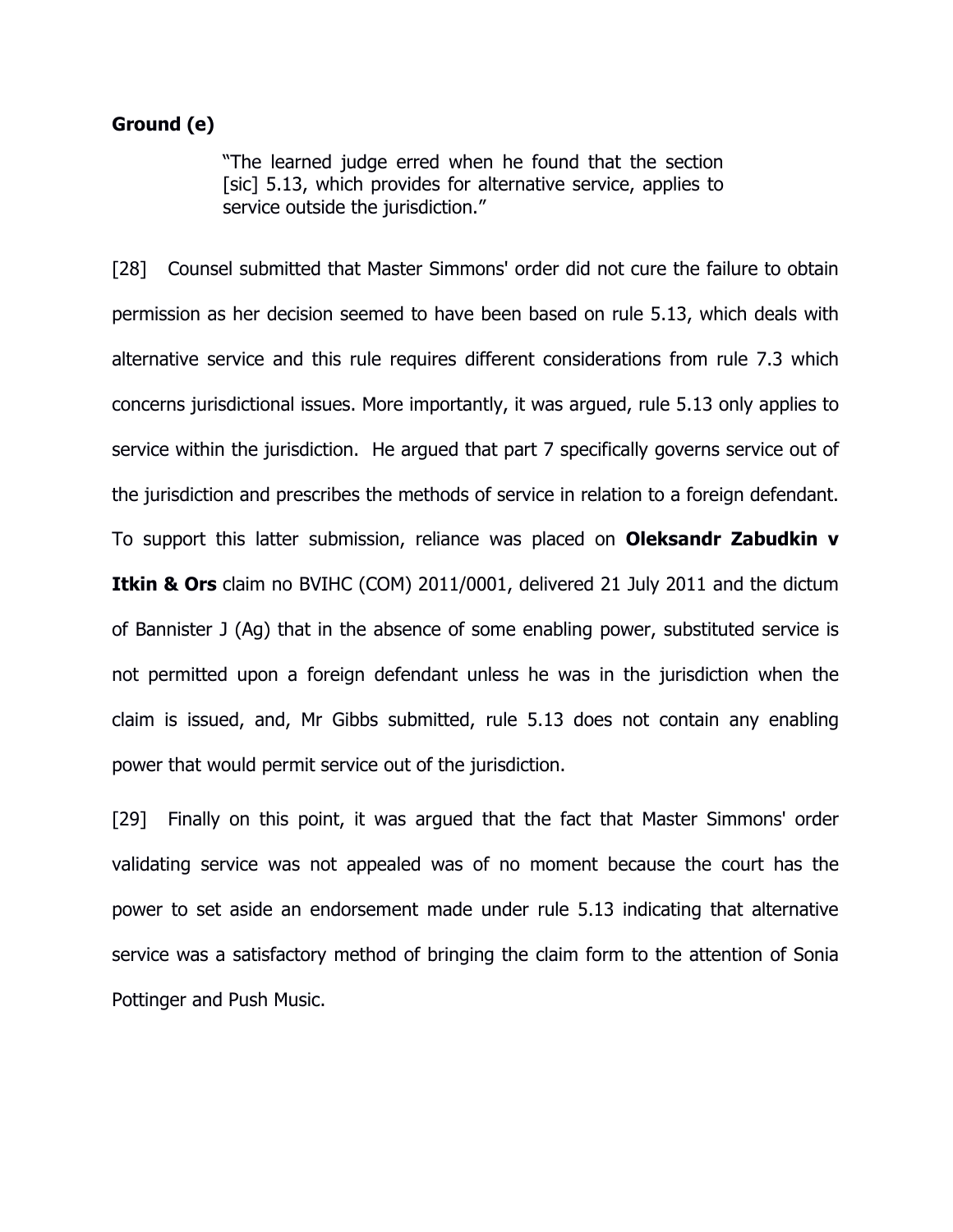[30] Miss Chapman submitted that at no time was an application to set aside service pursuant to rule 5.13(6), which allows the court to set aside the endorsement on alternative service, properly placed before the court. Therefore, it was argued, the applicant could not have a good prospect of succeeding on an issue that had not been before the judge. Even if such an application had been made before the judge, the service would have been set aside only if the court was satisfied that the service was unlikely to bring the contents of the claim to the attention of Sonia Pottinger and Push Music, and the court would have appreciated that the evidence was that the applicant had never contested that the documents had come to her and her mother's attention. It was submitted that **Oleksandr** does not assist the applicant. Unlike in this case, the defendant in that case had formally contested service and had not submitted to the jurisdiction of the court. Further, it was submitted, the interpretation given to the rule relating to methods of service out of the jurisdiction was incorrect. The use of the word 'general' in the heading "Methods of service – general provisions" suggested that the purpose of that section was to set out general methods of service outside the jurisdiction and not the only methods. The court therefore had the discretion to order other methods of service, provided that the method that was ordered was not against the law of the country. In any event, it was submitted, the section does not deal with retrospective permission.

[31] It was also submitted that at no point was an application filed to set aside service on the basis that such service out of the jurisdiction, was not permitted by the rules or that the claim was not a proper one for the court's jurisdiction. As no such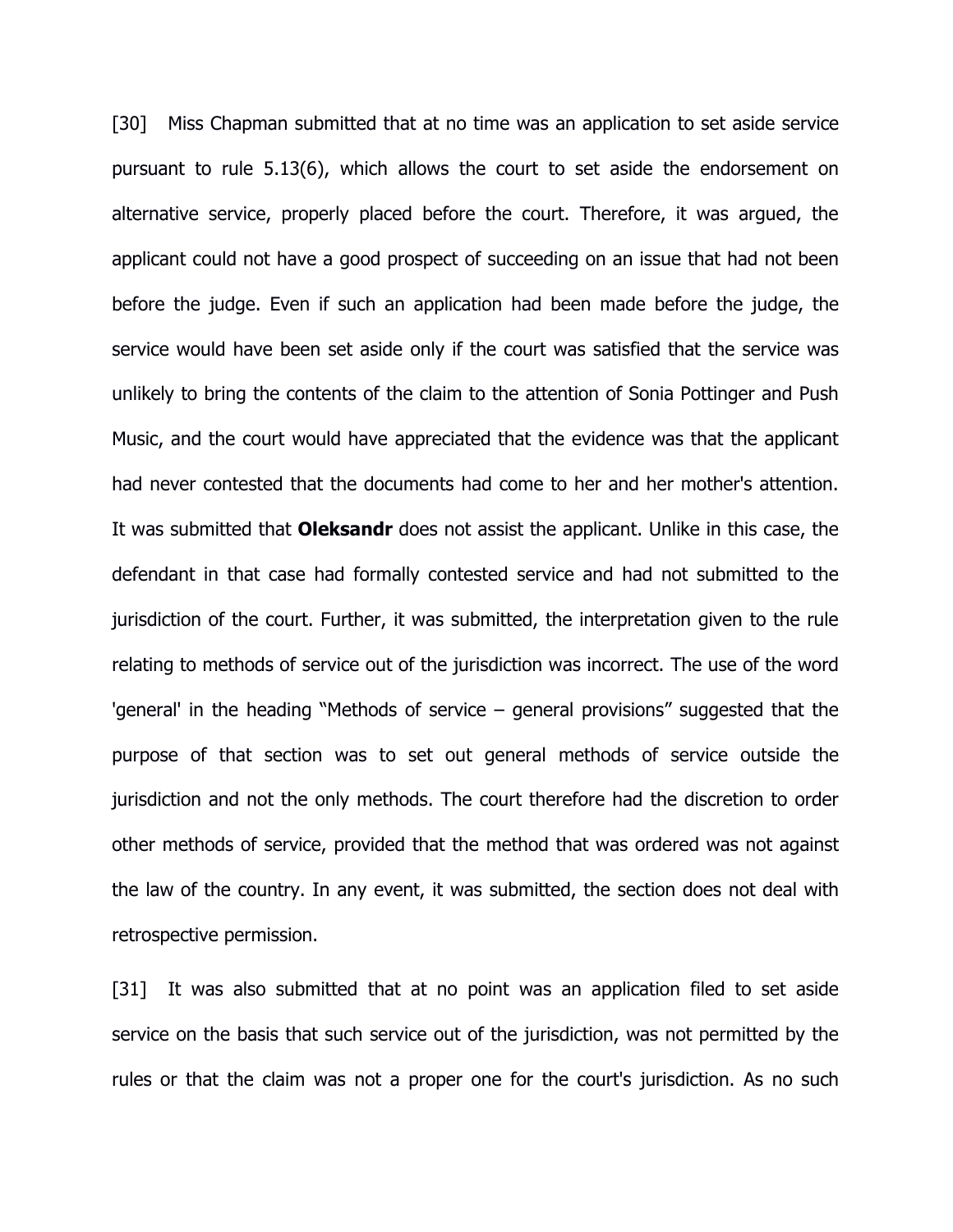application was made, the applicant was deemed to have accepted service, which would therefore not have been in issue at the time of the hearing. Miss Chapman argued that any issue that the applicant had with service was a jurisdictional issue. However, as well over the time for the filing of the defence had passed and no application had been filed disputing jurisdiction under rule 9.6(3) and (4), pursuant to rule 9.6(5)(b) the applicant would be treated as having accepted that the court has jurisdiction to try the claim. Further, by filing the acknowledgment of service and not raising the matter of any perceived irregularity of service by way of challenge to the court's jurisdiction under rule 9.6, the applicant would have waived any such irregularity or jurisdictional issue and submitted unconditionally to the jurisdiction of the court.

#### Analysis

[32] In my view, the proposed appeal raises the following issues:

1. (a) Whether a decision of the court having been given that service of the claim on the applicant was good service, the proper course would have been to apply to set aside or appeal that decision.

(b) What is the effect of the decision validating service having remained extant in light of the fact that there was no application to set aside or appeal it or order setting it aside at the time of the hearing to set aside the default judgment?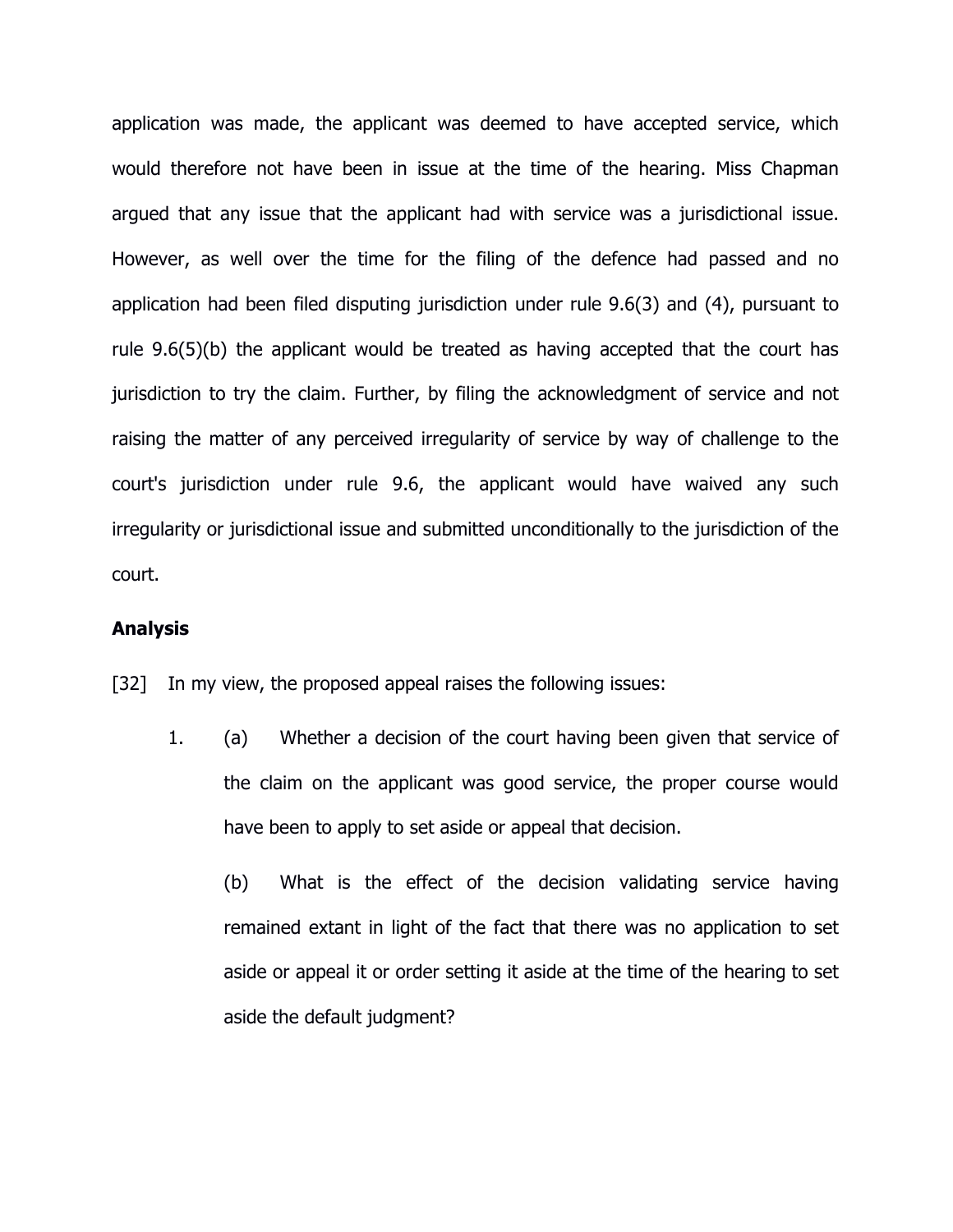2. (a) Whether permission to serve outside the jurisdiction may be granted retrospectively

 (b) What is the effect of the letter written by the attorneys-at-law on behalf Sonia Pottinger and the fact that no step was taken to challenge jurisdiction?

- 3. Whether the evidence adduced (medical and otherwise) was sufficient to establish that Sonia Pottinger was a patient within the meaning of the Mental Health Act.
- 4. Whether it was necessary for a next friend to be appointed and as a consequence, permission obtained from the court before the entry of the judgment.

[33] As this is an application for permission to appeal, it is not necessary to embark on a full analysis or to arrive at a concluded view on any of these issues (**Hunt v Peasegood** (2000) Times, 20 October). It is sufficient to consider only whether the issues raised have a "real chance of success" on appeal (rule 1.8(9) CAR), which means that the applicant should have more than a fanciful prospect of succeeding on these issues. This court has held that for leave to appeal to be granted, the applicant must show that he has a real, and not fanciful, chance of success in the proposed appeal (Donovan Foote v Capital and Credit Merchant Bank [2012] JMCA App 14; William Clarke v Gwenetta Clarke [2012] JMCA App 2).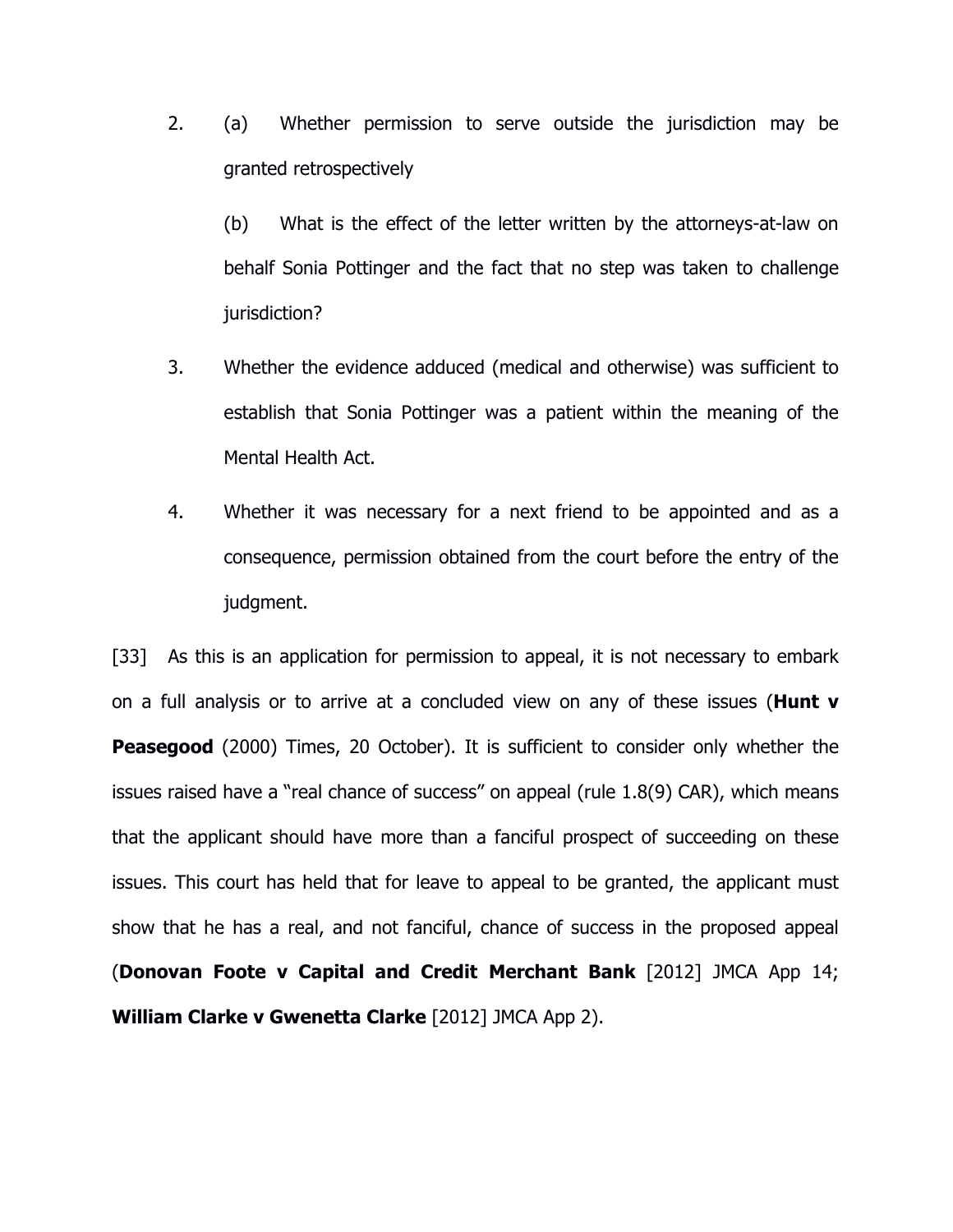# Issue  $1(a)$  and  $(b)$

1. (a) Whether a decision of the court having been given that service of the claim on the applicant was good service, the proper course would have been to apply to set aside or appeal that decision;

 (b) What is the effect of the decision validating service having remained extant in light of the fact that there was no application to set aside or appeal it or order setting it aside at the time of the hearing to set aside the default judgment?

[34] As the application for validation of the service was made without notice, it was not necessary for the applicant to have appealed that order. Instead she was entitled to apply to set it aside (Minister of Foreign Affairs, Trade and Industry v Vehicles and Supplies (1991) 28 JLR 198). In my view, the fact that default judgment against Push Music was set aside did not change the fact that when the matter went before McIntosh J the order of Master Simmons was one that had been made without notice Sonia Pottinger. The learned Master stated that the application was being considered pursuant to rule 5.14. She did not indicate that she was considering the application under rule 5.13 or part 7. That did not, however, alter the validity or effect of the order. The order of the court was valid until set aside and had to be obeyed (see Chuck v Cameron 1846 Vol 47 ER 820; Hadkinson v Hadkinson [1952] 2 All ER 567; and Bastion Holdings Ltd v Bardi SCCA No 14/2003, delivered 29 July 2005). As was rightly submitted by counsel for the respondent, no application was made to set aside that order and so at the date of the filing of the request for default judgment, there was, for the purposes of the default judgment, an order to the effect that service on the applicant was good.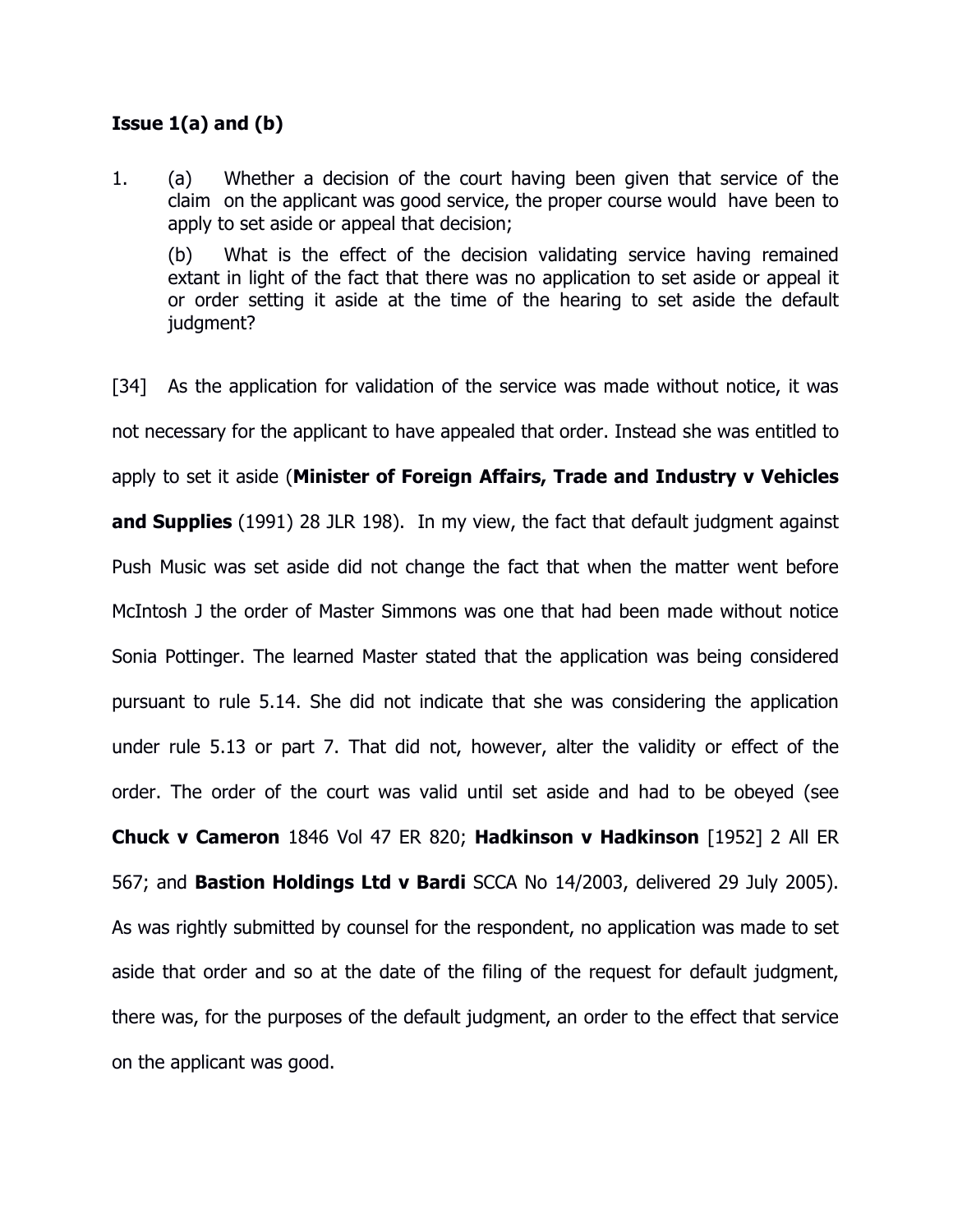[35] Although the applicant did not state the relevant rule of the CPR upon which the application to set aside the default judgment was based and the learned judge did not provide reasons for his decision, counsel for the respondent has indicated that the arguments on behalf of the respondent were based on rule 13.3, which assumes that service was valid. She further stated that these arguments were not challenged by the applicant. It seems therefore that the learned judge treated the application as one being pursued under rule 13.3 where it was necessary for the applicant to show the merits of the defence, explain the failure to file an acknowledgment of service and defence and explain the delay in applying to set aside the judgment. However, the question which arises is whether, the order of Master Simmons, being one that was made without notice, it was open to the learned judge at the hearing between both parties to consider whether the order had been correctly made in light of the fact that the amended application raised the issue of the validity of the service. A relevant question on appeal therefore would be, as has been raised by ground of appeal (b), whether the judge was correct in these circumstances to dismiss the application on the basis that the condition set out in rule 12.4 of the CPR with respect to service had been satisfied and further, whether he ought not to have considered the application under rule 13.2.

[36] An argument in relation to the validity of the service which would have to be considered is whether serving by fax was a valid method of service outside the jurisdiction. Rule 7.8(1) provides that where a claim is to be served out of the jurisdiction, it **may** be served according to certain methods listed in the rule. An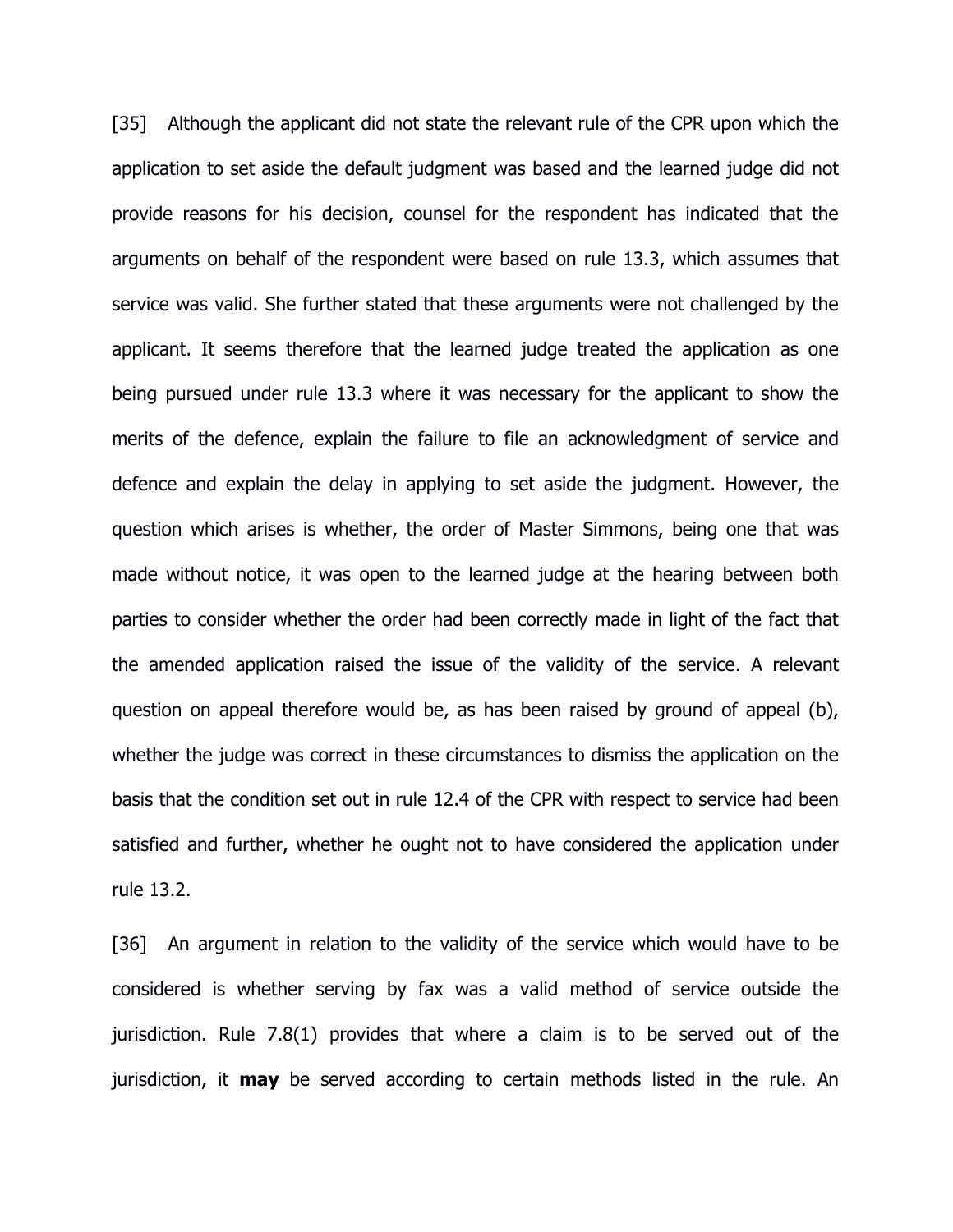important question to decide would be whether the word **may** is to be interpreted as meaning "must" with the effect that the methods of service allowed would be confined to those set out in that rule. It is of significance that those provisions, although stated to be general, are contained within the section of the CPR which deals specifically with service out of the jurisdiction. This may be an argument in support of the position that service is confined to the methods set out in this particular part of the CPR. There is also the view articulated by Bannister J  $(Aq)$  in **Oleksandr** to be considered. Against this, however, one would have to consider that although one of the methods specified is that service may be effected in accordance with the law of the country in which the claim is to be served, yet rule 7.8(2) provides that nothing in part 7 or in any court order authorizes anything to be done, in relation to service, which is against the law of the country. The question would arise as to whether there was any evidence that service by fax was in accordance with the law of Florida. It would have to be considered whether the interpretation as contended for by the applicant would render rule 7.8(2) otiose or of no effect. These are certainly issues to be considered on appeal and the applicant's arguments in relation thereto are not fanciful but have a realistic prospect of success.

[37] Another issue for the court's consideration would be whether the period for filing the acknowledgment of service had expired because no permission having been sought, there was no order granting permission and specifying the period for filing the acknowledgment. The merit of this position would have to be considered in the light of the fact that rule 7.5(5) specifies certain periods for filing an acknowledgment of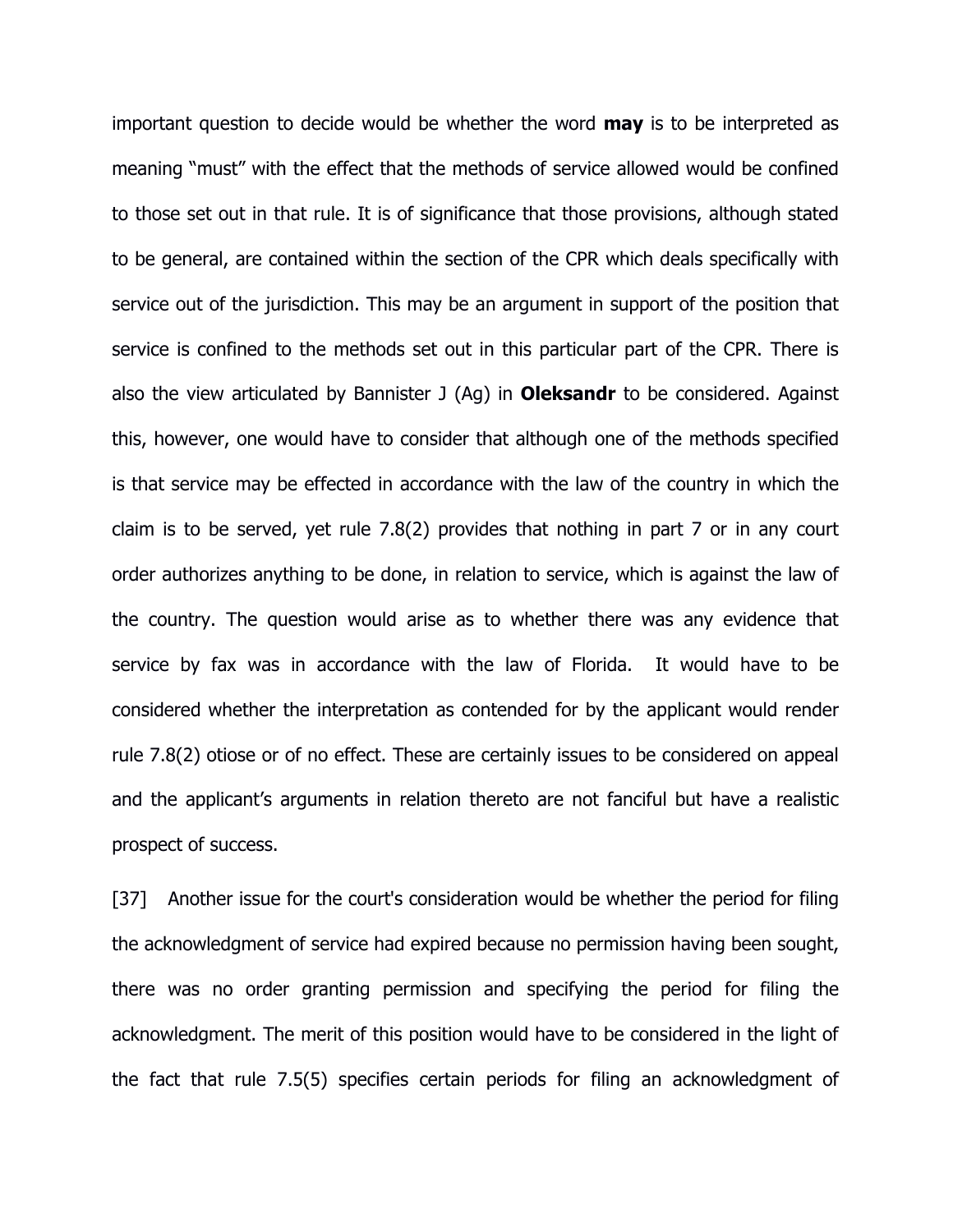service for places for which service has to be outside of the jurisdiction, and it would necessarily follow that these would be places for which permission would have to be obtained in order to serve. The question would therefore arise as to the purpose of rule 7.5(5) in light of the presumption that parliament does not waste words.

[38] The respondent has pointed out that the judgment was also entered in respect of the failure to file a defence. However, this court has held in  $B \& J$  Equipment  $v$ **Joseph Nanco** [2013] JMCA Civ 2 that upon a request for judgment in default of defence, a claimant is not required to prove service of the claim form and the particulars where an acknowledgment of service was filed. The merit of this argument would have to be considered against the background of the time of the filing of the acknowledgment of service. In this case, the acknowledgment of service was filed after the request for and entry of judgment although it was not in compliance with rule 9.3(4). However, the application to set aside the default judgment had been filed on the same day on which the acknowledgment of service had been filed, and in its grounds it challenged the court's exercise of its jurisdiction. This argument could ultimately provide the basis for a successful challenge to the issue of jurisdiction on appeal.

[39] It would be for this court on appeal to consider the effect of these issues on the validity of the order of Master Simmons.

# Issue 2(a) and (b)

 (a) Whether permission to serve outside the jurisdiction may be granted retrospectively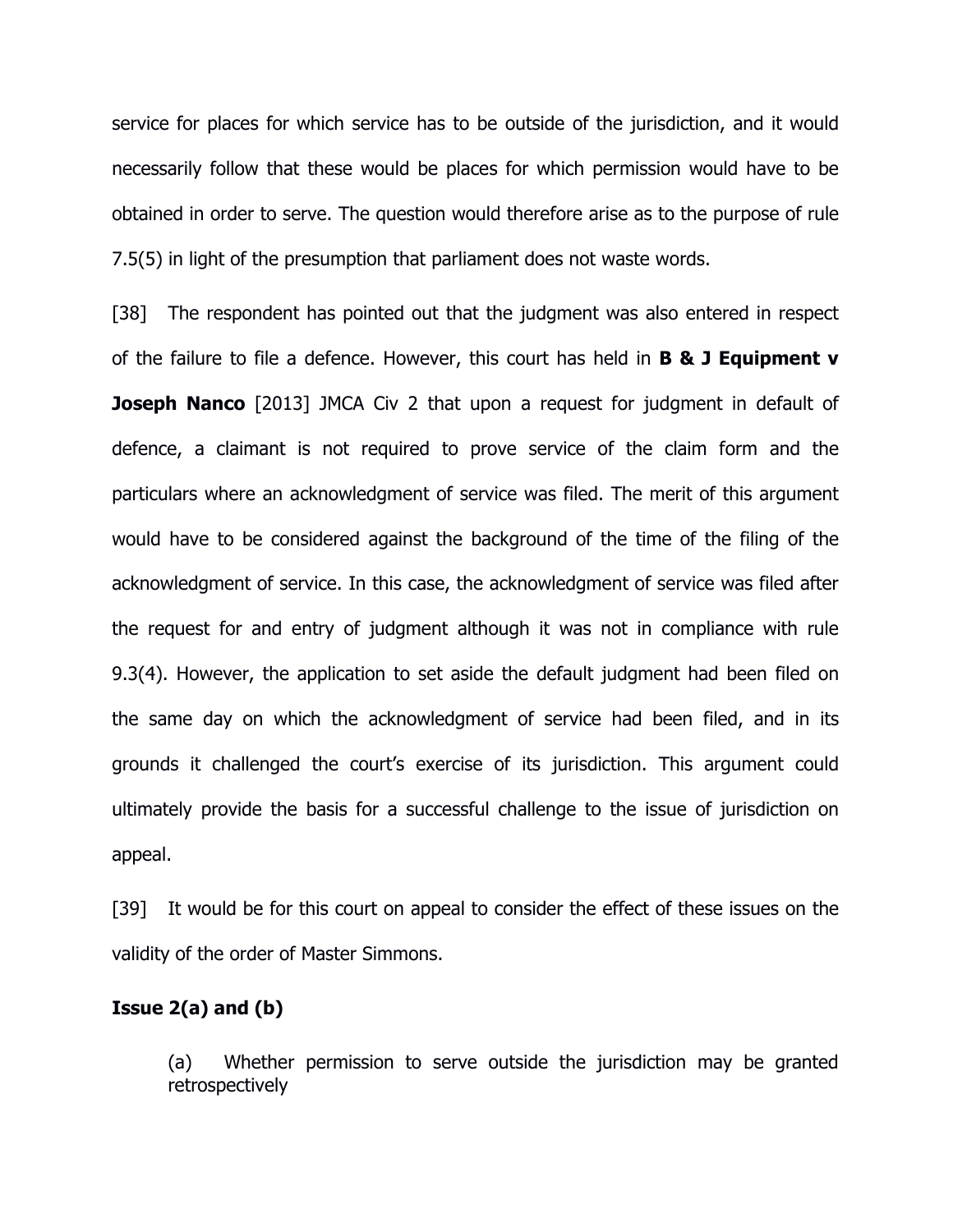(b) What is the effect of the letter written by the attorneys-at-law on behalf of Sonia Pottinger and the fact that no step was taken at that point to challenge jurisdiction?

[40] The language of the CPR is clear that a claim form may be served out of the jurisdiction only where the court gives permission for this to be done. A court in determining whether to grant the permission must consider whether the claim is one which falls within rule 7.3 and 7.4, and whether the jurisdiction in which the claim is filed is the proper forum for the action to be brought. This, it would seem, makes it desirable for permission to be obtained prior to service, and the applicant's argument in relation thereto has a realistic chance of success on appeal. However, in the light of the fact that this is not expressly made a requirement, it is arguable whether the court in the exercise of its discretion may grant the permission retrospectively and treat the matter of permission as being *nunc pro tunc*, where it is of the view that had permission been applied for, based on the circumstances it would have been satisfied that the claim is one that satisfies the requirements of part 7. It would be for this court on appeal to consider whether it would be persuaded by the reasoning of Briggs J in **Nesheim v Kosa** that the retrospective permission is a "remedy for a defect which, applying ordinary considerations in furtherance of the overriding objective … can be used, if appropriate, provided it is not used as a means of evading [the provisions relating to extending the validity of the claim form])".

[41] In the event that this court decides that a court is empowered with the discretion to grant permission retrospectively, a relevant consideration in determining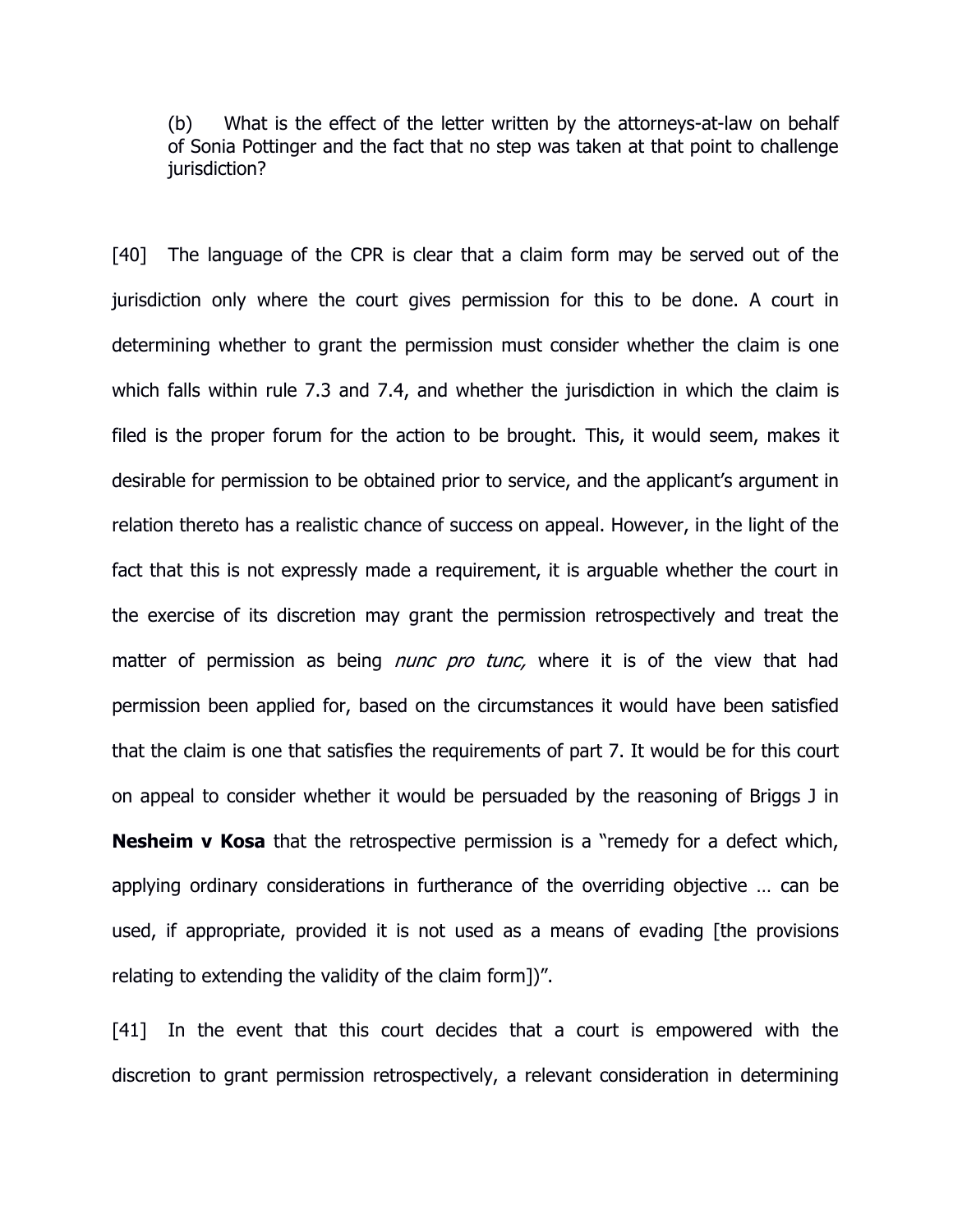whether the exercise of the discretion should be in favour of the grant, would be the effect of the letter written by Mr Pelosi and the fact that no application was filed disputing Jamaica as being the proper forum. A further matter for this court's consideration would be whether the Master not having made mention of part 7, it would be open to the court to infer that she had addressed her mind to the relevant provisions thereunder and further to conclude that the Master was not obviously and palpably wrong in the exercise of her discretion to validate service. In the event that it is concluded that Master Simmons did not address her mind to part 7, this court would also have to address its mind to whether in those circumstances it would be empowered to grant permission retrospectively and whether there is sufficient evidence upon which such permission could be granted particularly since the applicant has not submitted that the respondent could not meet the criteria for the grant of permission under part 7. Additionally, even if the court were to find that permission could be granted retrospectively, as stated previously, the respondents would still have to cross the hurdle of showing that service by fax is an acceptable method of service. These are considerations relevant to ground of appeal (a), which, in my view, has a realistic prospect of success on appeal.

### Issues 3 and 4

- 3. Whether the evidence adduced (medical and otherwise) was sufficient to establish that the applicant was a patient within the meaning of the CPR.
- 4. Whether it was necessary for a next friend to be appointed and as a consequence, permission obtained from the court before the entry of the judgment.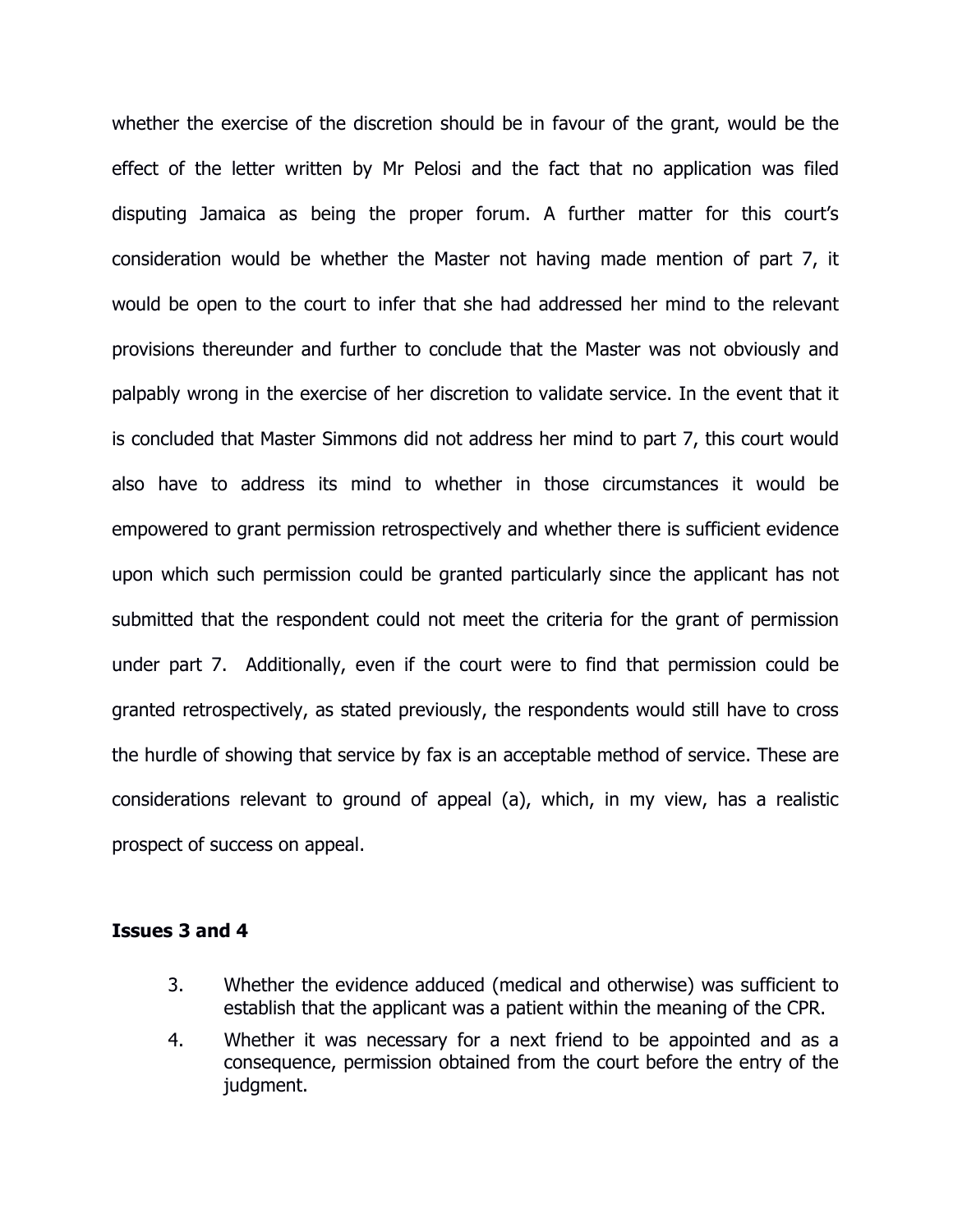[42] Part 23 of the CPR provides that "patient" is to be given the meaning ascribed to it in the Mental Health Act. Section 2 of the Act provides that a patient is one suffering from or is suspected to be suffering from a mental disorder. "Mental disorder" is defined as:

- "(a) a substantial disorder of thought, perception, orientation or memory which grossly impairs a person's behavior, judgment, capacity to recognize reality or ability to meet the demands of life which renders a person to be of unsound mind; or
- (b) mental retardation where such a condition is associated with abnormally aggressive or seriously irresponsible behavior, …"

From the section, it may be said that in making the determination of whether a person is a patient and for the purpose of litigation, one who is in need of a next friend to protect his/her interest, it is not sufficient that there is suspected or found to be a disorder of thought or perception, orientation or memory: the nature of this disorder must be so substantial as to grossly impair the behavior, judgment and capacity to recognize as to render the relevant person as being of an unsound mind. Such a condition is one that affects the mental health of a person and it may follow that any argument that a particular health issue or condition falls within that description would invite some medical evidence upon which such an assessment can be made. In this case, there were medical certificates in respect of Alzheimer's disease and so, on appeal, it would have to be considered what weight should be given to the information contained therein, particularly in circumstances where there appears to be conflicting evidence as to the mental capacity of Sonia Pottinger and the respondent is contending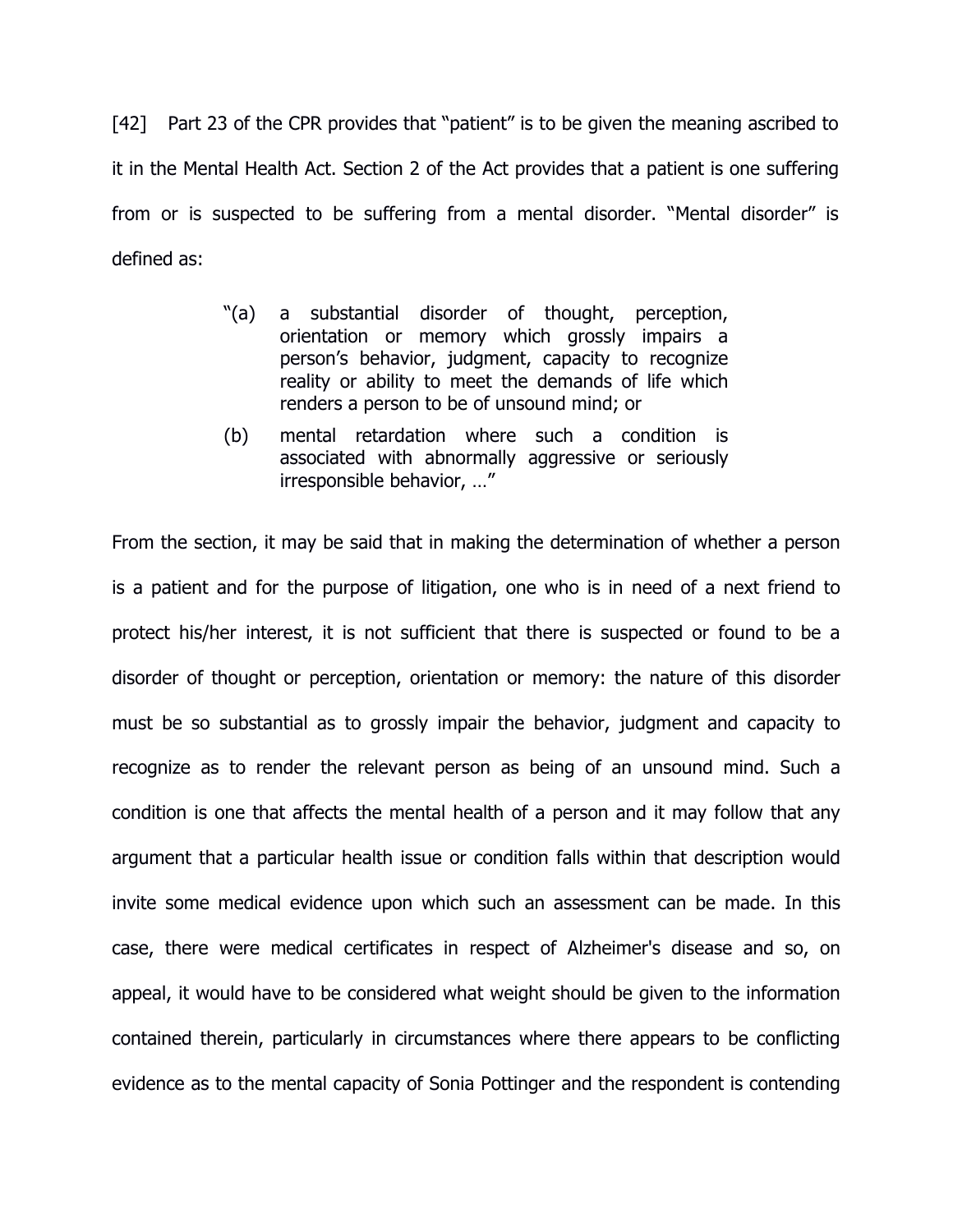that there are varying stages of the disease which affect the extent of the mental capacity of the person suffering from the disease. And so, it may well be that there could be a finding that the information establishes the existence of Alzheimer's disease, but that it does not provide a sufficient basis upon which to conclude that Sonia Pottinger was of unsound mind for the purposes of part 23.

[43] It is significant that the section also provides that a person may be regarded as a patient where he **is suspected** to be suffering from a mental disorder that renders him to be of unsound mind. This, it would seem to me, raises questions as to the nature of the evidence that is required for there to be an assessment as to whether a person is suspected of suffering such a mental disorder. It is arguable that the evidence would be at a lower threshold than where it is to be concluded that the person is suffering from a mental disorder which renders him to be of unsound mind. Would this assessment admit evidence from persons who are not medical practitioners? Must their assessment have its basis on medical evidence? Was the evidence upon which the applicant relied sufficient to meet this threshold of being suspected of being of unsound mind. In my view, a court could well find that there was sufficient evidence that Sonia Pottinger was suspected to be of unsound mind and therefore that the judgment could only have been entered with permission. The applicant therefore has a realistic prospect of succeeding on this issue.

[44] On the other hand, the court would also have to weigh any conclusion reached in relation to these issues against the fact that the language of rule 23.3(4) allows the court a discretion in relation to the effect of an order that has been obtained against a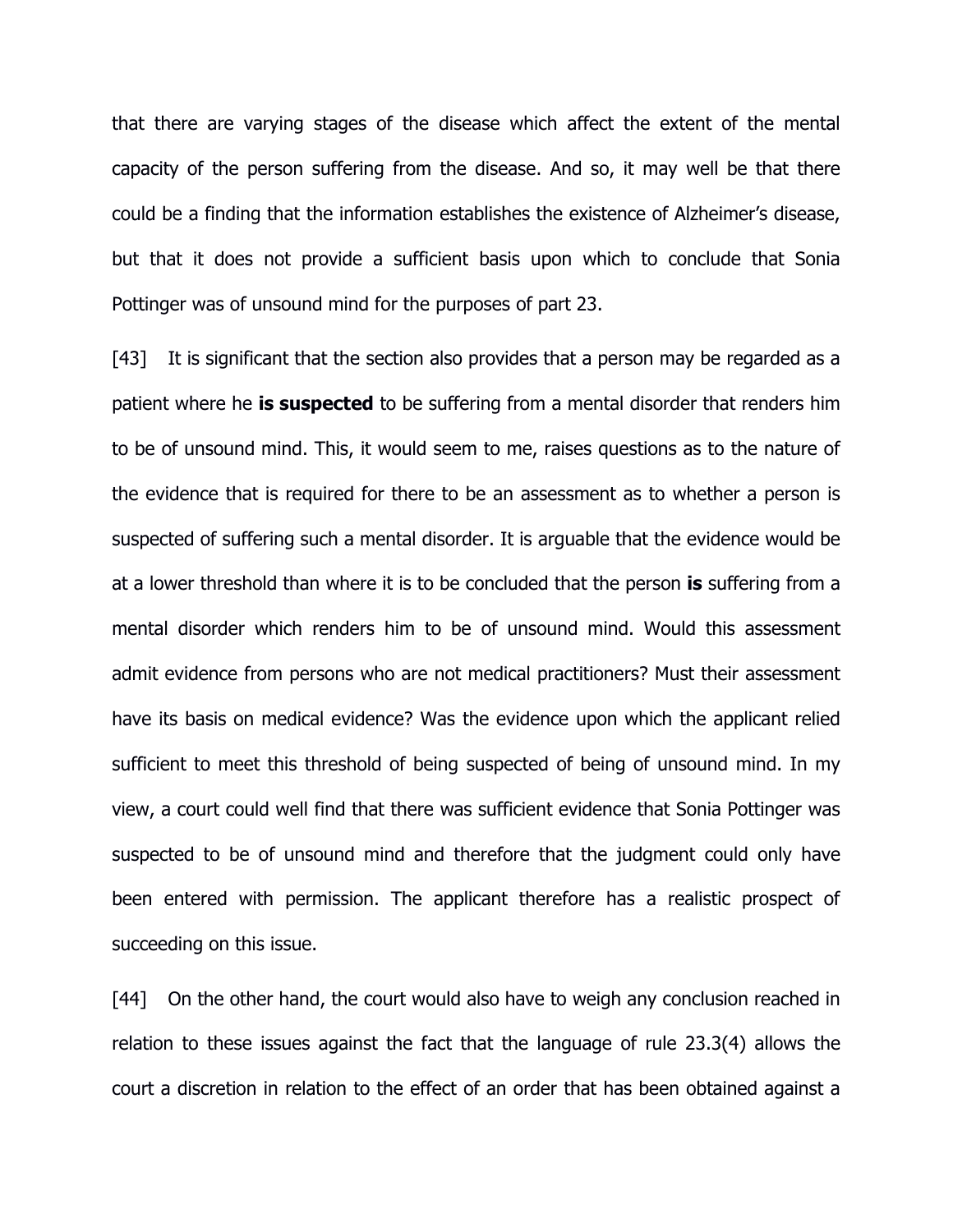patient where the patient was not represented by a next friend. The rule provides that the order obtained in such circumstances has no effect, unless otherwise stated. In considering the exercise of a discretion under this rule, the court could possibly take into account the facts that the applicant: had been acting on her mother's behalf throughout the years, including the period after the filing of the claim; had been appointed next friend in another suit; had indicated in her affidavit that she had been acting as next friend in these proceedings and had no interest adverse to her mother's; had been appointed representative of her mother's estate in this suit (although after entry of default judgment); and, as submitted by counsel for the respondent, could have been appointed as next friend in the instant suit. Against this background, the pertinent questions would be whether the discretion allowed by this rule could be said to be improperly exercised where the default judgment is allowed to stand in these circumstances and further, whether the overriding objective and the interests of justice would be served by setting aside the judgment on this basis.

[45] I am mindful that this court is constrained by the fact that it will be reviewing the exercise of a discretion in circumstances where, according to counsel for the respondent, the learned judge, in refusing the application, was of the view that the application was a waste of time, and the respondent has been waiting several years to get a judgment. I am also aware of the limited function of an appellate court when considering matters such as these where the decision is based upon the exercise of a discretion by a lower court (see Hadmor Productions Ltd v Hamilton & Others [1982] 1 All ER 1042). Nonetheless, based upon the issues canvassed above, it cannot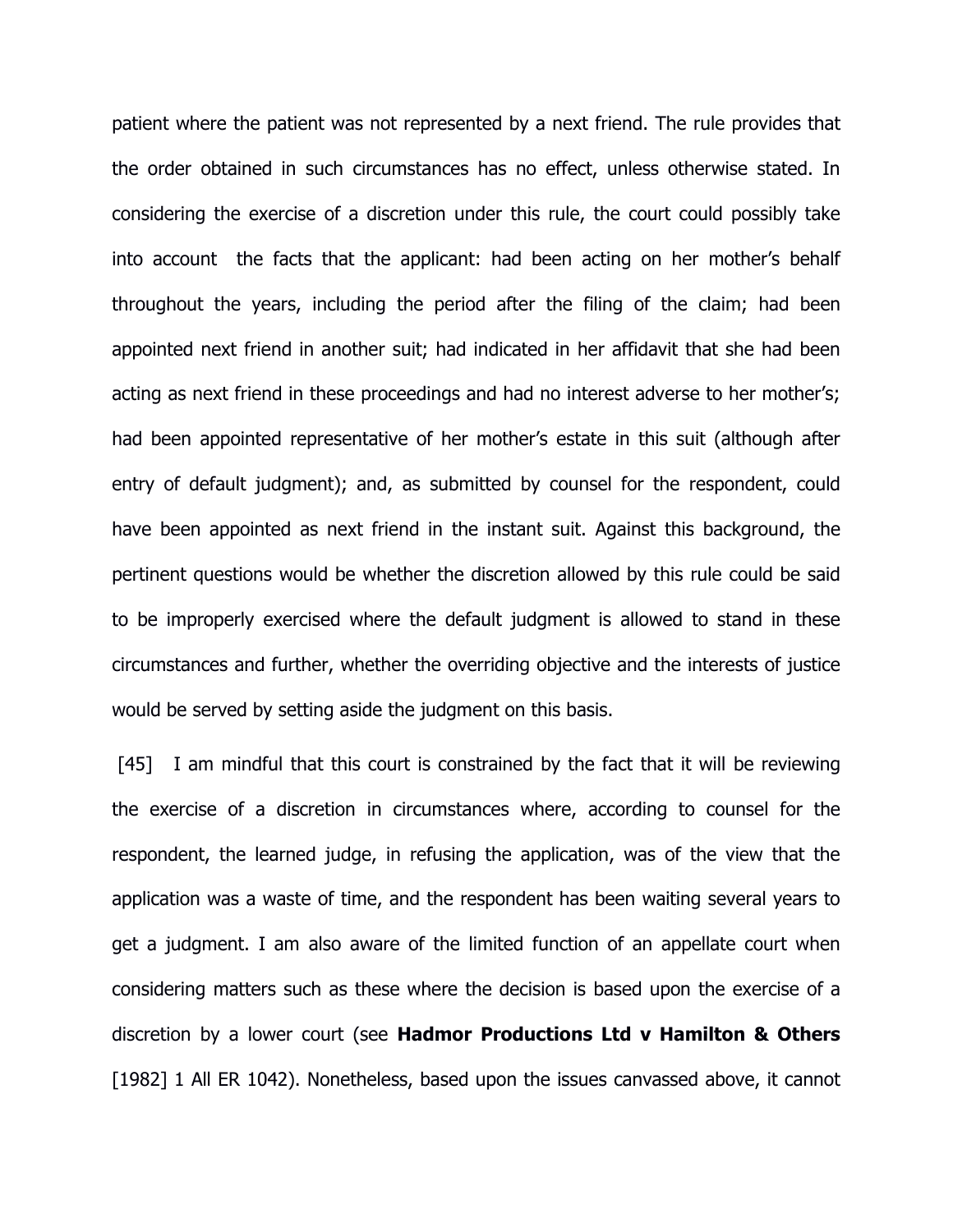be said that the applicant does not have a realistic prospect of success on appeal. In those circumstances, there is a basis upon which the exercise of the judge's discretion may be disturbed particularly since no reasons were provided. In the light of this, I would grant permission to appeal.

## LAWRENCE-BESWICK JA (Ag) (Dissenting)

[45] I have had the privilege of reading the draft judgment of my learned sister, Phillips JA but regrettably I am not able to agree with her.

[46] On 12 April 2010 a default judgment was entered in favour of Mr Keith Anderson against Ms Sonia Pottinger and Push Records. They, thereafter, on 26 July 2010 applied to set aside that judgment. On 28 February 2013 an amended application to set aside the judgment was dismissed by McIntosh J who also refused to grant leave to appeal that dismissal and who made orders to facilitate the early hearing of the assessment of damages on 4 July 2013. This is now an application by Ms Sharon Pottinger (as representative of the estate Sonia Pottinger) for permission to appeal the order of McIntosh J.

### Real chance of success of appeal

[47] Rule 1.8(9) of the Court of Appeal Rules (CAR) governs the circumstances under which the court will give such permission. It provides:

> "(9) The general rule is that permission to appeal in civil cases will only be given if the court or the court below considers that an appeal will have a real chance of success."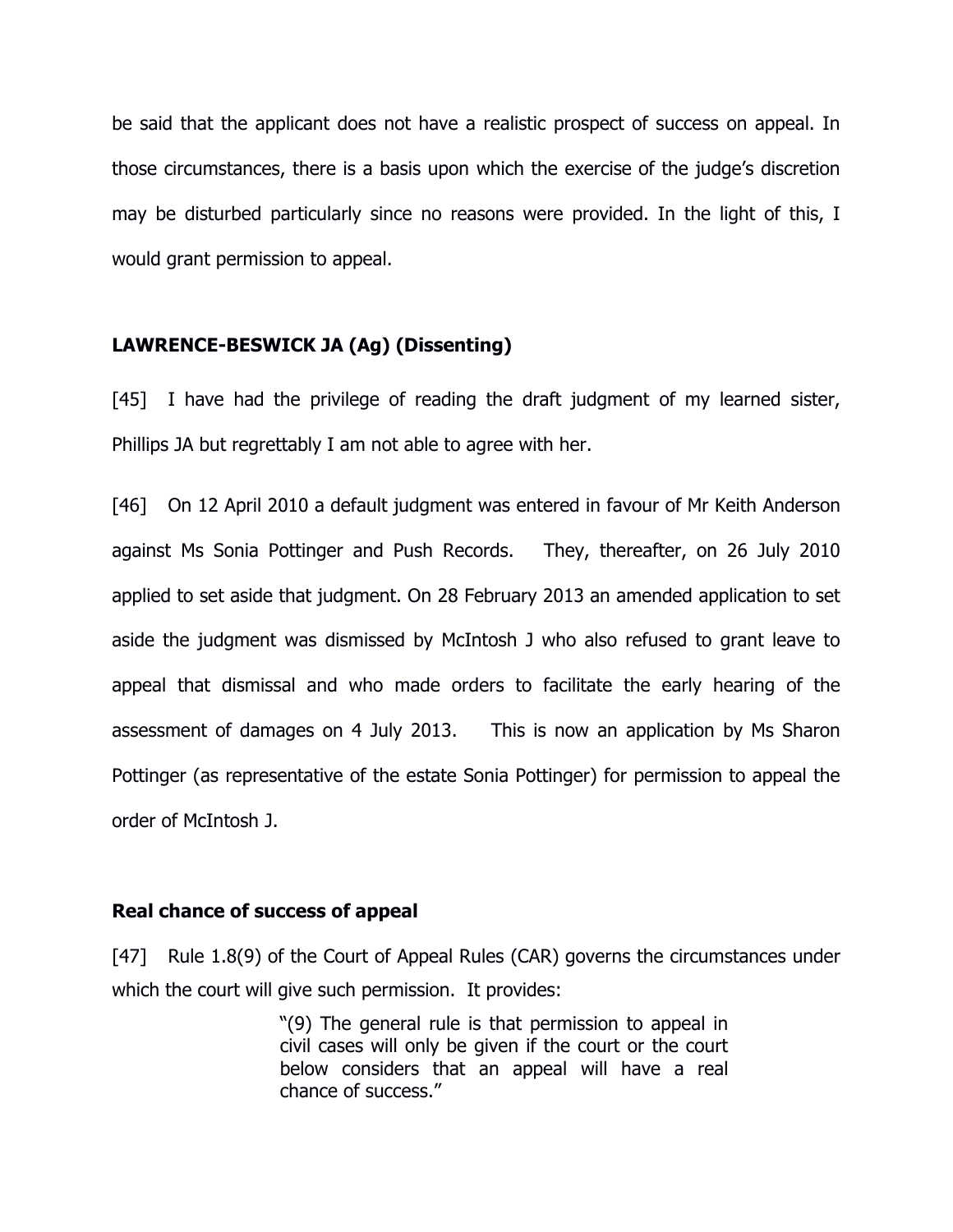[48] The learned judge did not provide reasons, whether written or oral, for dismissing the amended application to set aside the default judgment. I shall therefore examine the evidence that was before him in order to determine if it provided him with the proper basis in law to refuse to set aside the default judgment. Permission to appeal that decision will be given only if the learned judge did not have a proper basis to refuse the application, in which event there would be a real chance of success of the appeal.

# Setting aside of default judgment - rule 13.3 (Civil Procedure Rules (CPR))

[49] Counsel agreed that submissions had been made to the learned judge concerning the setting aside of the default judgment, based on rule 13 of the CPR which specifies the criterion for setting aside a default judgment. Rule 13.3 (1) of the CPR provides that:

> "The court may set aside ... a judgment entered under Part 12 if the defendant has a real prospect of successfully defending the claim."

Part 12 is concerned with default judgments, that is, judgments obtained without trial. The circumstances in which they can be obtained are specified in rule 12.1(1) which provides that a claimant may obtain judgment without trial where a defendant:

> "a. has failed to file an acknowledgment of service giving notice of intention to defend in accordance with Part 9; or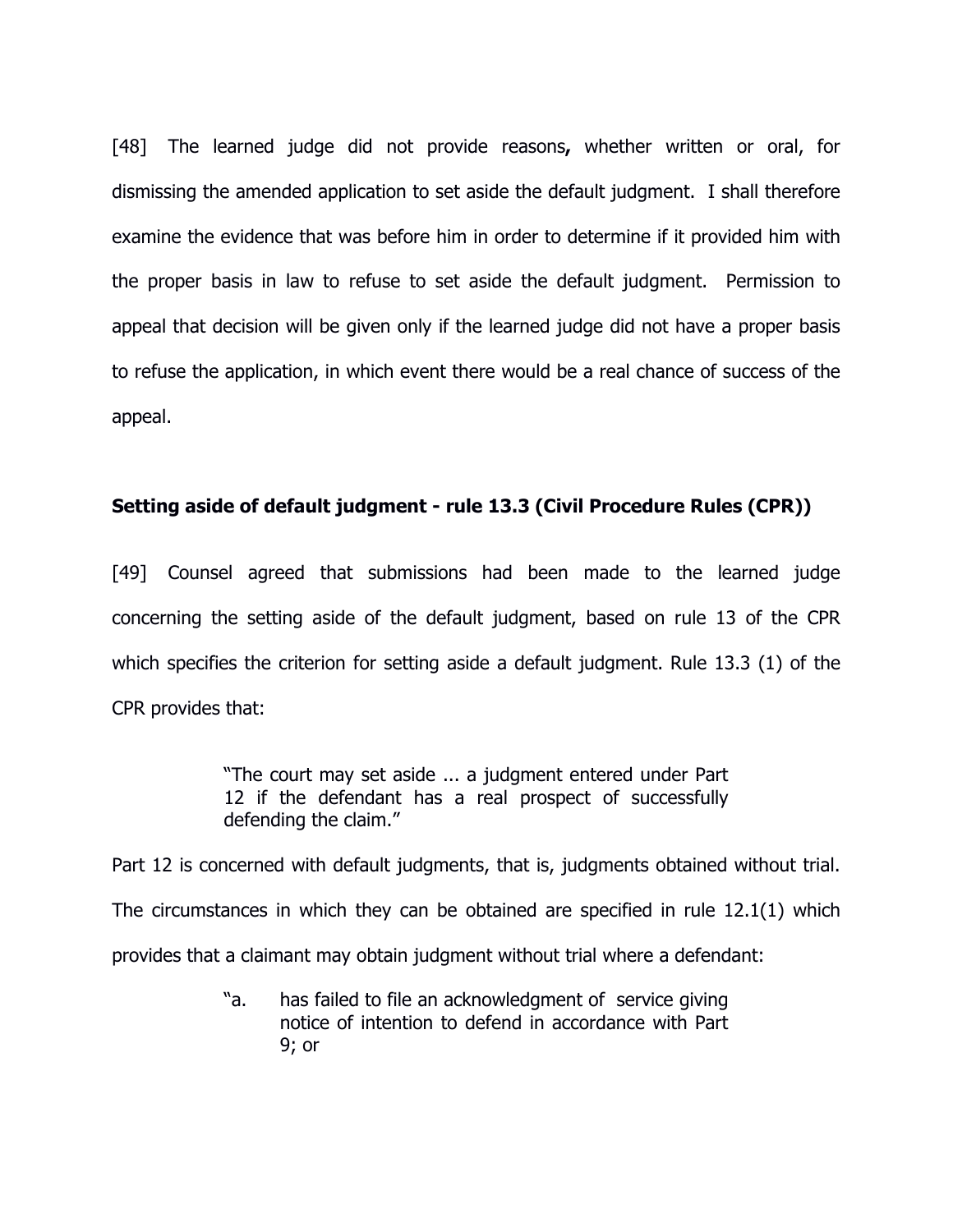b. has failed to file a defence in accordance with Part  $10.$ "

The judgment which was obtained in this matter was in default of the filing of an acknowledgment of service and of a defence.

 [50] Rule 13.3(2) of the CPR mandates that in considering whether or not to set aside a default judgment the court must consider whether the defendant has:

- "a. applied to the court as soon as is reasonably practicable after finding out that judgment has been entered.
- b. given a good explanation for the failure to file an acknowledgement of service or a defence, as the case may be."

 [51] Here the original notice of application to set aside the default judgment had been filed on 26 July 2010 and set out as its grounds that the defendants had a real prospect of successfully defending the claim because:

- (1) the claim was filed outside of the relevant limitation period and
- (2) the first defendant Sonia Pottinger was a patient for the purposes of the CPR at the date of entry of judgment, and had no "next friend". Any proceedings taken against her would therefore have been of no effect unless the court otherwise ordered.

The notice was amended and it is the amended notice of application filed on 5 February 2013 which is the subject of this application. It included the grounds of the original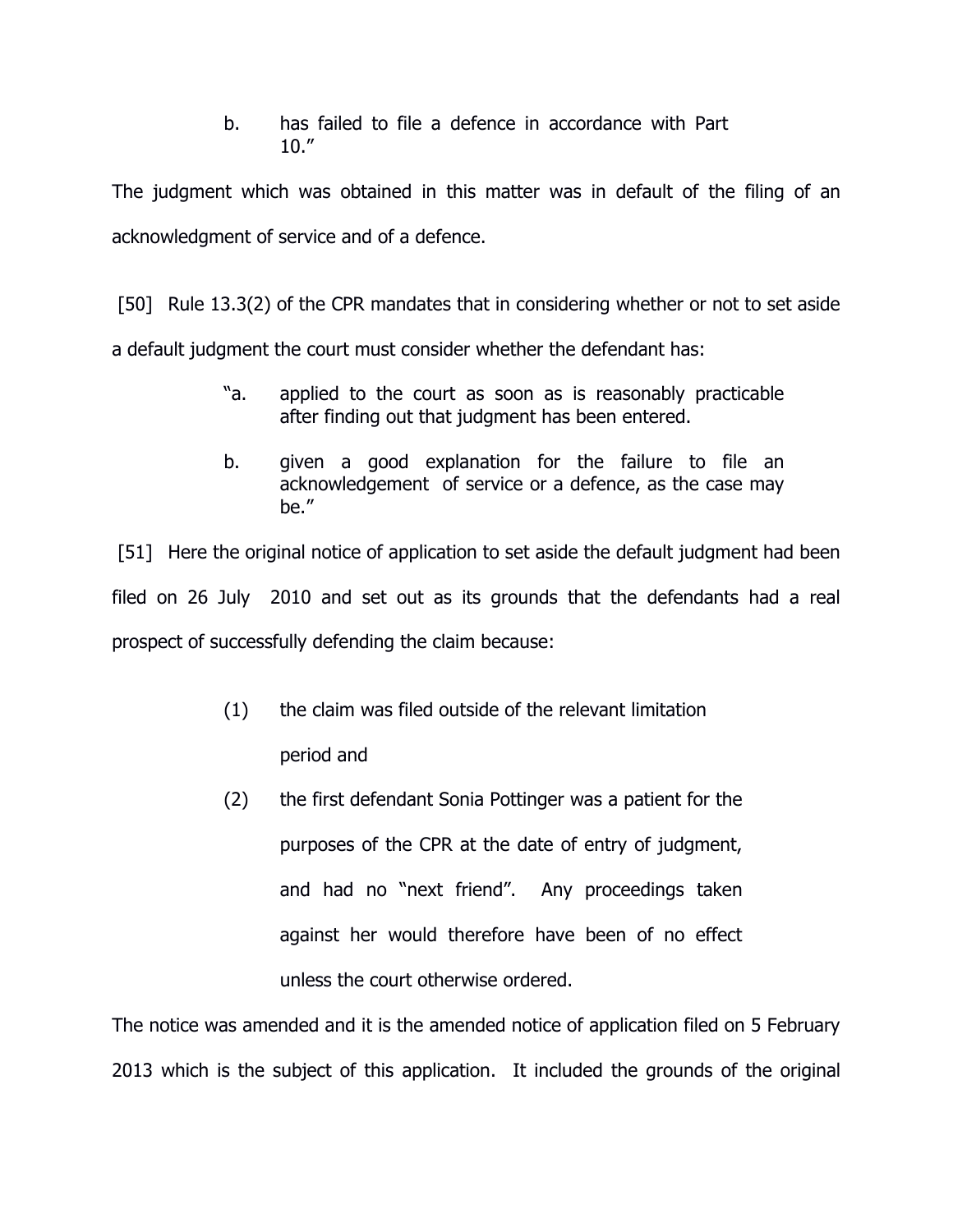notice and also additional grounds, expanding on the purportedly improper procedure by which the judgment was obtained.

# Application to the court as soon as is reasonably practicable – rule  $13.3(2)$ (a) CPR

[52] Here the default judgment was entered on 12 April 2010 and the judgment was served on Ms Sonia Pottinger in Florida on 25 June 2010 (according to partial chronology prepared by counsel for the respondent and affidavit of Dothlin Johnson filed on 29 July 2010). The application to set it aside was filed approximately one month later, on 26 July 2010. In the circumstances of this case there would be a real prospect of success of arguing on appeal that the application had been filed as soon as had been reasonably practicable. However, this is but one factor that would have had to be considered by the learned judge. He ought to have also considered whether there was a good explanation for failing to file the acknowledgment of service and the defence (rule 13.3(2) CPR).

### Good explanation for failing to file required documents - rule 13.3(2)(b) CPR

[53] There was no evidence before the learned judge giving the reason Sonia Pottinger had failed to file an acknowledgment of service and defence until 2010. Instead, the affidavit supporting the application to set aside the judgment highlighted the purported errors that had been made by counsel for Mr Anderson in filing the claim.

[54] Rule 13.3(2)(b) of the CPR directs that in considering whether to set aside a default judgment, the court must consider whether the defendant has given a good explanation for the failure to file the required documents. The absence of any good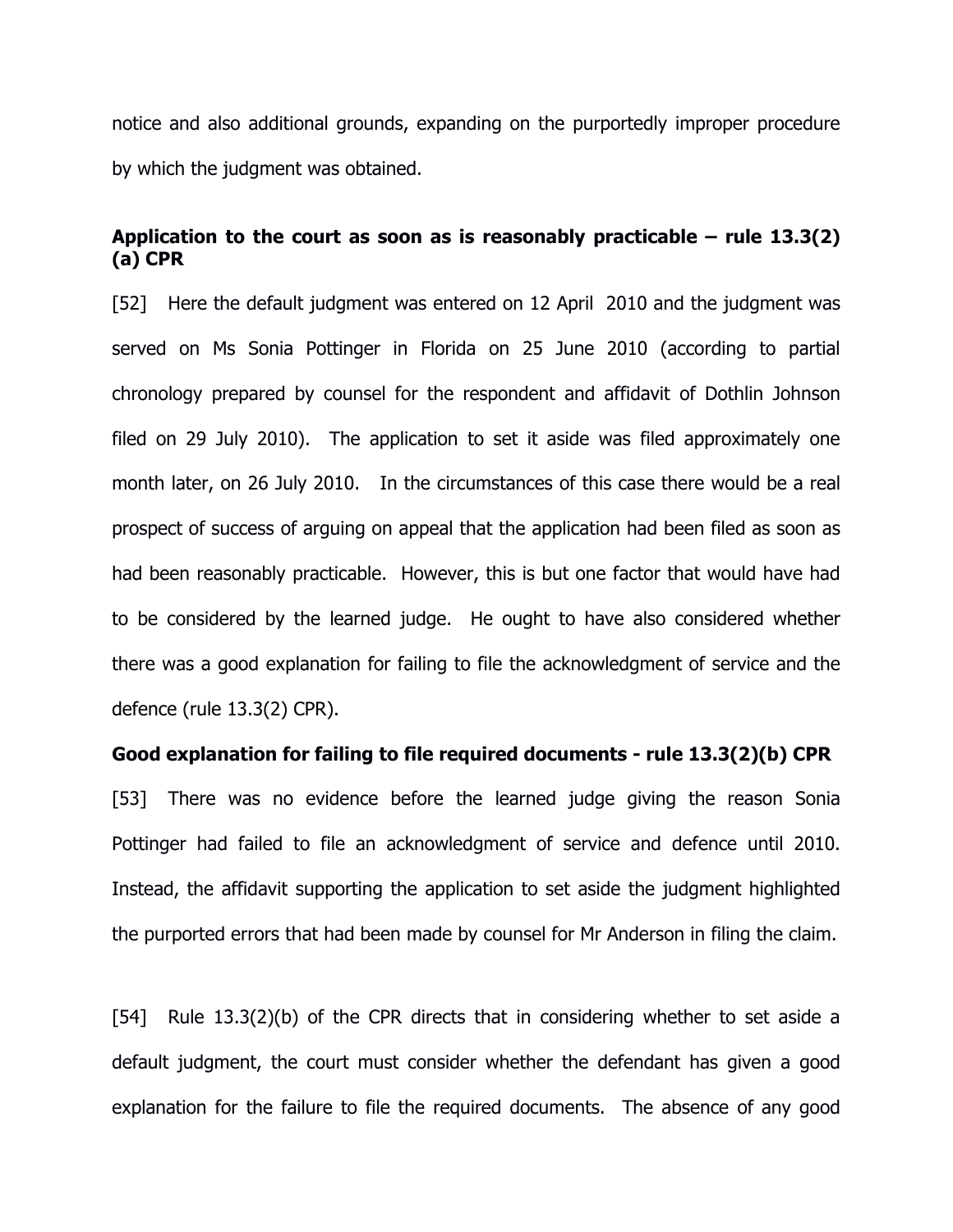explanation in this matter, and indeed the absence of any explanation whatsoever could properly cause the learned judge to conclude that Ms Sharon Pottinger was not eligible for the grant of the court's discretion to set aside the default judgment.

#### Service of claim form and particulars of claim

[55] In my view, there is no credible challenge to the assertion that the documents had been served and had come to the attention of the parties. The evidence shows that the parties were aware of the dispute and had tried for years to come to a settlement without the cost of litigating. In his affidavit filed 30 March 2009, Mr Anderson stated that between 2003 and 2006 there were several discussions and meetings between the parties and their representatives to reach a settlement concerning the unresolved issues between them. Ms Sonia Pottinger's daughter, Ms Sharon Pottinger, represented her mother in the discussions from 2007.

[56] When no settlement was reached, a claim form and particulars of claim were filed on 2 May 2007. They were sent by fax to the office of Ms Sharon Pottinger in the USA on 2 May 2008 and they were also served in Jamaica on 6 May 2008 on Mr Paul Gibson, who identified himself as an employee of Push Music, and who accepted service on behalf of it. On 8 September 2009, the learned Master deemed the service on Ms Sharon Pottinger on 2 May 2008 to be good service on Miss Sonia Pottinger and on Push Music. She did not deem the service on Mr Paul Gibson as good. This order was made ex parte and has never been challenged. There is no evidence of any application to set it aside or for permission to appeal its correctness.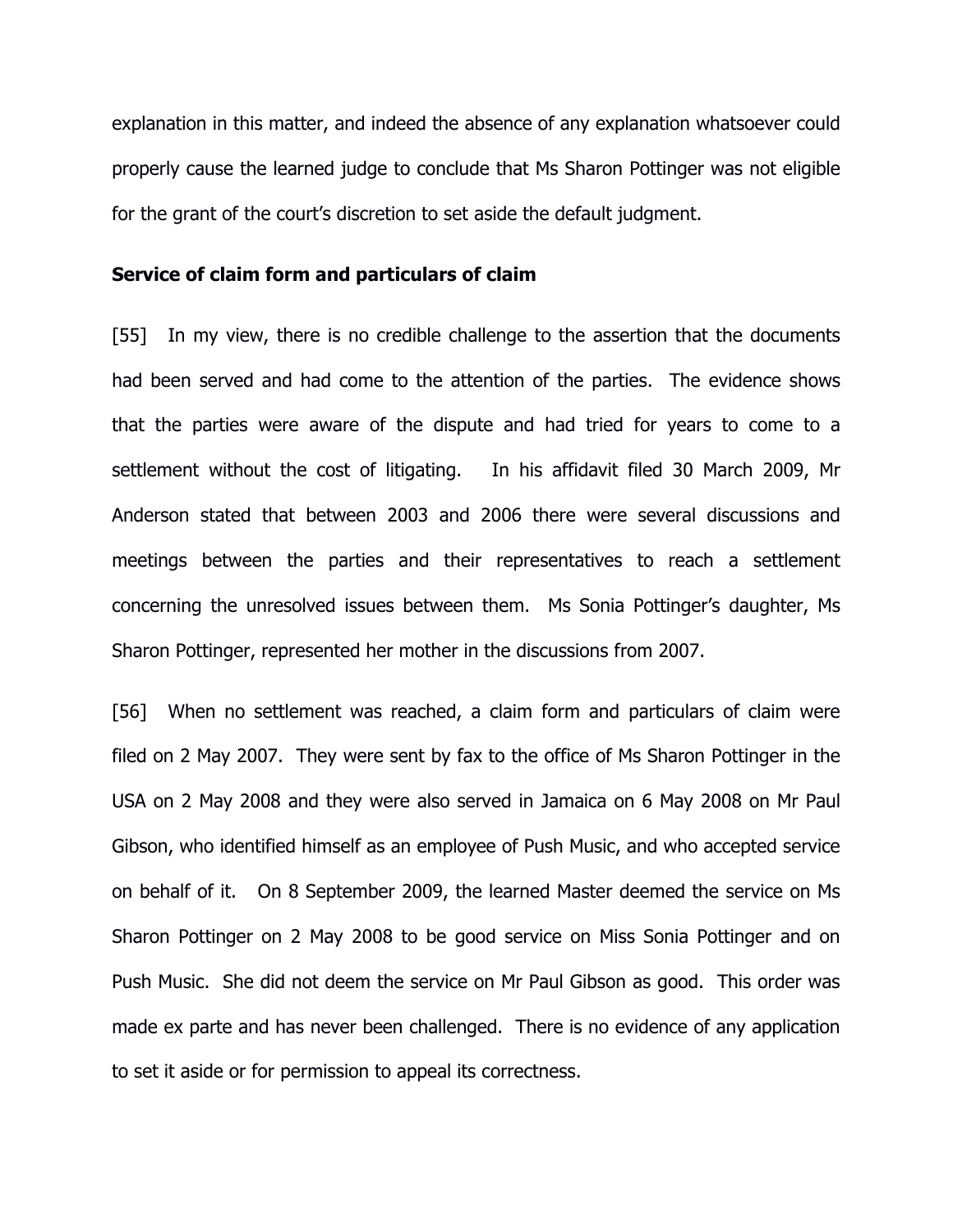[57] There is further evidence that in a letter dated 18 November 2008, attorneys-atlaw from New York wrote to Mr Anderson's attorneys-at-law indicating that they represented Ms Sonia Pottinger and Push Music. They confirmed that they had received the claim filed on behalf of Mr Anderson and proposed a settlement. There was no mention of any incapacity of Ms Sonia Pottinger. Prior to that letter, those attorneys-at-law had communicated orally with Mr Anderson's previous attorneys-atlaw, in this regard.

 [58] The original application to set aside the default judgment, filed on 26 July 2010, was supported by an affidavit of attorney-at-law, Mr Sundiata Gibbs, filed that same day. In it Mr Gibbs made no assertion that the documents had not been served on the defendants. In the amended application to set aside the default judgment, filed on 5 February 2013, the supporting affidavit was from attorney-at-law, Mr Kevin Powell, and similarly made no reference to the documents not having been served. There is no assertion that the parties were not aware of the existence and contents of the claim form and of the particulars of claim. The validity of the service is what is being challenged.

### Alternative method of service - rule 5.13 of the CPR

[59] Counsel for the applicant Ms Pottinger, submitted that the learned judge, in refusing to set aside the default judgment had impliedly accepted the service of the documents as good and had therefore erred in finding that rule 5.13 of the CPR which provides for alternative service, applies to service outside of the jurisdiction. However,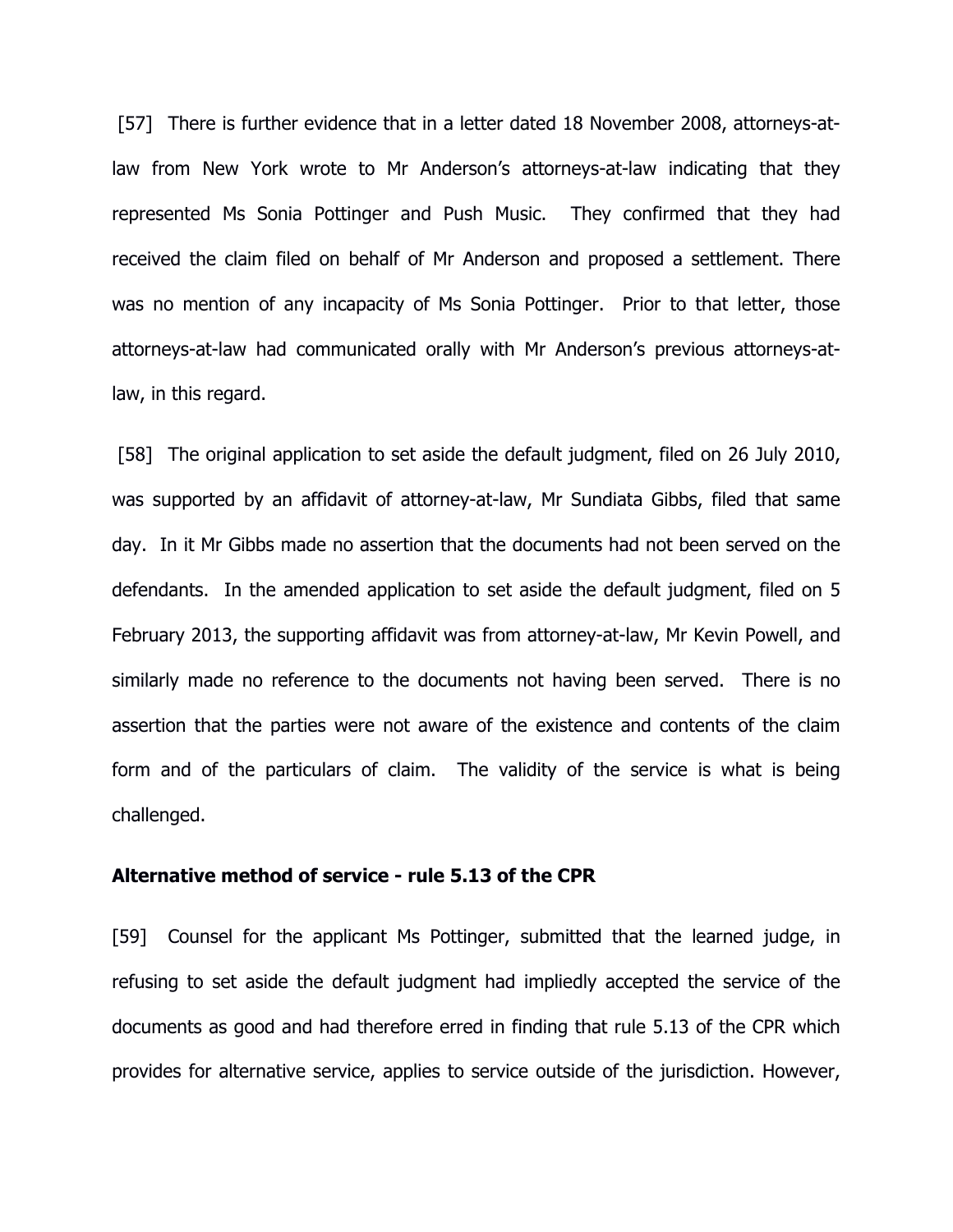there is no indication that the applicant had earlier made an application to set aside the alternative service or that counsel had argued that issue before the learned judge. The grounds filed in support of the amended application which was heard by the learned judge did not include that. The evidence before the court showed that Ms Sonia Pottinger was or was likely to have been in a position to ascertain the contents of the documents, which is the purpose of the alternative service. Indeed, the letter from the attorneys-at-law in New York, USA (paragraph [13] above), confirmed that the parties had received the claim form. Any argument that the default judgment ought to have been set aside because of improper alternative service would not have been meritorious and could properly have been rejected by the learned judge. In any event the learned Master, in September 2009 deemed the service in May 2008 to have been good and that decision had not been challenged. Any appeal based on the application of rule 5.13 of the CPR would not have a real prospect of success.

### Service outside of the jurisdiction – rule 7.2 of the CPR

[60] Similarly, the applicant, Ms Pottinger, did not apply to set aside service of the documents on the basis that they had been served outside of the jurisdiction. This issue was raised as a ground to set aside the default judgment. At that stage, the service on the defendants had already been deemed to be good by the order of the learned Master and the order had not been challenged. In any event, rule 7.7 provides that service outside of the jurisdiction may be set aside where it is not permitted by the rules, the case is not a proper one for the court's jurisdiction or the claimant does not have a reasonable prospect of success. This service did not fall into any of these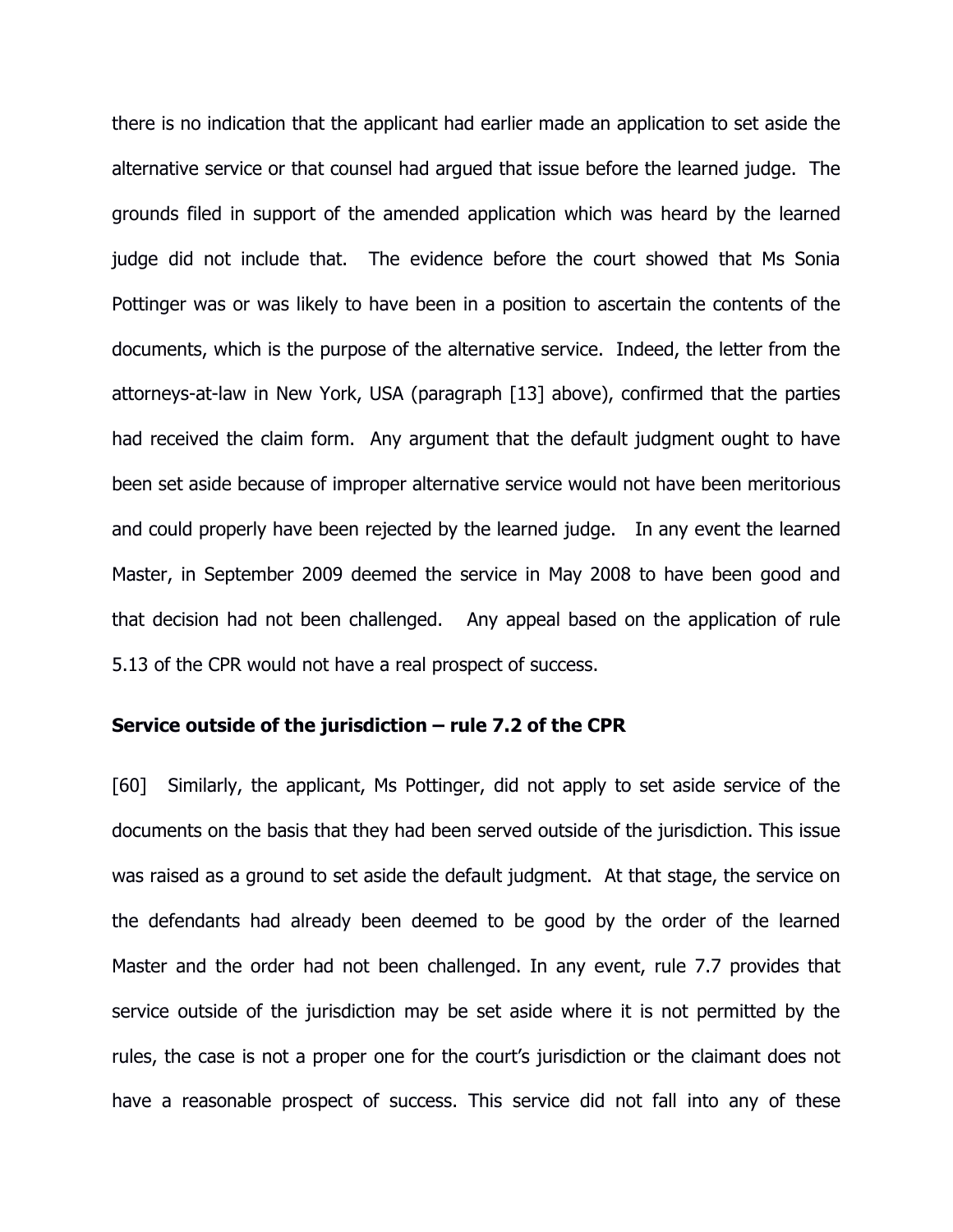categories. The fact that service was effected outside of the jurisdiction was not an issue at the time of the hearing to set aside the default judgment. Any appeal in that regard would, in my view, be improper and would not have a real chance of success.

#### Time limit for filing of acknowledgment of service – rule 7.5 of the CPR

[61] Counsel for Ms Pottinger argued that in considering the time when the acknowledgment of service was filed, there must be consideration given to the fact that there had been no order of the court stipulating the time within which it and the defence should be filed. The absence of the order meant, he submitted, that these documents could be filed at any time whatsoever. I cannot accept that argument as it would in my view, make a mockery of the system of justice. Indeed, the claim form which is exhibited as being the one that was filed and served in this suit, contains the standard printed instruction that the defendant on whom the claim is served, should complete the form of acknowledgment of service "and deliver to the registry... so that they receive it within FOURTEEN days of service of this Claim Form on you". It is true that because the defendants were served abroad they ought to have been afforded additional time to file the document and that additional time should have been specified in the order if they had obtained one. However, in my view, without that particular order, limiting the time for filing the documents, there could be arguments that the day for delivery of the documents to the registry should be either 14 days after service, as per the claim form, or 28 days after service for the acknowledgment of service and 56 days after service for the defence (Rule 7.5(5) CPR). In my view, it cannot be a limitless time. In any event, the acknowledgment of service was not filed until 26 July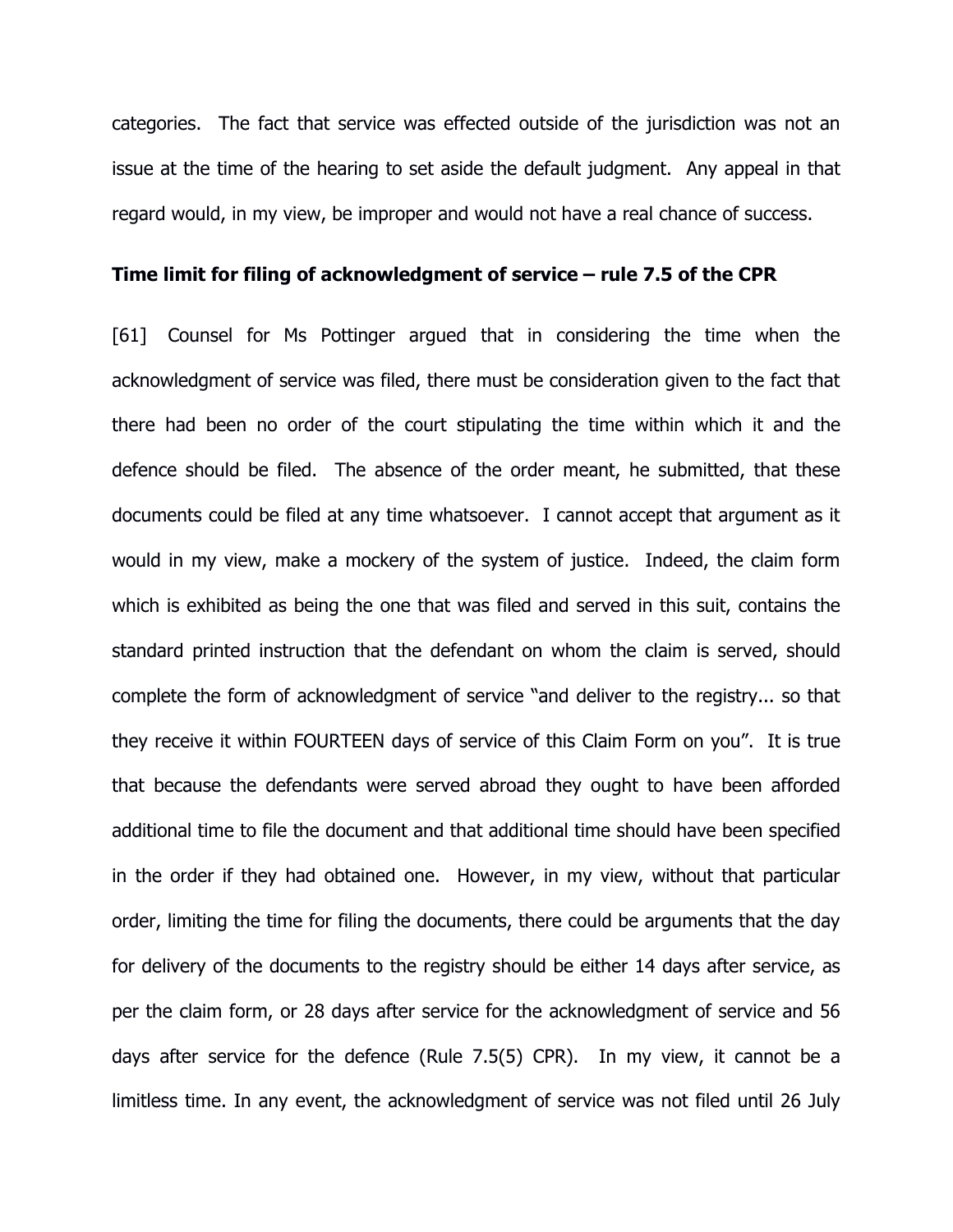2010, over two years after the claim form and the particulars had been served on 2 May 2008. The interpretation of the rules must be tempered with reason and with due regard to their purpose. It is not reasonable to wait over two years for an acknowledgment of service. Interestingly, during this period of inactivity in this matter, Ms Sharon Pottinger was pursuing proceedings in 2009 in another claim in which she claimed certain remedies on behalf of Ms Sonia Pottinger. Any argument on appeal, based on the limitless time for filing of an acknowledgment of service, is fanciful.

### Challenge to jurisdiction  $-$  rule 9.6 of the CPR

[62] The gravamen of many of the arguments of counsel for Ms Pottinger is that the court lacked jurisdiction to enter the default judgment because of errors in the service of the documents on behalf of Mr Anderson. Rule 9.6 of the CPR provides the opportunity for a defendant to apply to the court for a declaration that the court should not exercise its jurisdiction. Ms Pottinger did not make such an application and when the amended application to set aside the default judgment was being heard, the time for challenge to the jurisdiction had long expired. Rule 9.6(5) of the CPR provides that a defendant who files an acknowledgment of service and does not make an application under this rule within the period for filing a defence, is treated as having accepted that the court has jurisdiction to try the claim. In the circumstances, therefore, the learned judge in considering the amended application to set aside the default judgment would not have had a legal basis to consider a challenge by Ms Pottinger to jurisdiction. An appeal based on the jurisdiction of the court would therefore not have a real chance of success.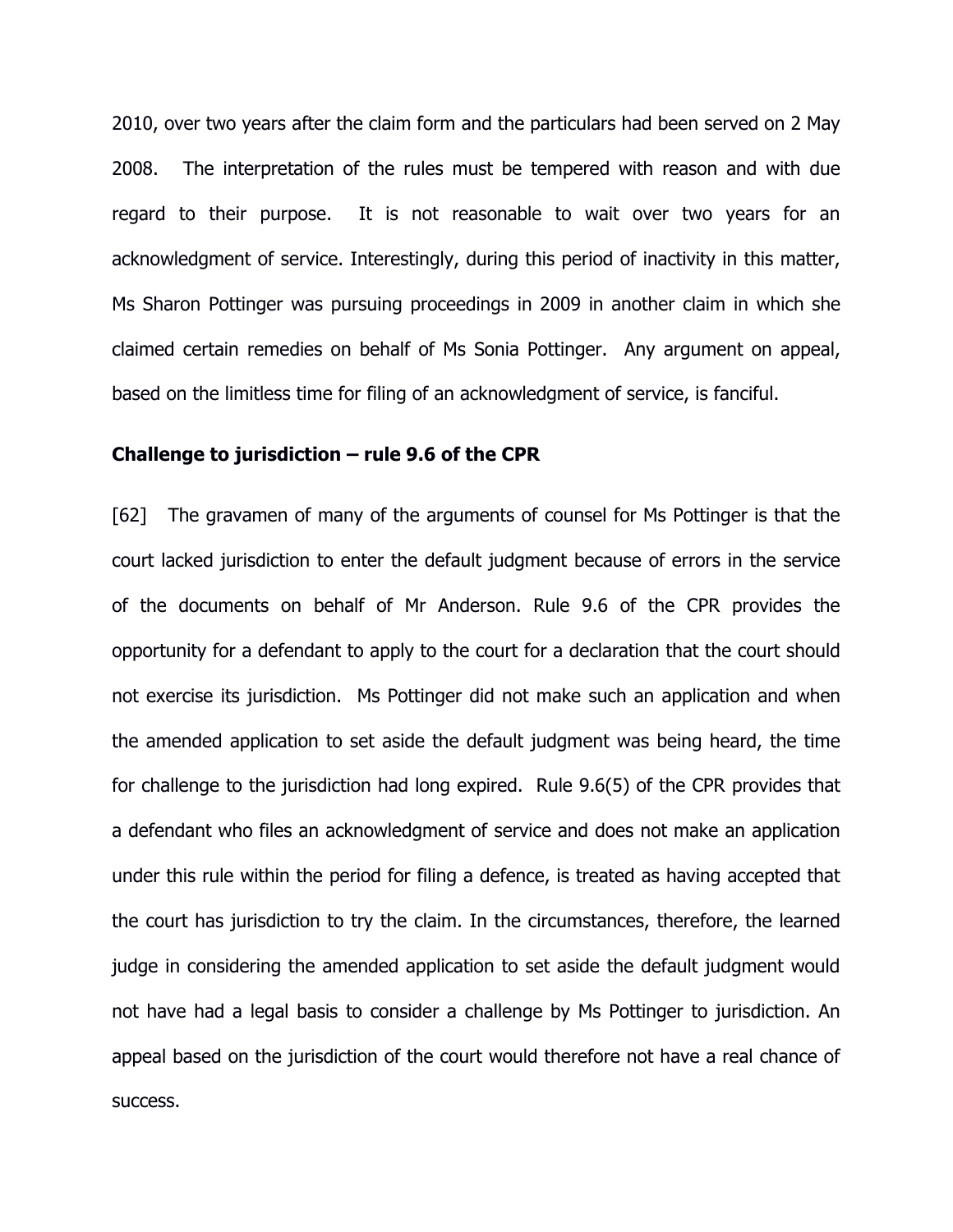#### Mental health – rule 23 of the CPR

[63] Another of the grounds supporting the amended application to set aside the default judgment is that Ms Sonia Pottinger was, at the date of entry of judgment on 12 April 2010, a patient, for the purposes of the CPR and therefore a "next friend" ought to have been appointed to represent her in the suit. In requesting the entry of a default judgment in the proceedings concerning a patient, without seeking to have such a person appointed, Mr Anderson breached the rules and the default judgment entered was therefore of no effect and should be set aside. One of the questions which the learned judge would have had to have considered therefore is whether the entry of the default judgment had breached the rules in this regard.

[64] Rule 2.4 of the CPR provides that "patient" means a person who by reason of mental disorder within the meaning of the Mental Health Act is incapable of managing his or her own affairs. The definition of mental disorder in section 2 of the Mental Health Act includes "a substantial disorder of thought, perception, orientation or memory which grossly impairs a person's behaviour, judgment, capacity to recognize reality or ability to meet the demands of life which renders a person to be of unsound mind".

[65] In an affidavit filed 17 December 2012, Ms Sharon Pottinger, stated that Ms Sonia Pottinger, between 2007 and her death, suffered from Alzheimer's disease which grossly impaired her memory and her ability to manage her affairs. There is no evidence of Ms Pottinger's competence to diagnose Alzheimer's disease nor to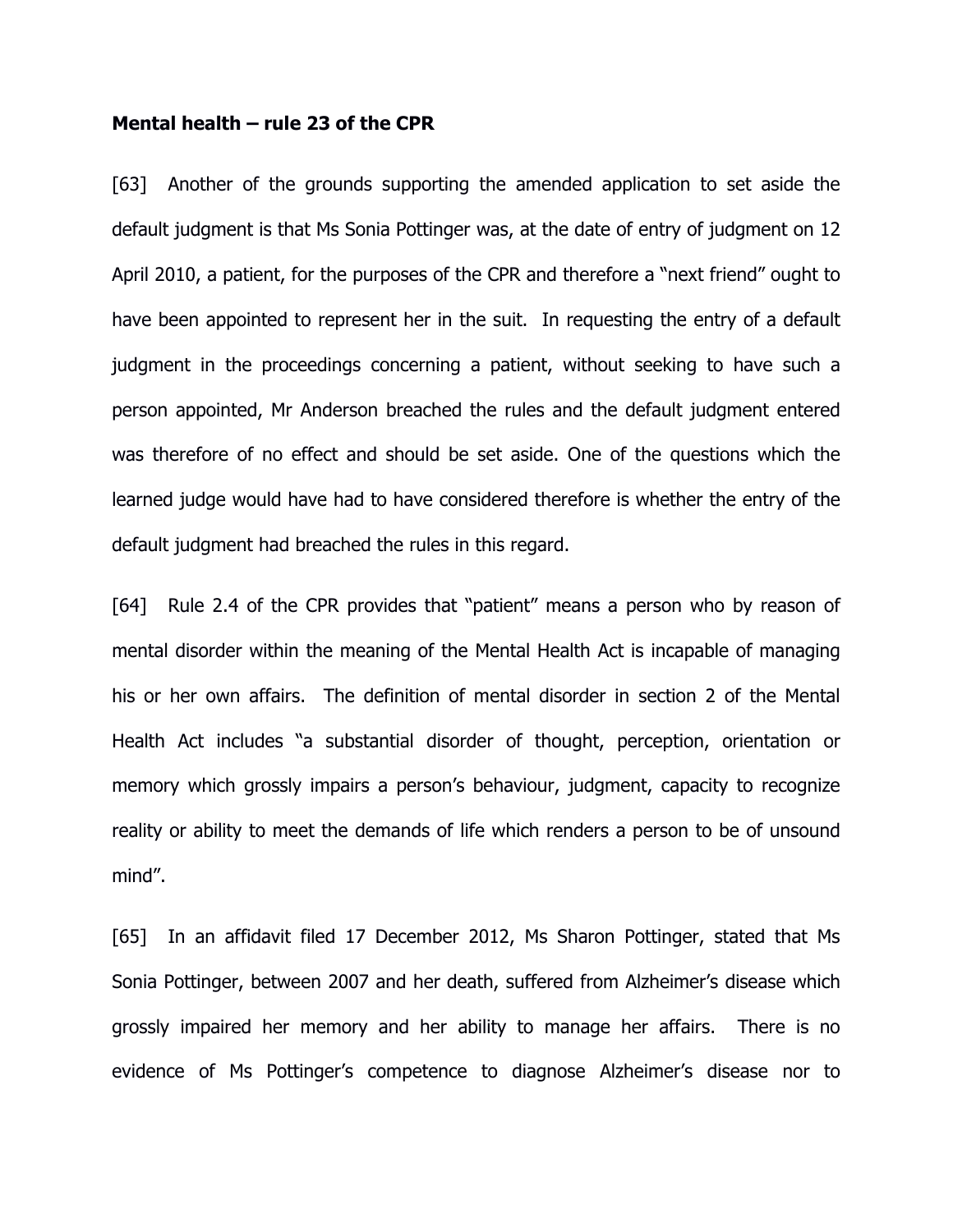accurately assess the nature and extent of any mental disorder which Ms. Sonia Pottinger may have had, in order to determine if the latter were of unsound mind and falling within the definition of "patient" by law.

 [66] However, two letters were exhibited, to the affidavit of Mr Powell which were purportedly written by doctors. One dated 17 December 2012, was purportedly from Vincent C Chin MD, FAAFP, family practitioner, whose address was in Florida. It indicated that Ms Pottinger was under his care for Alzheimer's disease with memory disorder since 2 July 2003 and that she was taking prescribed medications for the condition. The second letter dated 27 December 2012, purported to be from Anabelle Maldonado-Medina, MD, also from Florida. This letterhead stated that she was "board certified in Neurology". In the letter is the information that Ms Pottinger was an "established patient since 10/30/03 to 06/15/2010" and that she was under her care for severe Alzheimer's disease, but it does not state if she had the disease from "10/30/03" or if not, from when.

[67] There was no verification of the authorship of the letters or acceptable certification/confirmation that these letters did in fact issue from medical doctors qualified to render an opinion about mental disorders. Further, there was no evidence that the doctors understood that the letters were to be used in court proceedings and that they had a duty to help the court impartially (CPR rule 32.3(1)). Neither was there evidence as to the doctors' opinions as to whether the severity of any disease from which Ms Sonia Pottinger may have been suffering, was such as would classify her as a patient under the Mental Health Act. There is no evidence of the basis for the doctors'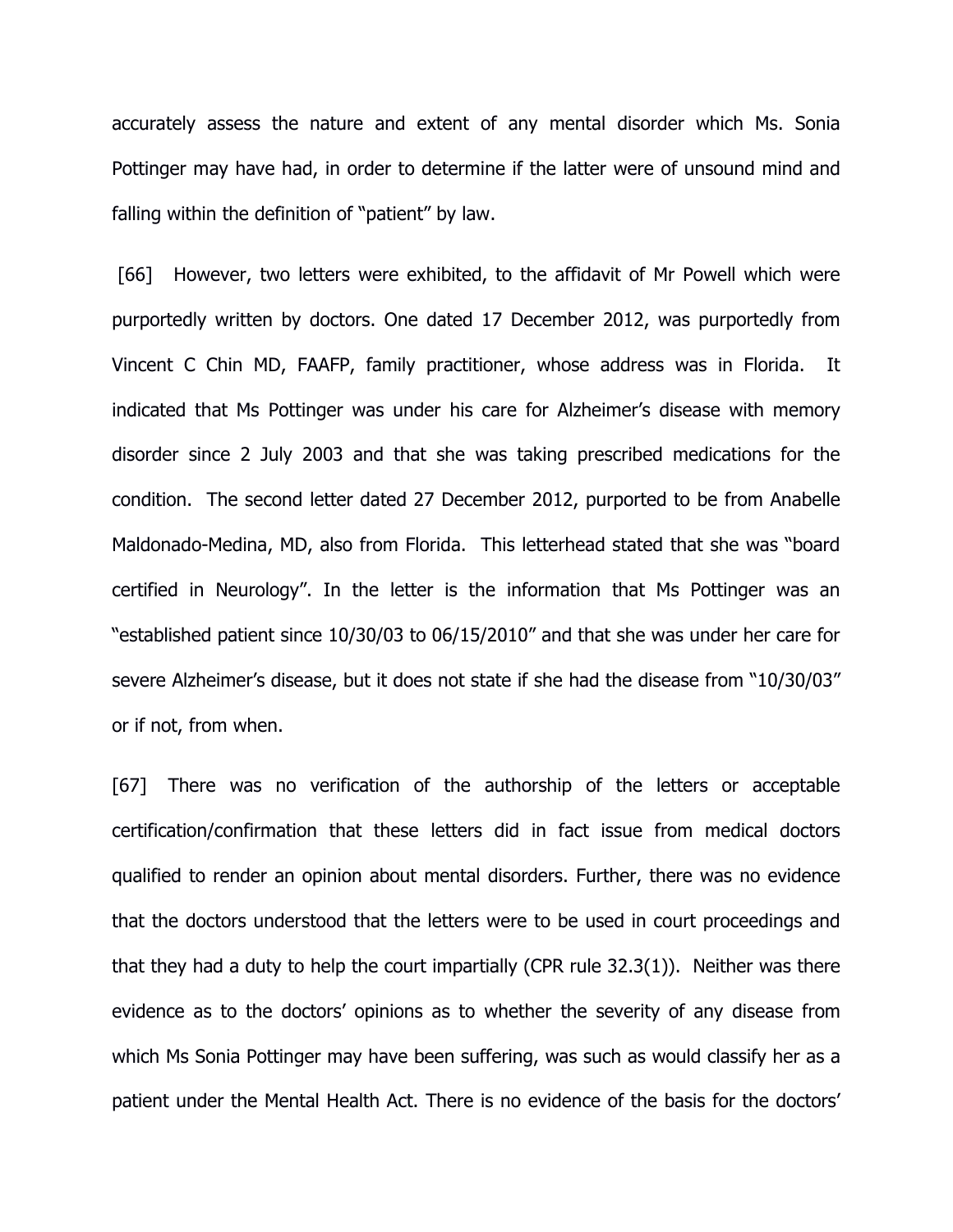opinions as expressed in the letters. Indeed, there was no evidence that the person who they had treated was the erstwhile claimant in this matter.

[68] It is of interest that Ms Sharon Pottinger has referred to being authorized to conduct business for Ms Sonia Pottinger based on the latter having signed a Power of Attorney on 9 December 2005. In order for such a document to be valid, Ms Sonia Pottinger must be assumed to have been fully cognizant of what she was signing at that time in 2005, and not to be suffering from a mental disorder. However, the exhibited letters referred to Ms Sonia Pottinger being treated for Alzheimer's disease from 2003.

[69] Ms Sharon Pottinger filed a certificate of next friend on 30 June 2009 in a different claim before the court, certifying that she can fairly and competently conduct proceedings on behalf of Ms Sonia Pottinger, a patient, and that she has no interest adverse to her. Ms Sonia Pottinger was the claimant in that suit. Mr Keith Anderson was not named as a party in that suit. Ms Sharon Pottinger did not file such a certificate in this matter where Ms Sonia Pottinger was a defendant, even though she has maintained that she represented Ms Sonia Pottinger's interests. Exhibited to the further affidavit of Keith Anderson filed March 30, 2009 were copies of e-mails from 2007 and 2009 indicating that the parties, including Ms Sharon Pottinger, were interested in negotiating an agreement without extended litigation. In my view, there is no evidence which the learned judge could have considered to determine if Ms Pottinger were indeed a patient requiring the appointment of a "next friend" with provisions for the protection of the patient. Both letters allegedly from doctors, on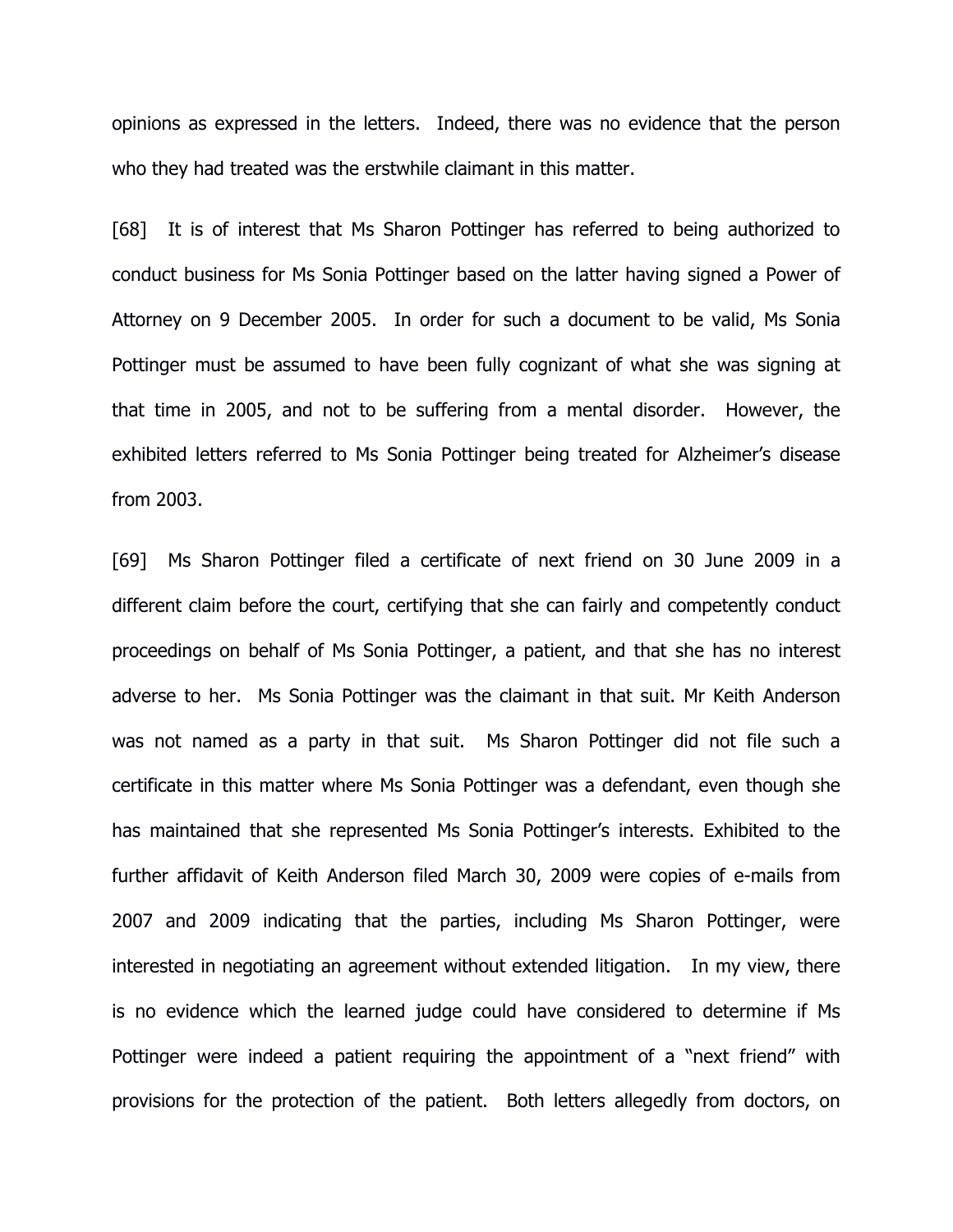which Ms Pottinger relies, bear dates of 2012. There is no evidence that when Mr Anderson requested the entry of the default judgment in 2010, he knew or at least ought reasonably to have known that Ms Pottinger was a patient within the meaning of the rules. There is indeed evidence that Ms Sharon Pottinger put herself forward as representing her mother in some negotiations but there was no clear reliable information that would alert Mr Anderson to the purported extent of any disorder Ms Sonia Pottinger may have had which would have rendered her to be of unsound mind and a patient under the rules.

[70] In my view, where a defendant ought properly to be described as a patient under the rules, the onus is on him or his representative to inform the claimant of any special circumstance which surrounds him, especially where that circumstance is not obvious, and where knowledge of its existence rests within the bosom of the defendant. Were it otherwise, the consequence would be that a claimant could be required to ascertain the status of a defendant, whether he be a patient, a minor or many other special category, before requesting a default judgment. The rules do not provide a method for requiring the defendant to provide such information requested by the claimant or for any time limit to be observed for the defendant to provide it.

[71] The unacceptable result of a failure to inform the claimant of the special circumstance would be that a defendant could remain silent, allow the claimant to expend time and resources to obtain a default judgment, and only then disclose his personal special circumstance, requiring time consuming and costly applications thereafter to regularize the process.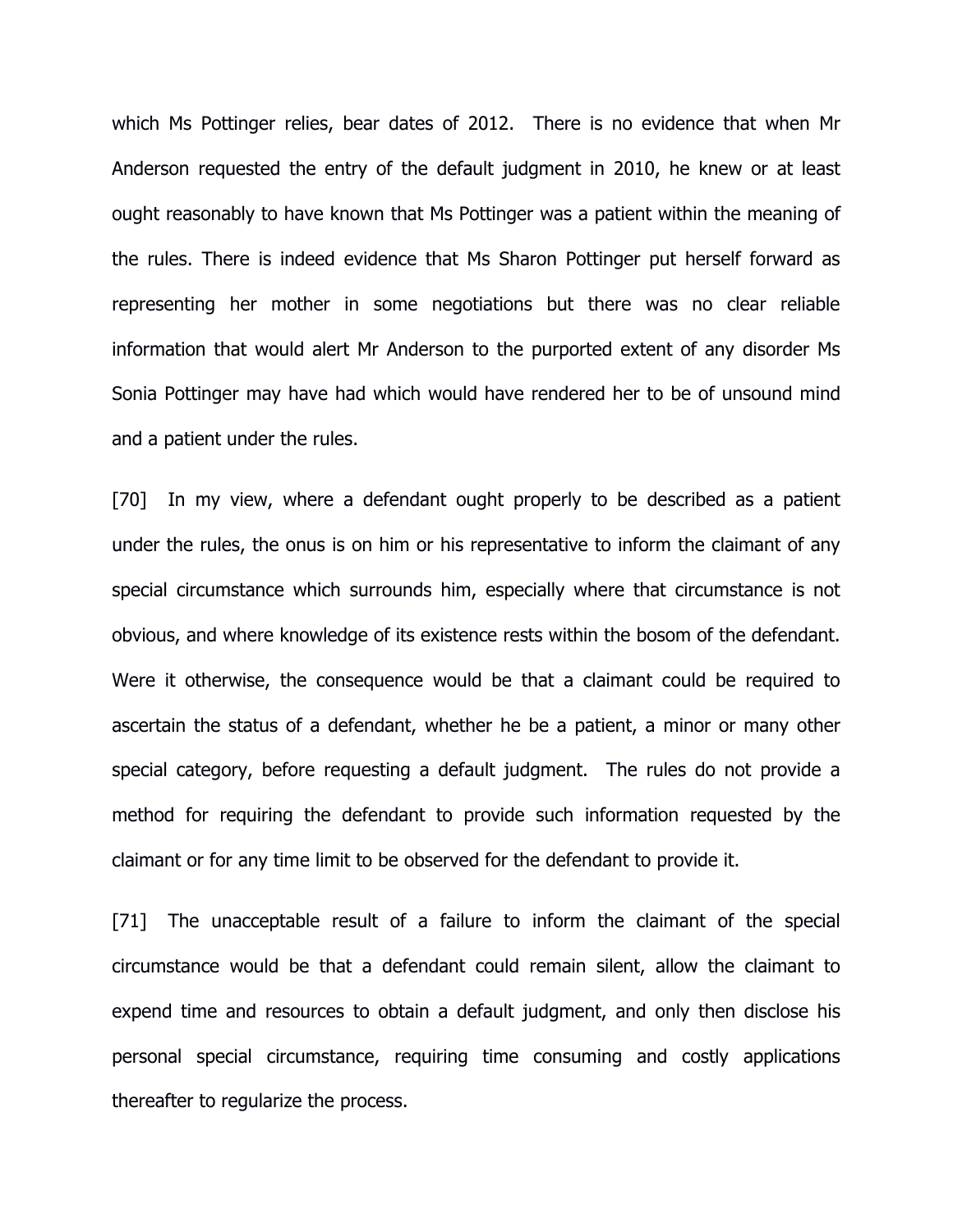[72] In my view, the learned judge had no evidence before him supporting the assertion that Ms Sonia Pottinger was a patient within the rules and requiring special attention. The argument that permission should have been sought before the judgment was entered, is, in my view, fanciful, and clearly flies in the face of the overriding objective of the rules governing the application, which is to deal with the cases justly. The learned judge did not have a basis to set aside the default judgment in reliance on Ms Sonia Pottinger being a patient. It follows therefore that an appeal in this regard would not have a real chance of success.

# Conditions to be satisfied – judgment for failure to file acknowledgment of service - rule 12.4 CPR

[73] The amended application to set aside the judgment which was heard by the learned judge, referred to 13 grounds. Those grounds did not include any challenge that there was still time to file an acknowledgment of service as the time permitted had not expired. They did however, contain a challenge to the entry of the judgment without obtaining permission when Ms Pottinger was a patient. However, counsel for Ms Pottinger has submitted that two conditions under rule 12.4 had not been satisfied: 1) the time for filing an acknowledgment of service had not expired; and 2) the court had not granted permission for Mr Anderson to file the default judgment against Ms Sonia Pottinger, a patient. The learned judge would have properly held that there was no need for permission to be given before the default judgment was entered as there was no evidence which the learned judge could have considered to determine if Ms Sonia Pottinger were indeed a patient, as has been discussed above (paras [19] to [28]) Similarly, the learned judge could properly find that the other condition had also been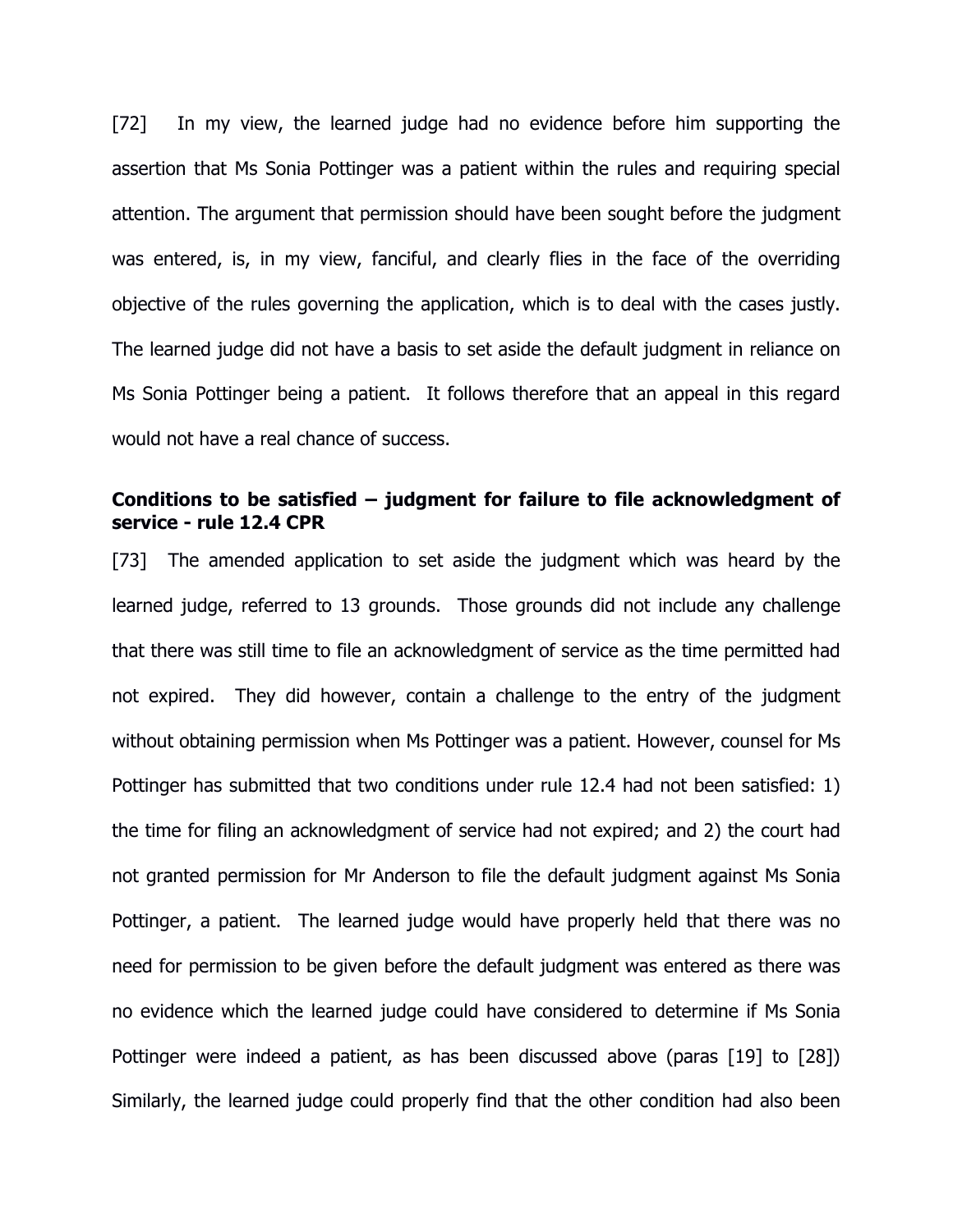met, namely, that the time for filing the acknowledgment had expired, as also discussed above (para 17).

[74] In my view, the learned judge would have had a firm basis in law for regarding the conditions of rule 12.4 as having been met to allow entry of the judgment in default of acknowledgment of service. Any argument on appeal in this regard, would not have a real chance of success.

### Judgment for failure to file defence - rule 12.5 CPR

[75] The judgment which is the subject of this application was entered not only in default of filing an acknowledgment of service but also in default of filing a defence. There was no challenge raised before the learned judge concerning the correctness of the entry of the judgment in default of defence. The learned judge was correct therefore in not ordering the setting aside of the judgment and an appeal in this regard would not have a real chance of success.

### **Conclusion**

[76] The learned judge did not give reasons for refusing the application to set aside the default judgment. That has deprived us of the benefit of his reasoning as to how he came to that decision. However, I have considered the evidence that was before the judge and I have drawn inferences as to what should have guided his thought processes. It is fair to assume that the fact that the learned judge did not set aside the default judgment must mean that he formed the view that there was no basis in law to set it aside. I have considered all the elements of the law which he would have had to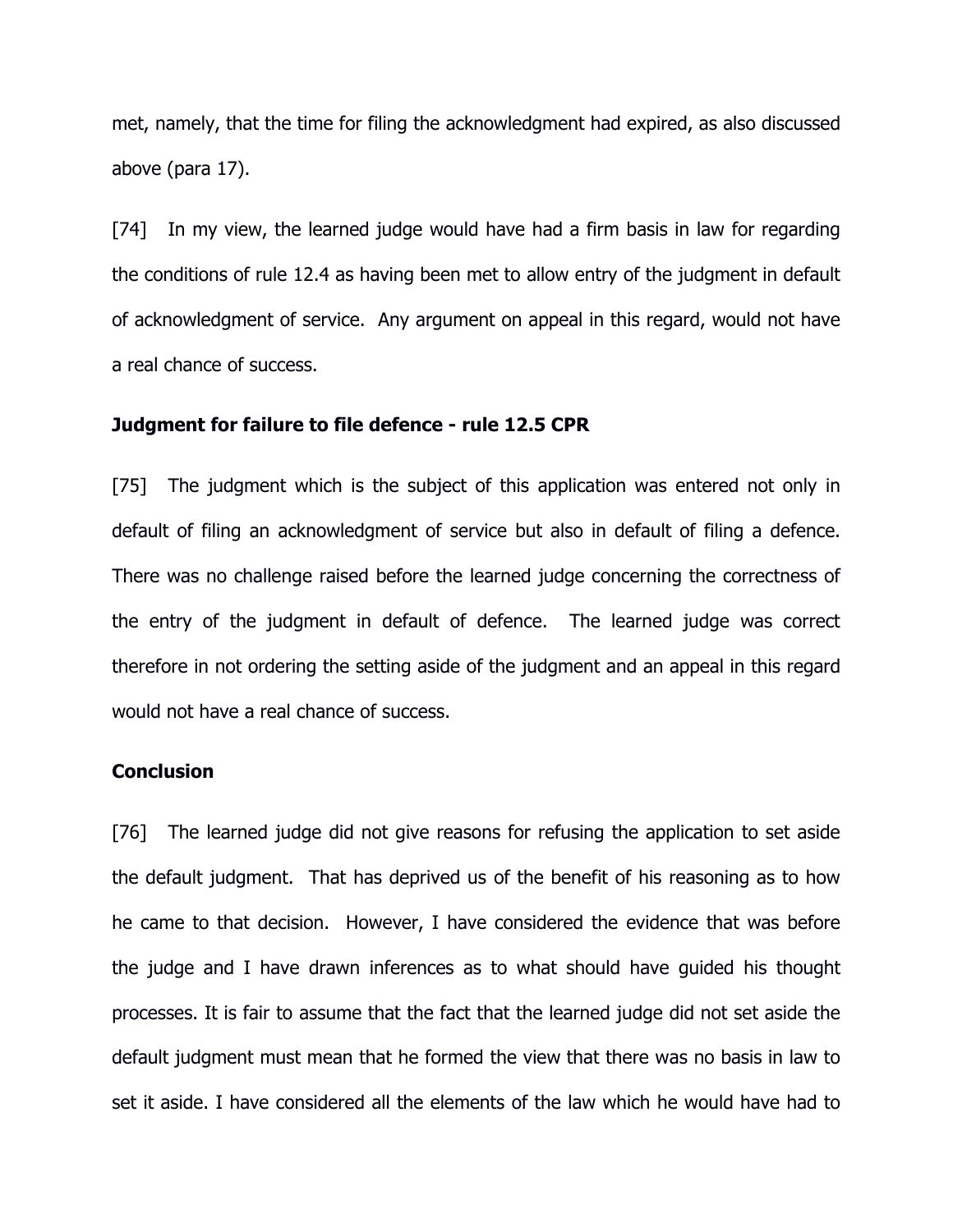consider in order to properly determine if he should order that the judgment be set aside. After addressing his mind to the considerations for setting aside the default judgment the learned judge would have been correct to conclude that the defendant did not have a real prospect of successfully defending the claim. He had ample basis in law to refuse to set aside the default judgment. An appeal in this regard would not have a real chance of success.

[77] Of some interest is the fact that the correctness of the entry of this default judgment was previously examined on 9 January 2013 by another judge, Pusey J, on the application of Ms Sonia Pottinger and of Push Music, to set it aside. That learned judge sought to regularize the status of the deceased defendant by making an order allowing Ms Sharon Pottinger-Gibson to represent the estate of Ms Sonia Pottinger in the proceedings. In that same judgment the learned judge made an order refusing to set aside the default judgment as against Push Music. The inference from that is that Pusey J had adjudged the same default judgment to have been properly entered as against Push Music.

[78] The learned Pusey J on that application would have had to have considered the service of documents on the then defendants and would have had to rely on the 2009 judgment of the learned Master where she had deemed service of the claim form on Ms Sonia Pottinger and Push Music as being good service. This instant application for permission to appeal is based in large part on a challenge to the correctness and validity of the service of these documents, that is, a challenge to the learned Master's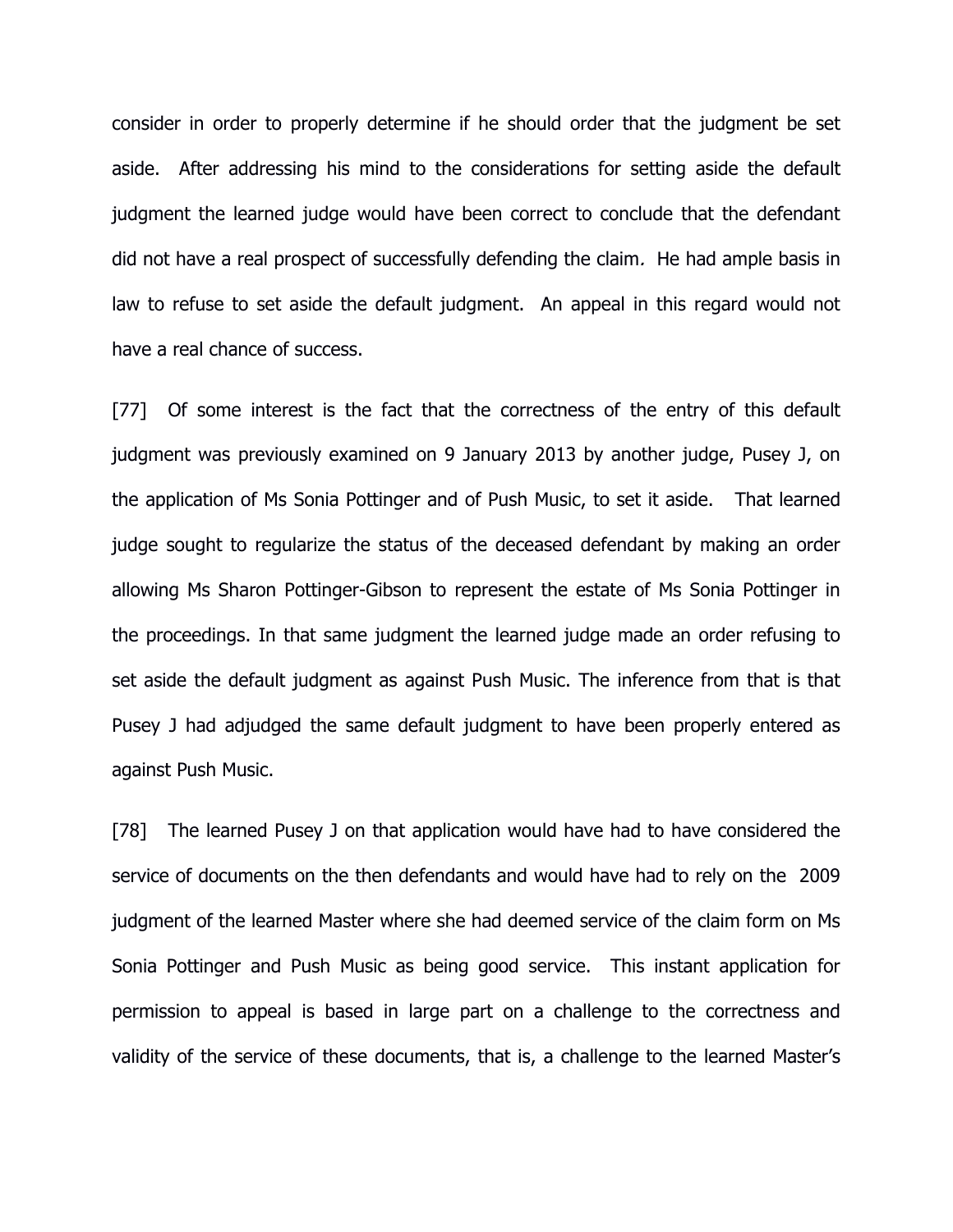order that their service was good. In effect therefore, this application indirectly includes permission to appeal that original order of the learned Master or to set it aside.

[79] Any application to appeal the learned Master's order from 2009, or to set it aside, would have had to have been filed within the times prescribed by the CAR (rule 1.11), OR the CPR (rule 11.16(2). There has been no such application to appeal or set it aside and the time for any such application is far spent.

[80] Indeed, when on 9 January 2013, Pusey J struck out Push Music's application to set aside the default judgment, he would have accepted the correctness of the learned Master's order deeming the service of the documents as being good. The correctness of Pusey J's judgment has itself also not been appealed.

 [81] In my view, an appeal of the judgment of McIntosh J does not have a real chance of success because of the reasons detailed above. The CPR must be obeyed, because the rules are expected to bring certainty and uniformity to civil proceedings. Nonetheless, they must be applied with purposiveness and with due regard to their overriding objective, which includes ensuring that cases are dealt with expeditiously and fairly. The purpose of the filing of an acknowledgment of service is to acknowledge that the contents of the documents commencing proceedings have come to the attention of the defendant. He will then have the opportunity to contest the suit in a fair and timely manner. Ms Pottinger has been afforded that opportunity. In the circumstances of this matter, I would refuse permission to appeal the order dismissing the application to set aside the default judgment.